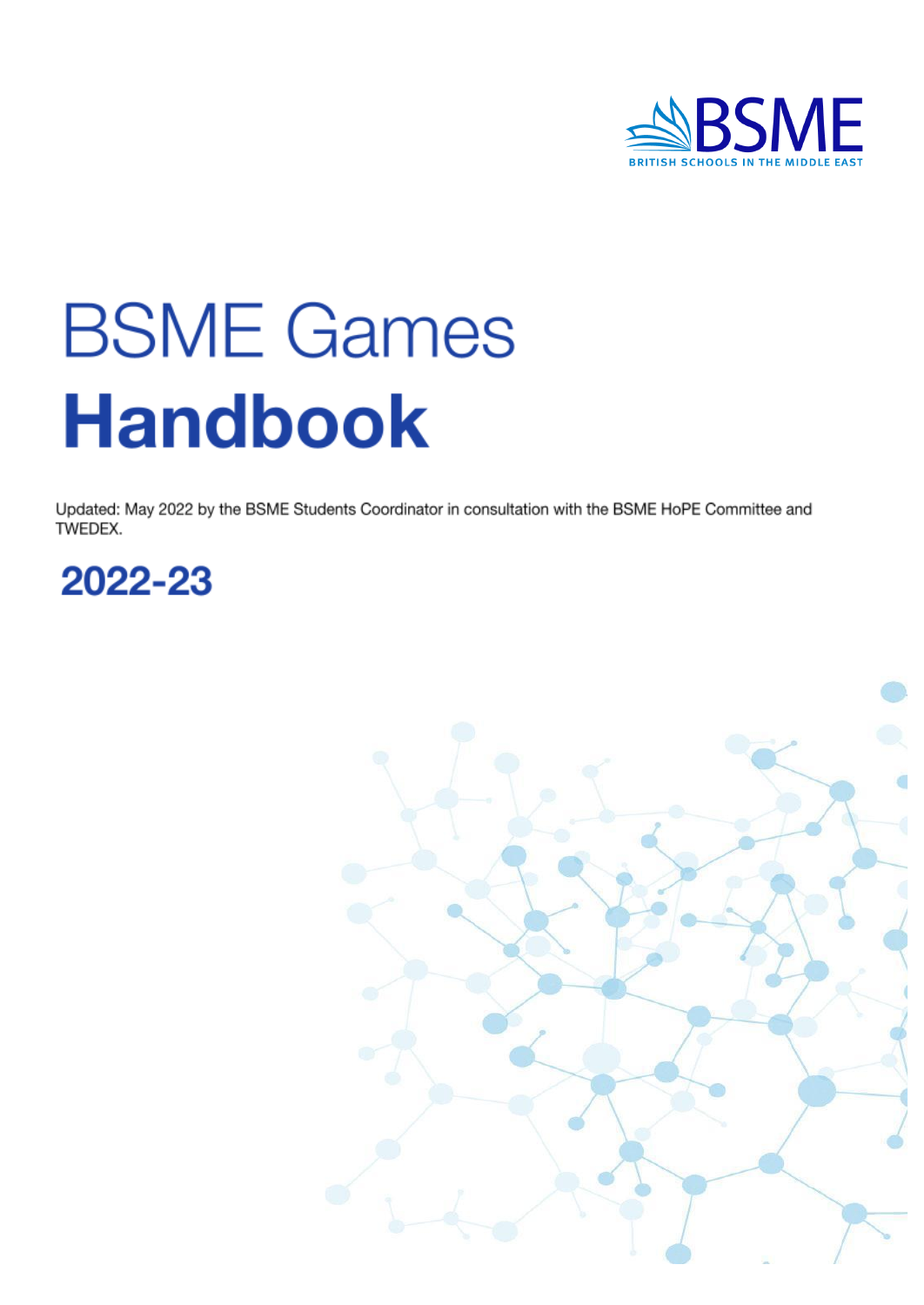

# **Table of Contents**

| <b>1 Preamble</b>                                        | 8  |
|----------------------------------------------------------|----|
| 1.1 Purpose of the BSME Handbook                         | 8  |
| 1.2 Co-opted HoPE Meeting                                | 8  |
| 1.3 BSME Student Coordinator and BSME HoPE Committee     | 8  |
| 1.4 Procedures for updating the Handbook                 | 8  |
| 1.5 Calendar Planning                                    | 9  |
| <b>2 The Games</b>                                       | 10 |
| 2.1 Aims                                                 | 10 |
| 2.2 Objectives                                           | 10 |
| 2.3 General Information                                  | 10 |
| 2.4 Host School Selection                                | 10 |
| 2.5 Age Eligibility                                      | 11 |
| 2.5.1 Primary - U11 Large Games and U11 Small Games      | 11 |
| 2.5.2 Secondary - U13, U15, U19 Games                    | 11 |
| 2.5.3 All Games                                          | 12 |
| 2.6 Current Games Schedule                               | 12 |
| 2.7 Games Attendance                                     | 12 |
| <b>3 Essential Information for Participating Schools</b> | 13 |
| 3.1 General Information                                  | 13 |
| 3.2 Accommodation                                        | 13 |
| 3.3 Payments                                             | 13 |
| 3.4 Insurance                                            | 13 |
| 3.5 Team Kit                                             | 13 |
| 3.6 Supporters                                           | 14 |
| 3.7 Codes of Conduct                                     | 14 |
| 3.8 Breach of the Codes of Conduct                       | 14 |
| 3.8.1 Players                                            | 14 |
| 3.8.2 Parents and Spectators                             | 14 |
| 3.9 Participants                                         | 14 |
| 3.10 Safeguarding                                        | 14 |
| <b>4 Roles</b>                                           | 15 |
| 4.1 Officials and Marshalling                            | 15 |
| 4.2 Venues                                               | 15 |
| 4.3 Disputes                                             | 15 |
| 4.4 Awards Rationale                                     | 15 |
| 4.5 Awards Full List                                     | 16 |
| 4.6 BSME Website                                         | 18 |
| 4.7 Scoring                                              | 19 |
|                                                          |    |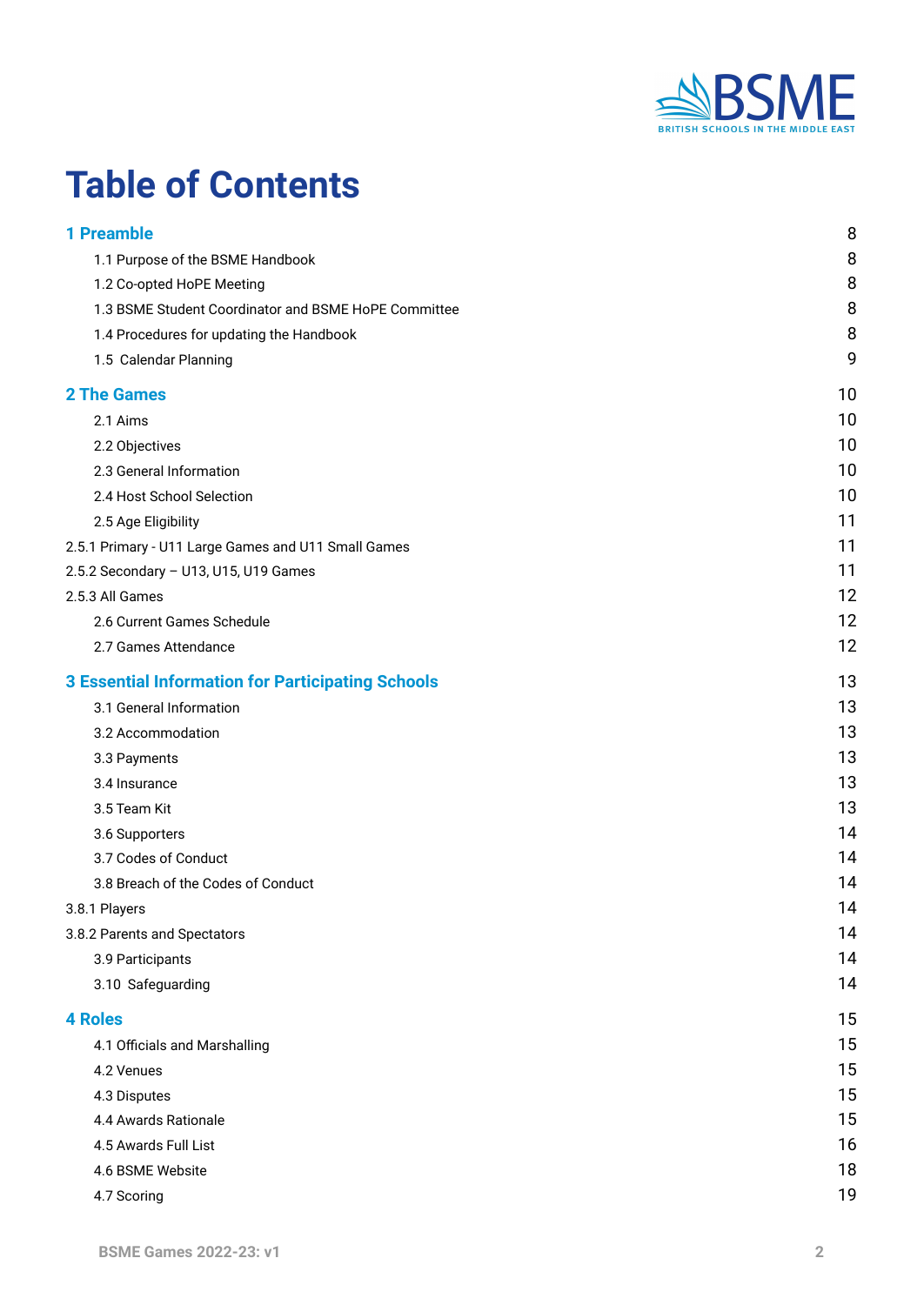

| 5 U11 Games                                              | 20 |
|----------------------------------------------------------|----|
| 5.1 General Information                                  | 20 |
| 5.2 Competition Format                                   | 20 |
| 5.3 Pool Format                                          | 20 |
| 5.4 Event Listings                                       | 21 |
| 5.5 Laws, Rules and Regulations                          | 21 |
| 5.6 Athletics - General                                  | 21 |
| 5.6.1 Entries and point allocations - School entries     | 21 |
| 5.6.2 Entries and point allocations - Individual entries | 22 |
| 5.6.3 Track and Field Rotation                           | 22 |
| 5.6.4 Point allocations                                  | 22 |
| 5.6.5 Events Offered                                     | 22 |
| 5.6.6 Officials                                          | 23 |
| 5.7 Athletics - Track                                    | 23 |
| 5.7.1 The Start                                          | 23 |
| 5.7.2 The Races                                          | 23 |
| 5.7.3 False Starts                                       | 23 |
| 5.7.4 The Finish                                         | 23 |
| 5.7.5 Relay Races                                        | 23 |
| 5.7.6 Finals                                             | 24 |
| 5.7.7 Substitutions/Injury                               | 24 |
| 5.8 Athletics - Field                                    | 24 |
| 5.8.1 High Jump                                          | 24 |
| 5.8.2 Long Jump                                          | 25 |
| 5.8.3 Standing Triple Jump                               | 25 |
| 5.8.4 Shot Putt                                          | 25 |
| 5.8.5 Turbo Javelin                                      | 26 |
| 5.9 Netball                                              | 26 |
| 5.9.1 Umpires                                            | 26 |
| 5.9.2 Duration of the game                               | 26 |
| 5.9.3 Format of the tournament                           | 25 |
| 5.9.4 Points                                             | 26 |
| 5.9.5 Golden Goal Rule                                   | 27 |
| 5.9.6 Offside                                            | 27 |
| 5.9.7 Over a Third                                       | 27 |
| 5.9.8 Height of goal                                     | 27 |
| 5.9.9 Number of players                                  | 27 |
| 5.9.10 Out of court                                      | 27 |
| 5.9.11 Ball                                              | 27 |
| 5.9.12 Starting or restarting the game                   | 28 |
| 5.9.13 Playing the ball                                  | 28 |
| 5.9.14 Footwork                                          | 28 |
|                                                          |    |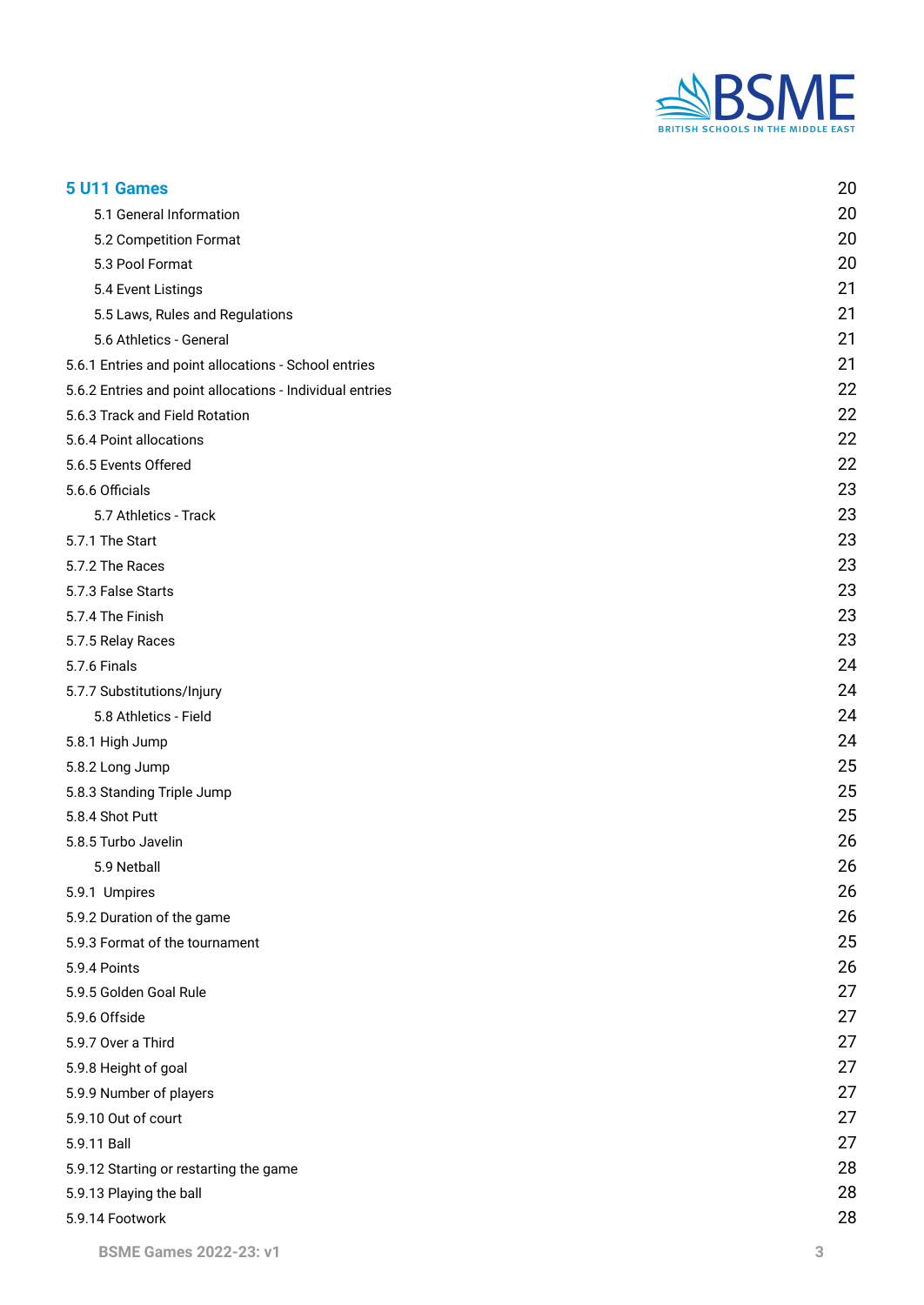

| 5.9.15 Scoring a goal                                    | 28 |
|----------------------------------------------------------|----|
| 5.9.16 Toss up                                           | 28 |
| 5.9.17 Free pass                                         | 29 |
| 5.9.18 Obstruction                                       | 29 |
| 5.9.19 Contact                                           | 29 |
| 5.9.20 Penalty pass                                      | 29 |
| 5.9.21 Substitution                                      | 29 |
| 5.9.22 End of the Game                                   | 29 |
| 5.10 Football                                            | 30 |
| 5.10.1 General Information                               | 30 |
| 5.10.2 Rules                                             | 30 |
| 5.10.3 League Positions                                  | 30 |
| 5.10.4 End of the Game                                   | 30 |
| 5.10.5 Football Order of Play                            | 31 |
| 5.11 Basketball                                          | 31 |
| 5.11.1 Duration of the game                              | 31 |
| 5.11.2 The Game                                          | 31 |
| 5.11.3 Full Court Press                                  | 31 |
| 5.11.4 In bound passes                                   | 31 |
| 5.11.5 Defence                                           | 32 |
| 5.11.6 Free throws                                       | 32 |
| 5.11.7 Turnover ball                                     | 32 |
| 5.11.8 Ball size                                         | 32 |
| 5.11.9 Referees                                          | 32 |
| 5.11.10 Height of hoop                                   | 32 |
| 5.11.11 Substitution                                     | 32 |
| 5.11.12 Fouls                                            | 32 |
| 5.11.13 Scoring                                          | 32 |
| 5.11.14 League Positions                                 | 32 |
| 5.11.15 End of the game                                  | 33 |
| <b>6 U13 &amp; U15 Games</b>                             | 34 |
| 6.1 General Information                                  | 34 |
| 6.2 Competition Format                                   | 34 |
| 6.3 Pool Format                                          | 34 |
| 6.4 Event Listings                                       | 35 |
| 6.5 Laws, Rules and Regulations                          | 35 |
| 6.6 Athletics - General                                  | 36 |
| 6.6.1 Entries and point allocations - School entries     | 36 |
| 6.6.2 Entries and point allocations - Individual entries | 36 |
| 6.6.3 Track and Field Rotation                           | 36 |
| 6.6.4 Point allocations                                  | 36 |
| 6.6.5 Events Offered                                     | 37 |
|                                                          |    |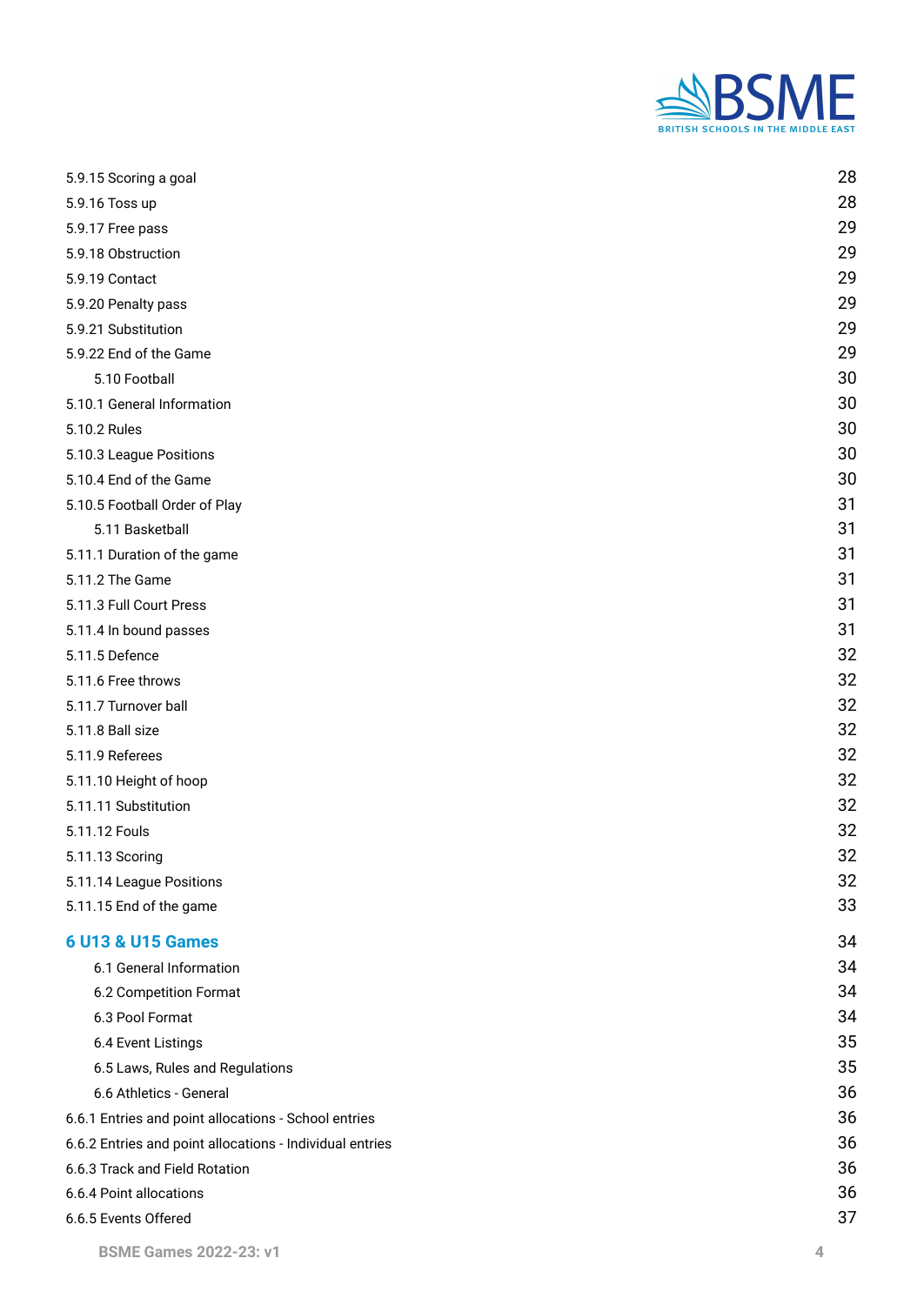

| 6.6.6 Officials                        | 37 |
|----------------------------------------|----|
| 6.7 Athletics - Track                  | 37 |
| 6.7.1 The Start                        | 37 |
| 6.7.2 The Races                        | 37 |
| 6.7.3 False Starts                     | 38 |
| 6.7.4 The Finish                       | 38 |
| 6.7.5 Relay Races                      | 38 |
| 6.7.6 Finals                           | 38 |
| 6.7.7 Substitutions/Injury             | 38 |
| 6.8 Athletics - Field                  | 39 |
| 6.8.1 High Jump                        | 39 |
| 6.8.2 Long Jump                        | 39 |
| 6.8.3 Triple Jump                      | 40 |
| 6.8.4 Shot Putt                        | 40 |
| 6.8.5 Turbo Javelin                    | 40 |
| 6.9 Netball                            | 41 |
| 6.9.1 Umpires                          | 41 |
| 6.9.2 Duration of the game             | 41 |
| 6.9.3 Format of the tournament         | 41 |
| 6.9.4 Points                           | 41 |
| 6.9.5 Golden Goal Rule                 | 42 |
| 6.9.6 Offside                          | 42 |
| 6.9.7 Over a Third                     | 42 |
| 6.9.8 Height of goal                   | 42 |
| 6.9.9 Number of players                | 42 |
| 6.9.10 Out of court                    | 42 |
| 6.9.11 Ball                            | 42 |
| 6.9.12 Starting or restarting the game | 42 |
| 6.9.13 Playing the ball                | 43 |
| 6.9.14 Footwork                        | 43 |
| 6.9.15 Scoring a goal                  | 43 |
| 6.9.16 Toss up                         | 43 |
| 6.9.17 Free pass                       | 43 |
| 6.9.18 Obstruction                     | 43 |
| 6.9.19 Contact                         | 44 |
| 6.9.20 Penalty pass                    | 44 |
| 6.9.21 Substitution                    | 44 |
| 6.9.22 End of the Game                 | 44 |
| 6.10 Football                          | 45 |
| 6.10.1 General Information             | 45 |
| 6.10.2 Rules                           | 45 |
| 6.10.3 Key rules:                      | 45 |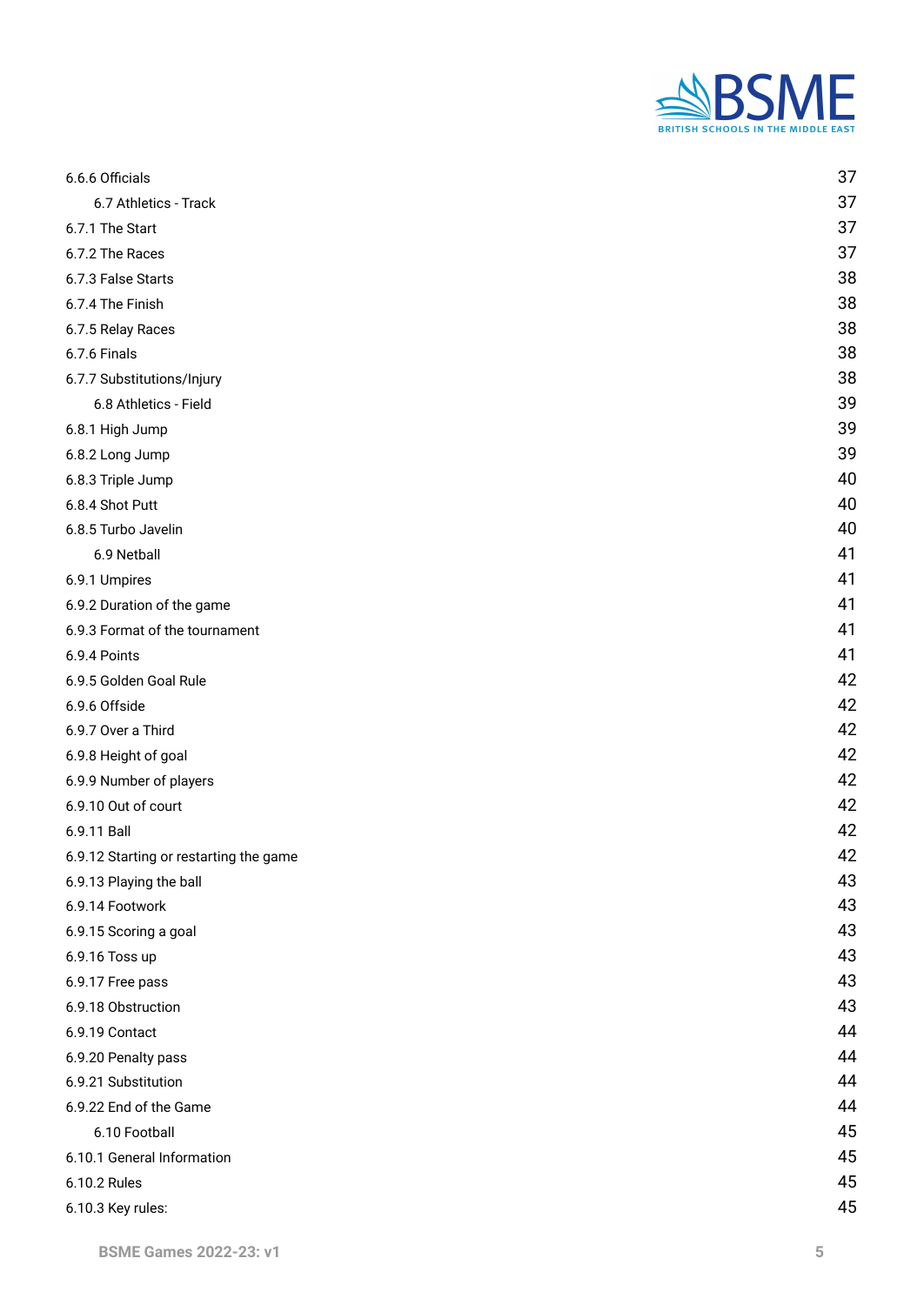

| 6.10.4 League Positions                | 45 |
|----------------------------------------|----|
| 6.10.5 End of the Game                 | 45 |
| 6.10.6 Football Order of Play          | 45 |
| 6.11 Volleyball                        | 46 |
| 6.11.1 General Information             | 46 |
| 6.11.2 General Rules                   | 46 |
| 6.11.3 Key Rules                       | 46 |
| 6.11.4 Execution of the Service        | 46 |
| 6.11.5 Pool Matches Point Scoring      | 47 |
| 6.11.6 Referee Assistance              | 47 |
| 7 U19 Games                            | 48 |
| 7.1 General Information                | 48 |
| 7.2 Competition Format                 | 48 |
| 7.3 Pool Format                        | 49 |
| 7.4 Laws, Rules and Regulations        | 49 |
| 7.5 Netball                            | 49 |
| 7.5.1 Umpires                          | 49 |
| 7.5.2 Duration of the game             | 49 |
| 7.5.3 Format of the tournament         | 49 |
| 7.5.4 Points                           | 50 |
| 7.5.5 Golden Goal Rule                 | 50 |
| 7.5.6 Offside                          | 50 |
| 7.5.7 Over a Third                     | 50 |
| 7.5.8 Height of goal                   | 50 |
| 7.5.9 Number of players                | 51 |
| 7.5.10 Out of court                    | 51 |
| 7.5.11 Ball                            | 51 |
| 7.5.12 Starting or restarting the game | 51 |
| 7.5.13 Playing the ball                | 51 |
| 7.5.14 Footwork                        | 51 |
| 7.5.15 Scoring a goal                  | 52 |
| 7.5.16 Toss up                         | 52 |
| 7.5.17 Free pass                       | 52 |
| 7.5.18 Obstruction                     | 52 |
| 7.5.19 Contact                         | 52 |
| 7.5.20 Penalty pass                    | 53 |
| 7.5.21 Substitution                    | 53 |
| 7.6 Football                           | 53 |
| 7.6.1 General Information              | 53 |
| 7.6.2 Rules                            | 53 |
| 7.6.3 Key rules:                       | 53 |
| 7.6.4 League Positions                 | 54 |
|                                        |    |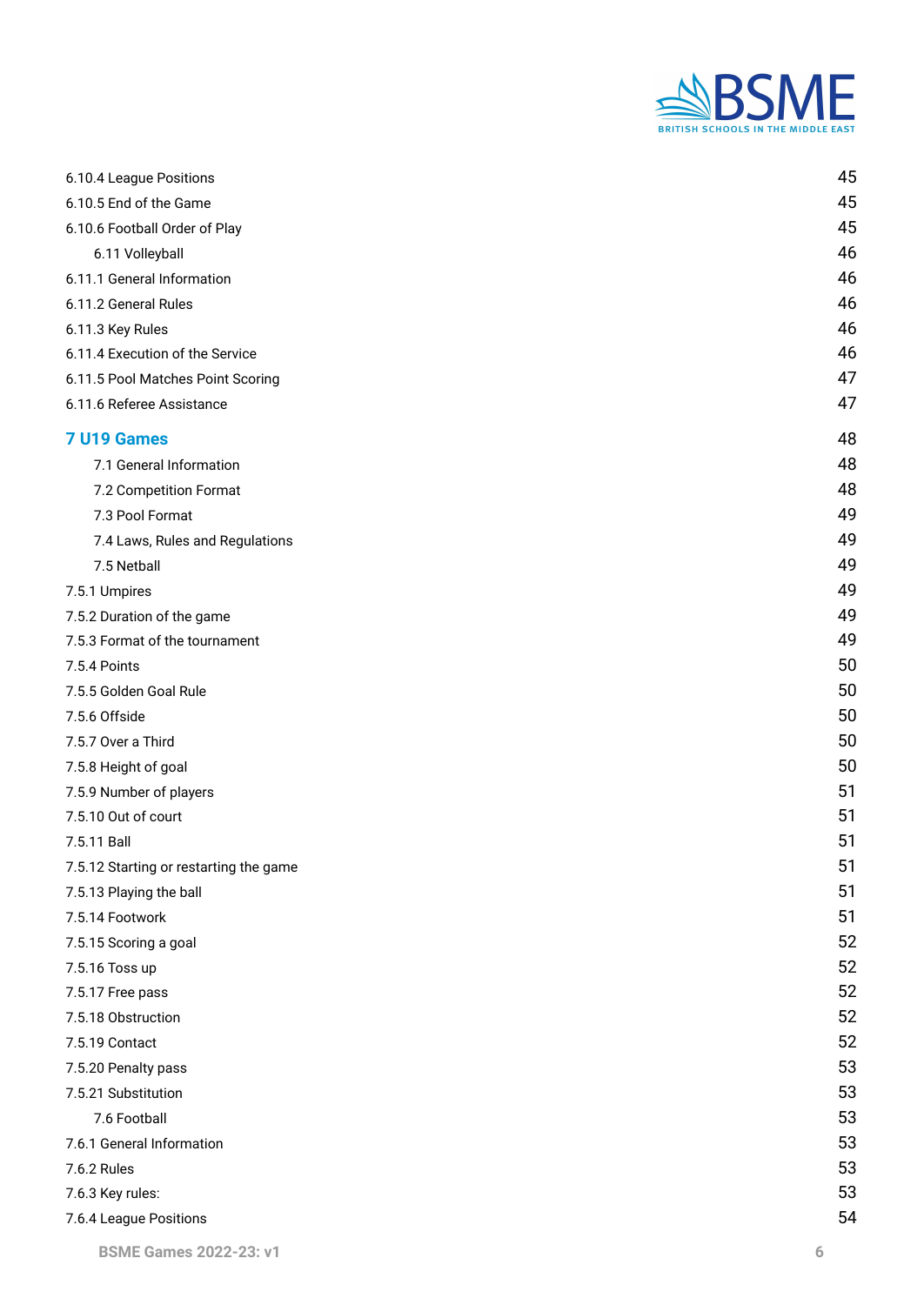

| 7.6.5 End of the Game                                    | 54 |
|----------------------------------------------------------|----|
| 7.6.6 Football Order of Play                             | 54 |
| 7.7 Volleyball                                           | 54 |
| 7.7.1 General Information                                | 54 |
| 7.7.2 General Rules                                      | 54 |
| 7.7.3 Key Rules                                          | 55 |
| 7.7.4 Execution of the Service                           | 55 |
| 7.7.5 Pool Matches Point Scoring                         | 55 |
| 7.7.6 Referee Assistance                                 | 55 |
| <b>8 Codes of Conduct</b>                                | 56 |
| 8.1 Players' Code of Behaviour                           | 56 |
| 8.2 Parents' Code of Behaviour                           | 56 |
| 8.3 Spectators' Code of Behaviour                        | 56 |
| 8.4 Team Members' Code of Behaviour                      | 56 |
| 8.4.1 As a Team Member                                   | 56 |
| 8.4.2 As a Guest in Hotels                               | 56 |
| 8.5 Team Officials'/Teachers'/Coaches' Code of Behaviour | 57 |
| 8.6 Sanctions                                            | 57 |
| 8.6.1 Sanction at the time of the event                  | 57 |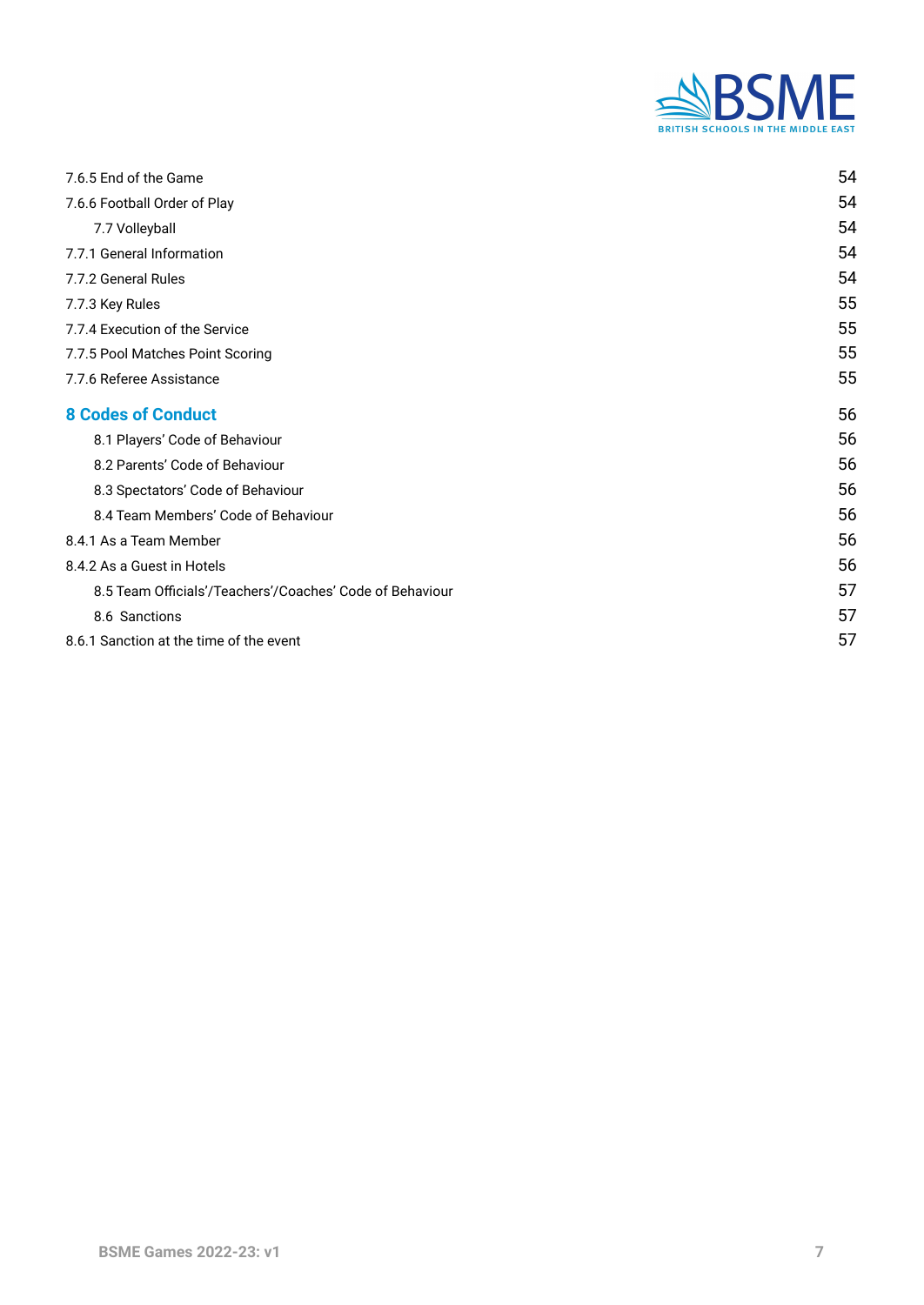

# <span id="page-7-0"></span>**1 Preamble**

# <span id="page-7-1"></span>**1.1 Purpose of the BSME Handbook**

- Provide schools with the information essential to enable an informed decision as to whether a school is able to participate or host the U11, U13 or U15 Games. When making this decision, it is important that the Principal and Head of PE has a thorough understanding of, and accept the recommendations detailed in this Handbook.
- Provide the Chairperson of the Committee responsible for organising the Games with a structure to help them with their planning.
- Provide the Games Sports Coordinator with the information necessary to organise the sports competitions.

### <span id="page-7-2"></span>**1.2 Co-opted HoPE Meeting**

- The annual meeting of co-opted Heads of PE (HoPE) and BSME Students Committee members provides the opportunity for both parties to agree recommendations for ongoing improvements to the structure and organisation of the BSME Games.
- The BSME HoPE Committee will officiate for BSME in conjunction with the BSME Students Coordinator and support the Games Host Coordinator with any issues related to Handbook guidance before, during or after the Games.

#### **1.3 BSME Student Coordinator and BSME HoPE Committee**

The BSME HoPE Committee for 2022-23 is as follows:

| <b>BSME HoPE Chair</b>                         | Jonathan Coombs      |
|------------------------------------------------|----------------------|
| <b>BSME HoPE Vice-Chair</b>                    | <b>Mark Holness</b>  |
| <b>Basketball specialist</b>                   | Jeremy Wyre          |
| Football specialist                            | <b>Mark Holness</b>  |
| Netball specialist                             | Laura Rigon          |
| Swimming specialist                            | Max Lohe             |
| Volleyball specialist                          | Rob Subbiani         |
| <b>BSME Students Coordinator</b>               | <b>Rachel Thomas</b> |
| <b>BSME Student Executive Committee member</b> | <b>Anne Gurnett</b>  |
| <b>TWEDEX Director</b>                         | <b>Andrew Cook</b>   |

Any questions or queries should be raised to the BSME Student Coordinator by email [\(students@bsme.org.uk\)](mailto:students@bsme.org.uk).

# **1.4 Procedures for updating the Handbook**

- The Handbook will be reviewed annually at the co-opted HoPE Meeting.
- The BSME HoPE Chair and Vice-Chair may make minor changes to the Handbook.
- The BSME HoPE Committee may make major changes to the Handbook.
- Proposals may be submitted to the BSME Students Coordinator at anytime throughout the year.
- Proposals for changes must be submitted before the meeting and included in the meeting agenda.
- For any local changes to the rules for the Games, proposals must be sent to the BSME Students Coordinator as soon as possible following the procedure below:
	- 1. Students Coordinator will send each host school the Handbook as a Google doc with comment only access.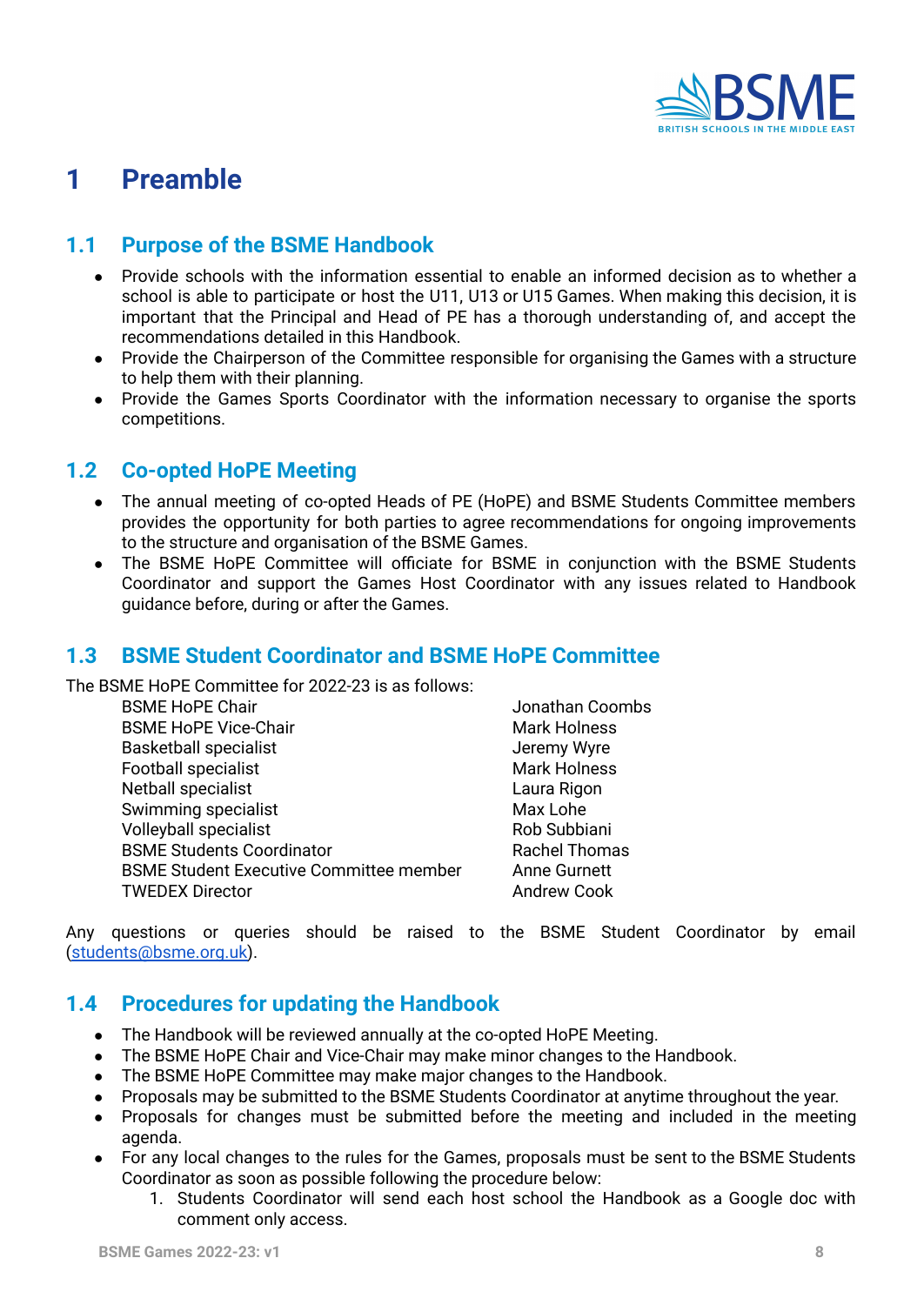

- 2. Host schools cannot delete or change any rules without BSME HoPE Committee approval.
- 3. Host schools need to propose and suggested changes to the Handbook, e.g. a 300m athletics track, not a 400m track.
- 4. BSME Students Coordinator will then send proposed changes to HoPE Committee for approval.
- 5. Once approved by HoPE Committee, the Games Handbook will be communicated to the Host School.
- 6. The Games Handbook will then be circulated to all Participating Schools of that particular Games.
- Any changes agreed by the HoPE Committee must be communicated to all participating schools at least 3 months prior to the event.

# **1.5 Calendar Planning**

- From 2023-24 the Games Point System will be implemented, this is required to make sure that more of our member schools host our events and it is a shared responsibility i.e. not the same schools hosting each year.
- The BSME Student Coordinator will write to Heads of PE in September to enable schools to come forward and propose a Games that they would like to host.
- Host Schools will be allocated after a discussion with the HoPE Committee, with varying host countries taken into consideration for the academic year.
- BSME Country Representatives and the BSME Students and Executive Committees will meet at the BSME Annual Conference in March to finalise the hosting schools and agree proposals for the following years' BSME Students calendar.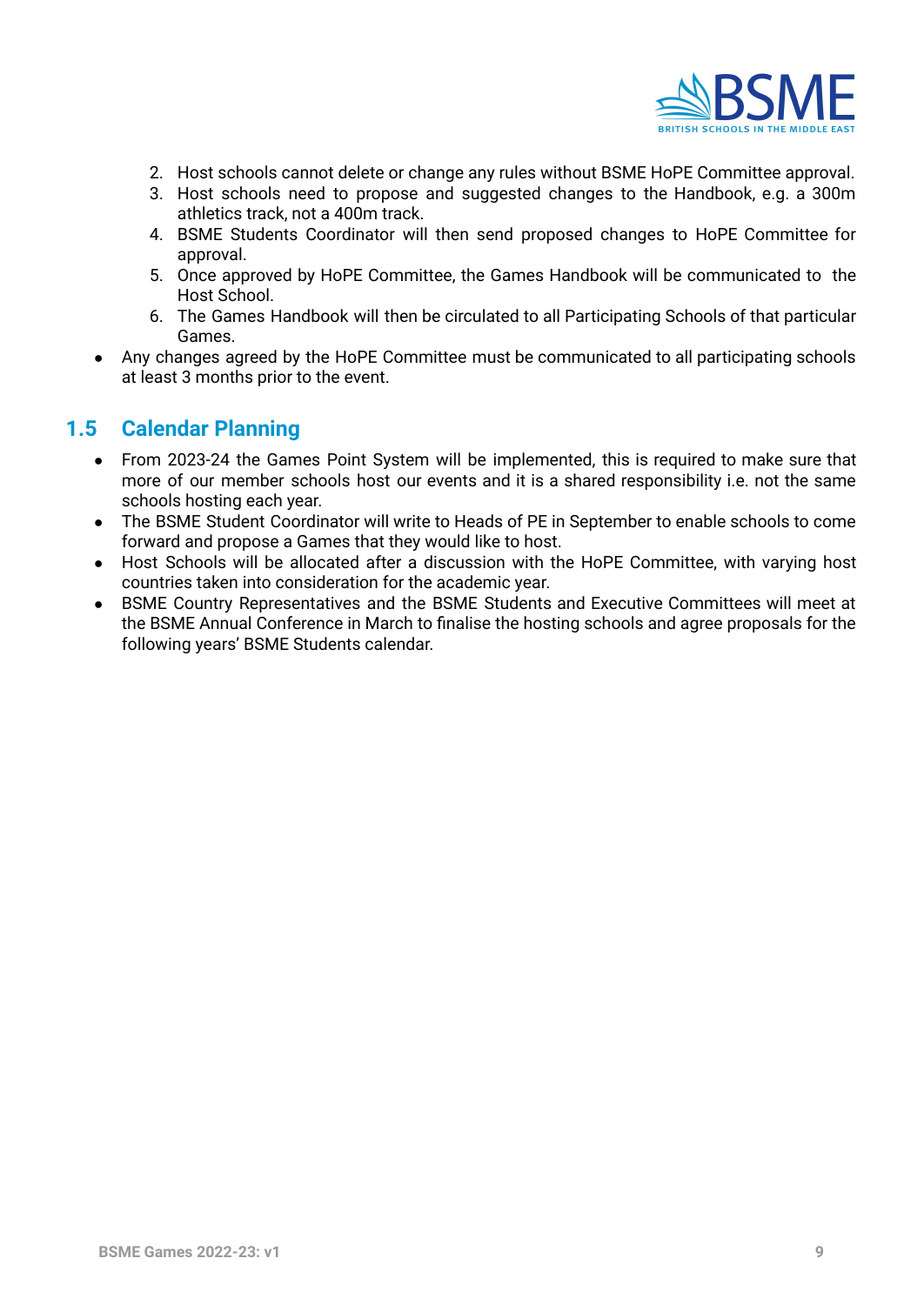

# **2 The Games**

# **2.1 Aims**

● To provide students with a variety of sporting opportunities at an appropriate level for all member schools in a safe and competitive environment.

#### <span id="page-9-5"></span>**2.2 Objectives**

- To ensure equal opportunity and participation to both boys and girls.
- To ensure the Games provide a learning experience in sportsmanship and in the value of healthy competition.
- To understand the value of the benefits of training in preparation for competition.
- To enable students to specialise in sports appropriate to their age group.
- To enable schools to be able to host by having sufficient flexibility to organise a programme appropriate to their particular environment and capabilities.

### <span id="page-9-6"></span>**2.3 General Information**

- It is important to emphasise that hosting a successful BSME event requires considerable commitment and support on behalf of the Senior Management and Governors of the school. Inevitably there will be cost implications for the school with regards to staff time and facilities.
- The overall coordination of the Games must be the responsibility of the host school through a person as nominated by the Principal. This designated person will chair a committee to organise the event, working closely with the host school's leadership team to utilise the expertise of the school community and with the support of the BSME official supporting organisers and the BSME Student Coordinator.

### <span id="page-9-7"></span>**2.4 Host School Selection**

#### <span id="page-9-1"></span><span id="page-9-0"></span>**System that will be implemented from 2023-24**

- All BSME Games will have a maximum of x12 schools entered
- <span id="page-9-2"></span>● The x12 schools that are able to enter each games are the x12 schools with the highest ranking points
- These x12 schools are required to pay their deposits by  $*2023$  date $*$  and if the deposit has not been paid the 13th highest ranking school will be given entry and so on to 14th, 15th etc.
- The deposit required will cover all of the Games that each school is entering for the following academic year
- All stand alone BSME events are based on 1st come, 1st serve, 1st paid
- <span id="page-9-4"></span><span id="page-9-3"></span>● Points allocated as follows: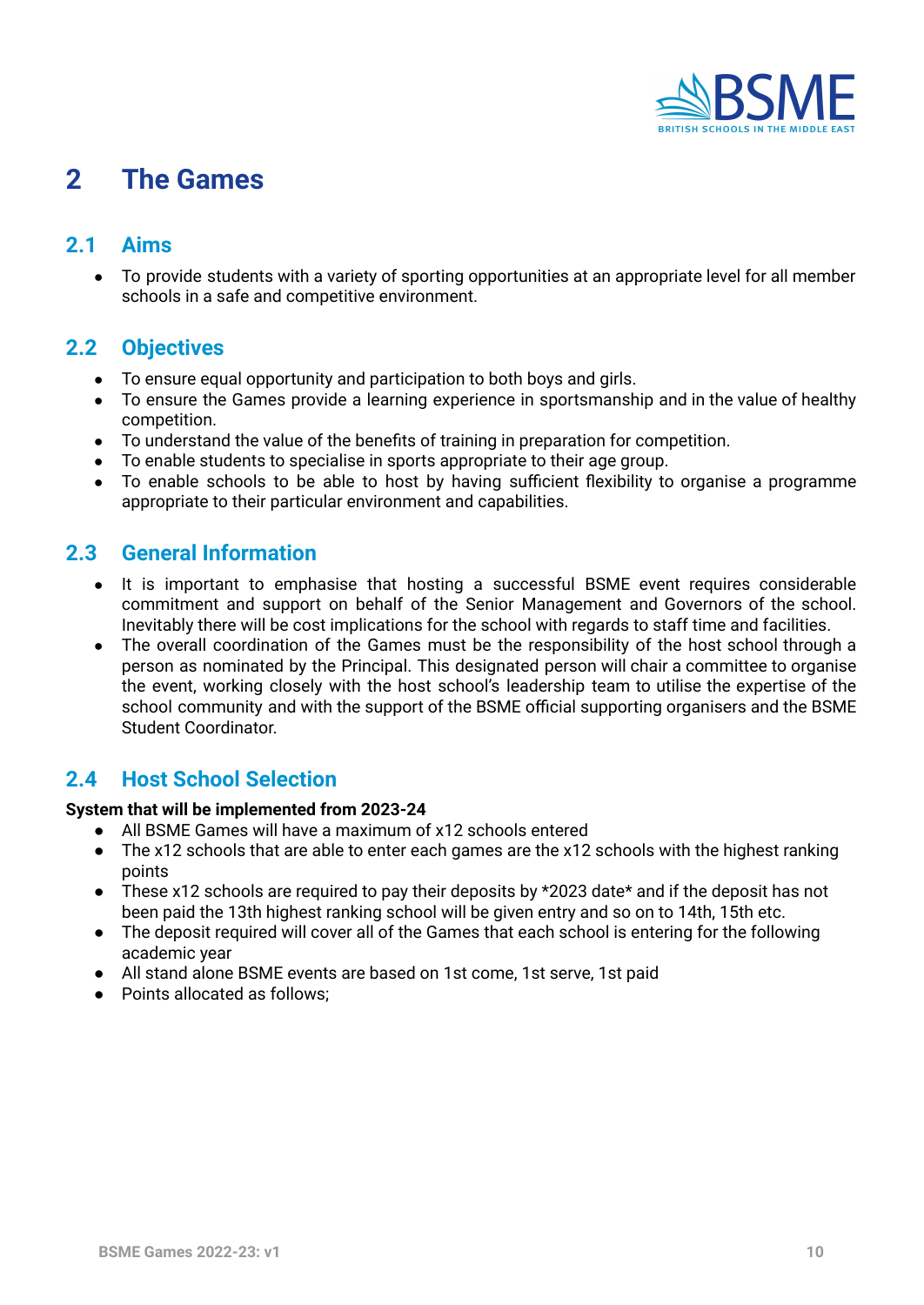

| <b>POINTS</b>              |     |
|----------------------------|-----|
| <b>GAMES HOST</b>          | 15  |
| <b>GAMES CO-HOST</b>       | 7.5 |
| OTHER EVENT HOST           | 10  |
| <b>OTHER EVENT CO-HOST</b> | 5   |
| <b>ONLINE HOST</b>         | 5   |
| <b>PARTICIPATION</b>       |     |
| CANCEL/WITHDRAWAL          | -2  |
| <b>ATE PAYMENT</b>         | -2  |
| <b>BEHAVIOUR</b>           | - 2 |

#### **To begin 2023-24;**

- Schools will be allocated 5 points if they have hosted in the previous three years that the Games have been able to take place in their country (hosted more than once still only allocated 5 points).
- Oatar schools allocated points during the three years that they were able to enter
- Pre allocation of points for the year ahead i.e. 2022 2023 Games hosts would be allocated their points on the 1st September 2022
- New members are able to come forward and say they would like to host from 2023-24 and they would be allocated their points on the 1st September 2023
- We envisage that the U13 Games will need to be split into two Games & U11 will need to be split into three Games to look as follows; U19 Games x1 (Usually x6 schools participate but should increase)
	- U15 Games x1 (Usually x12 schools participate)
	- U13 Games x2 (Usually x20 schools participate)
	- U11 Games x3 (Usually x32 schools participate)

Potentially the U15 Games may need to be split as well

● Guidance on number of schools that may wish to participate will hopefully come from 2022-23

# <span id="page-10-0"></span>**2.5 Age Eligibility**

#### <span id="page-10-1"></span>2.5.1 Primary - U11 Large Games and U11 Small Games

To qualify for the U11 Games, the students must be U11 as of the 01 September at the start of the academic year in which the games is due to take place.

#### **U11 Games**

The student must be 10 or under on the 31st August 2022

#### <span id="page-10-2"></span>2.5.2 Secondary – U13, U15, U19 Games

- Students will compete at U13, U15, and U19 level. Age is again taken on 01 September in the year of the competition.
- Please refer to the examples given to calculate the age that a student should be in order to qualify for any of the BSME Games: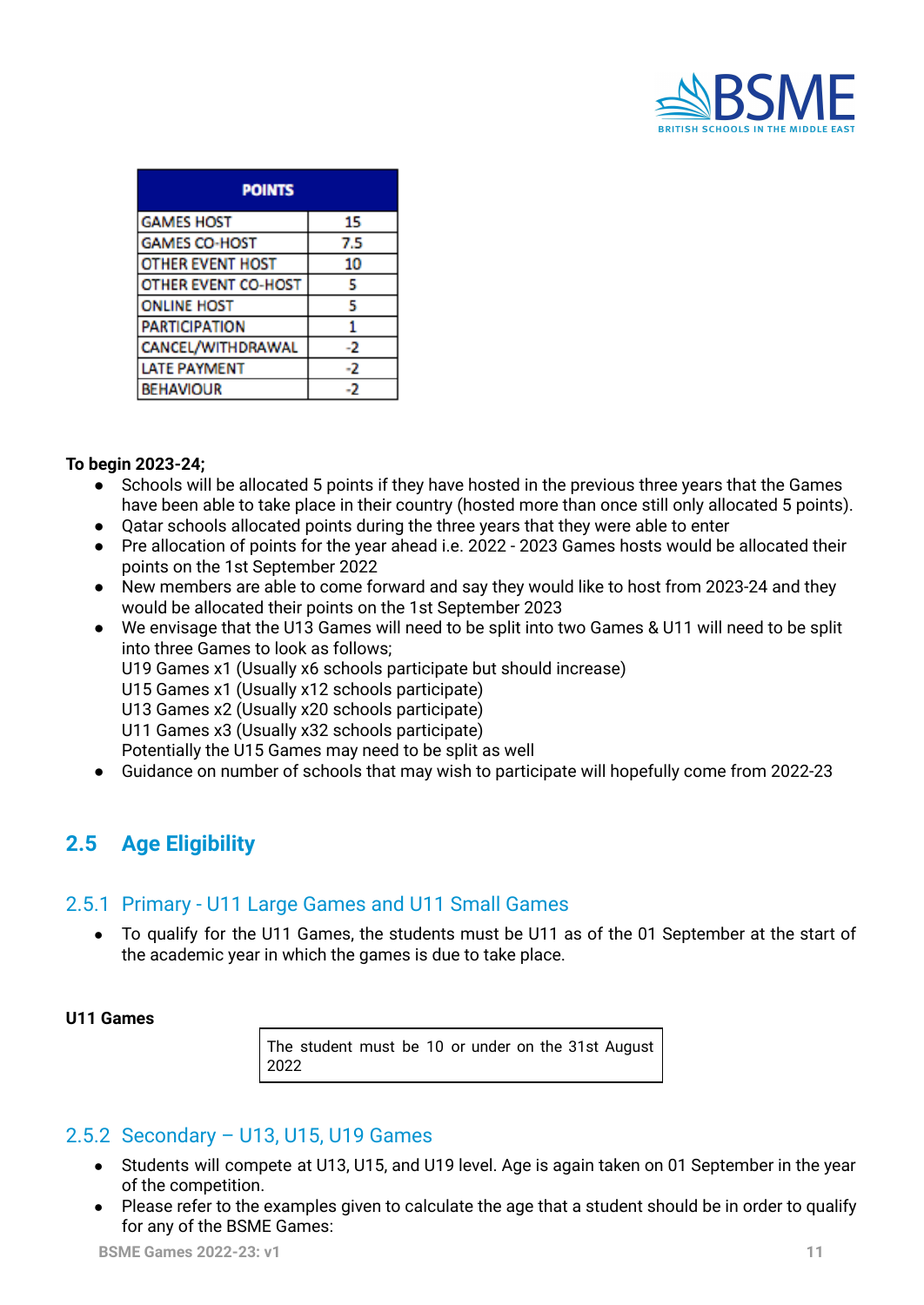

**U13 Games**

The student must be 12 or under on the 31st August 2022

#### **U15 Games**

The student must be 14 or under on the 31st August 2022

#### **U19 Games**

The student must be 18 or under on the 31st August 2022

#### <span id="page-11-0"></span>2.5.3 All Games

- Students must not, under any circumstances, participate in the Games if they are 'over age' irrespective of whether or not they are academically placed in participating age groups.
- Schools must enter all competitions over the two/ three days for any BSME Games event and must be able to submit teams of both boys and girls.
- All participating student passports must be checked by the host school. Failure of a participating school to adhere to the BSME age rulings will have significant repercussions and BSME reserve the right to decide the severity of the penalty to be imposed.
- In the unlikely event of an athlete being 'over aged' the competition will continue and the team will be placed last or the school will have the opportunity to remove the athlete. For an individual competition such as athletics, participation points will be removed and the school will be scored zero for each of the event.

### <span id="page-11-1"></span>**2.6 Current Games Schedule**

| Under 19   Term 2: February                                                                                           |  |  |  |
|-----------------------------------------------------------------------------------------------------------------------|--|--|--|
| Under 15   Term 1: End of November                                                                                    |  |  |  |
| <b>Under 13</b> $\begin{bmatrix}$ Term 2: End of January, beginning of $\begin{bmatrix} 1 & 0 \\ 0 & 1 \end{bmatrix}$ |  |  |  |
| Under 11   Term 2: End of February, beginning of March                                                                |  |  |  |

● \*Due to the differing implications of Covid 19 in our member countries, all Games events for 2022-23 have been scheduled for Term 2\*

#### <span id="page-11-2"></span>**2.7 Games Attendance**

- It is compulsory for schools to be in the host country the evening before the Games commences to ensure athletes are well rested.
- Attendance at the Gala Lunch/Dinner is compulsory.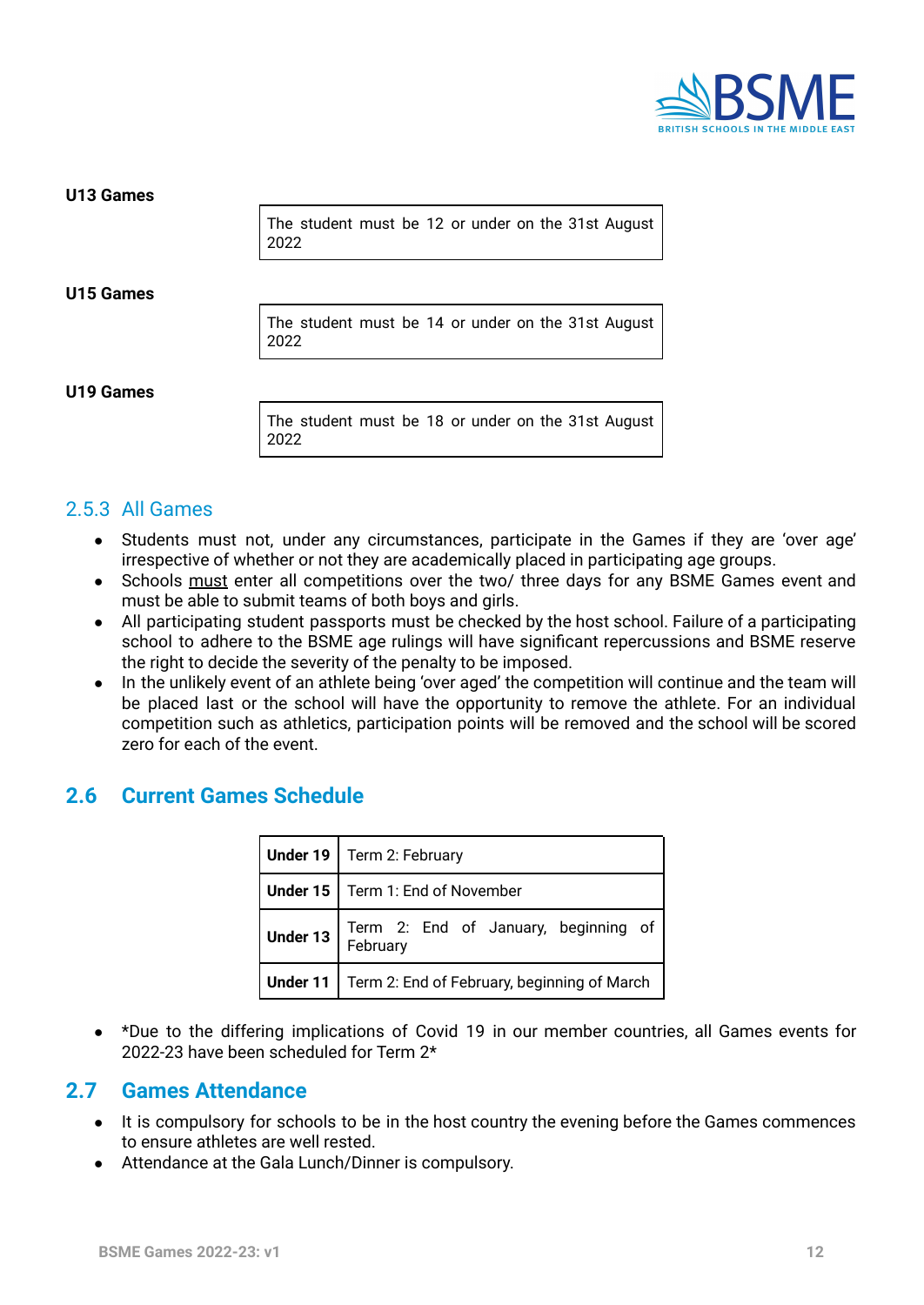

# <span id="page-12-0"></span>**3 Essential Information for Participating Schools**

# <span id="page-12-1"></span>**3.1 General Information**

- It is essential that all participating schools supply information efficiently and meet all deadlines on requests from Games host organisers.
- Non-payment of the USD3,000 non-refundable deposit by the set deadline will result in the school losing their place at the Games.
- Once a Games has been awarded all participating schools should do everything possible to promote and support the event to ensure its success.
- To ensure Games are fairly priced participating schools must confirm final numbers to the host school at least 8 weeks in advance and make necessary payments by the date specified by the host school.

# <span id="page-12-2"></span>**3.2 Accommodation**

- It is the responsibility of participating schools to inform hosts organisers of any cultural differences with regard to sleeping arrangements and special dietary requests.
- All participating schools must comply with the expectations set by the host school/ event organisers and the hotel for the use of the accommodation. Children may be required to share double/queen/king-sized beds if there is a shortage of twin/single-bedded rooms, however due notice of this must be given to any visiting schools who may be affected by this.

### <span id="page-12-3"></span>**3.3 Payments**

- Games organisers will supply bank transfer details and participating schools must arrange prompt payment of invoices by the dates specified by the Games organisers.
- For all Games the participating schools are required to have returned their formal letter of acceptance to participate in the Games. Schools will be required to pay an entry deposit in order to make commitments binding. The Games organisers, with the assistance of the BSME Students Coordinator, will determine deadlines for all payments.
- In the event of a school withdrawing, deposits will only be returned if a replacement school is found.
- Participating schools must forward payments within the deadlines indicated otherwise the Games organisers have the right to exclude them from the Games.
- Participating schools are responsible for the payment of all bank charges for both banks.

#### <span id="page-12-4"></span>**3.4 Insurance**

● Insurance of individual participants is the responsibility of each participating school.

### <span id="page-12-5"></span>**3.5 Team Kit**

- Participating schools should provide their students team representatives with a standard uniform. Where possible this uniform should be numbered.
- Students must remove jewellery for all activities. Participating schools are responsible for all of their personal belongings.
- <span id="page-12-6"></span>• Schools must ensure that sponsor logos are discrete and in keeping with the aims and objectives of the Games.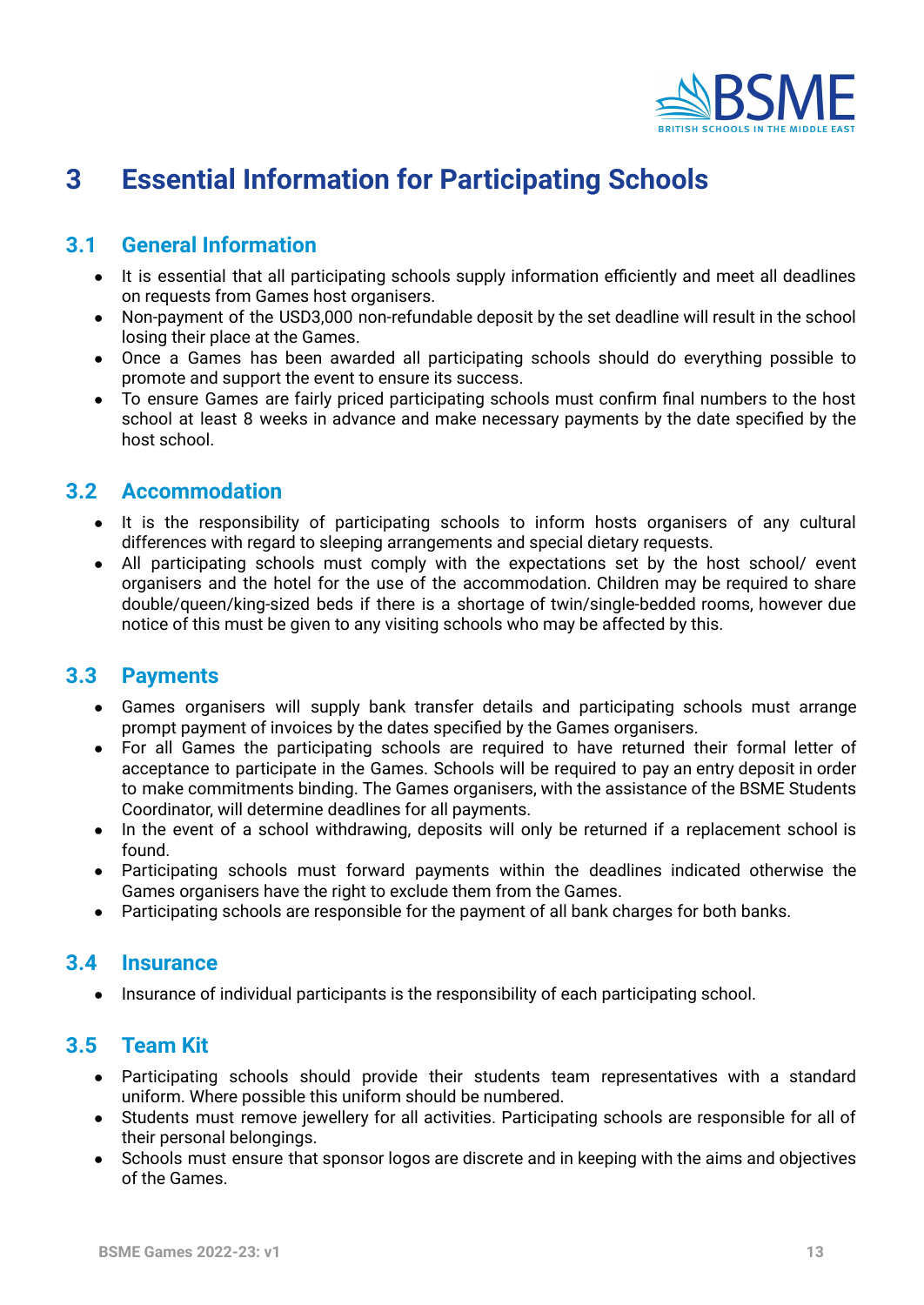

# <span id="page-13-0"></span>**3.6 Supporters**

- The host school/ Games organisers can arrange for parents to participate in the formal and social functions associated with the Games at their discretion.
- The participating schools are responsible for the coordination and collection of any payments relating to their parents attending the Games and should then make these payments to the Games organisers as requested.
- **● All accompanying parents are required to acknowledge and adhere to the Codes of Conduct as per section 7 of this handbook.**
- Any unreasonable or late requests by parents may not be accepted by the Games organisers.

# <span id="page-13-1"></span>**3.7 Codes of Conduct**

- By attending a BSME Games individuals agree to abide by the Codes of Conduct.
- There are codes for players, spectators, parents, team members and team officials.
- Participating schools must ensure that all athletes, coaches, spectators and parents have read and acknowledged the relevant Codes.

# <span id="page-13-2"></span>**3.8 Breach of the Codes of Conduct**

#### <span id="page-13-3"></span>3.8.1 Players

• A breach of the Code of Conduct, in the opinion of team officials, may result in the player being banned from the remainder of the Games and may also result in the player being sent home by the first available transport. Parents and the student's school will be notified. Any additional expense incurred will be the responsibility of the parents. Further disciplinary action may be considered depending on the seriousness of the breach.

#### <span id="page-13-4"></span>3.8.2 Parents and Spectators

A breach of the code of conduct, in the opinion of the Games Coordinator, may result in the individual being asked to leave the playing area, be banned from the event and even the remainder of the Games. Any additional expense incurred will be the responsibility of the individual concerned. Further action may be considered against the participating school by the host school depending on the seriousness of the incident.

### <span id="page-13-5"></span>**3.9 Participants**

● All BSME member schools are invited to apply to participate in the BSME Games.

### <span id="page-13-6"></span>**3.10 Safeguarding**

- Participating schools must ensure that the minimum ratio of 1:8 teachers to students is met at all times. The paid staff to student ratio has been reflected to 1:8 in section 3.
- All participating schools must review the host school's safeguarding policy and adhere to it.
- Photographs and images will be taken of students during the events. These images and video footage will be used by BSME, including but not limited to, our social media platforms and websites. It is the participating school's responsibility to inform their parents of this.
- Participating schools are responsible for advising the Games organisers and BSME if photography of certain students is not permitted.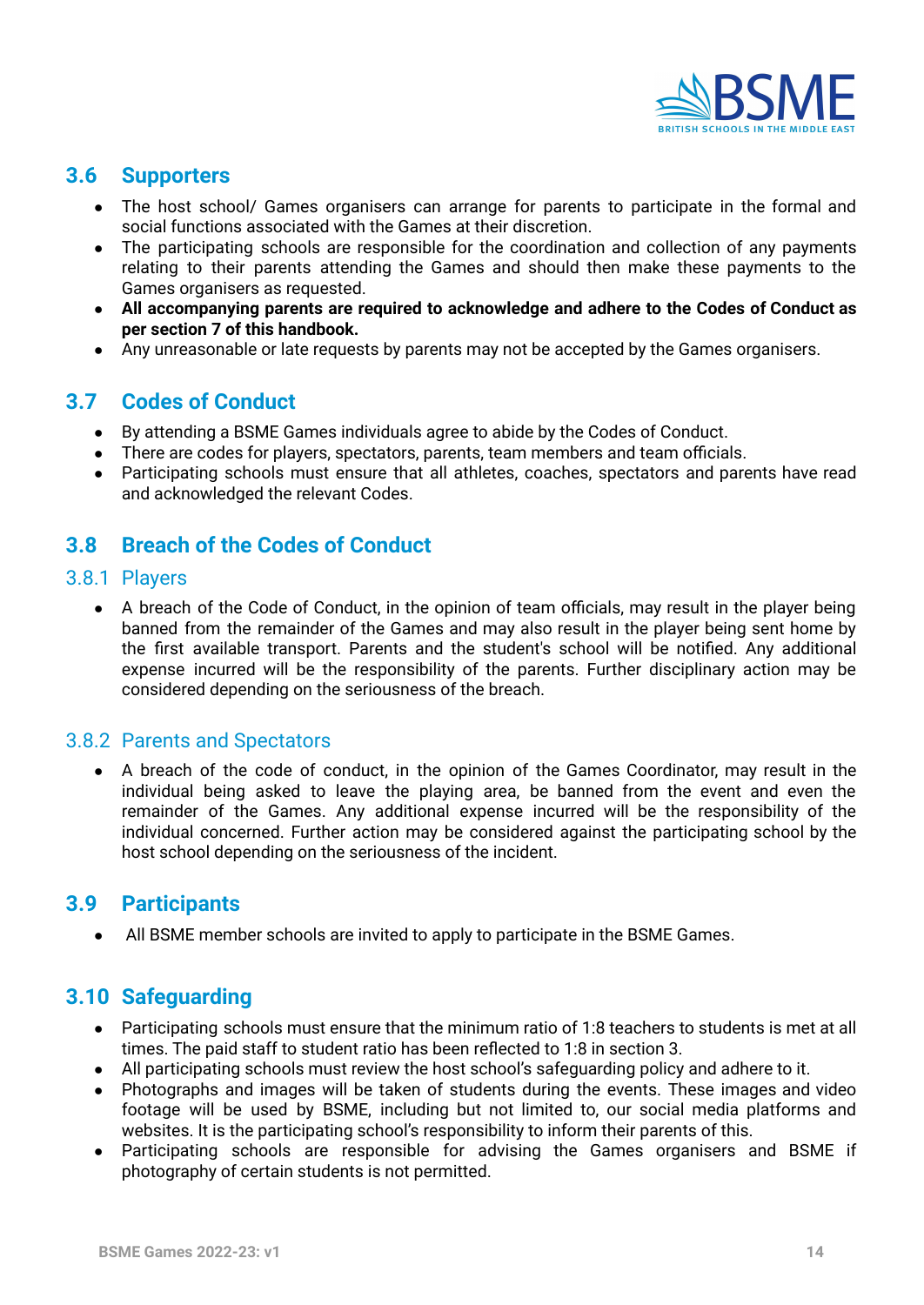

# <span id="page-14-0"></span>**4 Roles**

# <span id="page-14-1"></span>**4.1 Officials and Marshalling**

- The Games require a considerable number of trained and experienced officials.
- For some schools with minimum specialist support, this aspect of the organisation of the Games can be very daunting. To help alleviate the strain on the host school and to share the experience we have within the organisation, each visiting school may be asked to provide help with officiating at the Games. Details will be supplied by the host school, who will make contact with the participating schools to request assistance as required.
- In order to facilitate the smooth running of the event, it is expected that each participating school is accompanied by at least 3 members of staff.
- Accompanying members of staff should have the ability to officiate the sports played within the event. One of these members of staff may be asked by the host school to officiate as required. It is important to bear this in mind when staffing arrangements are being made.
- Staff must not be asked to officiate matches involving their own school in the team events.
- Professional officials may need to be enlisted by the host school. The cost implications for this should be built into the participation fee.

# <span id="page-14-2"></span>**4.2 Venues**

The Games Organisers will locate suitable venues and will complete a risk assessment to ensure venues are suitable and safe.

# <span id="page-14-3"></span>**4.3 Disputes**

- Where issues cannot be resolved or where issues arise which occur outside the remit of the sporting competition (e.g. a problem with a spectator) the Games Coordinator and the BSME Students Coordinator will work to resolve the issue.
- The HoPE representative selected for the Games should be consulted with any handbook guidance issues that arise before, during and after the Games.
- Other staff and spectators must not interfere directly with sports marshals/referees/officials and adhere to the code of conduct.
- Appeals must be sent through the BSME Student Coordinator to the BSME Students Committee.

# <span id="page-14-4"></span>**4.4 Awards: Rationale**

- All students should receive a token of participation. This includes but is not limited to: medals, miniature plaques, ribbons, a certificate.
- Individual student medals and team trophies should be awarded for the 1<sup>s</sup>, 2<sup> $\text{rd}$ </sup> 3<sup> $\text{rd}$ </sup> place in all sports.
- Medals should only be ordered for the maximum number of squad players in that event e.g. 10 or 12 in U11 or U13/U15 netball. Only the squad for that sport should collect the medal.
- 1st, 2nd and 3rd place medals will be given to U13/U15 athletic squads. A maximum of 28 medals will be provided.
- 1st, 2nd and 3rd place medals will be given to U11 athletic squads. A maximum of 40 medals will be provided.
- An award or recognition should be given to the top girls and boys athletic squad. This is calculated separately and will not affect the overall points.
- There will be a 'Fair Play' award to the school exhibiting the best sportsmanship in overall sports during the Games. This is awarded at the discretion of the host school.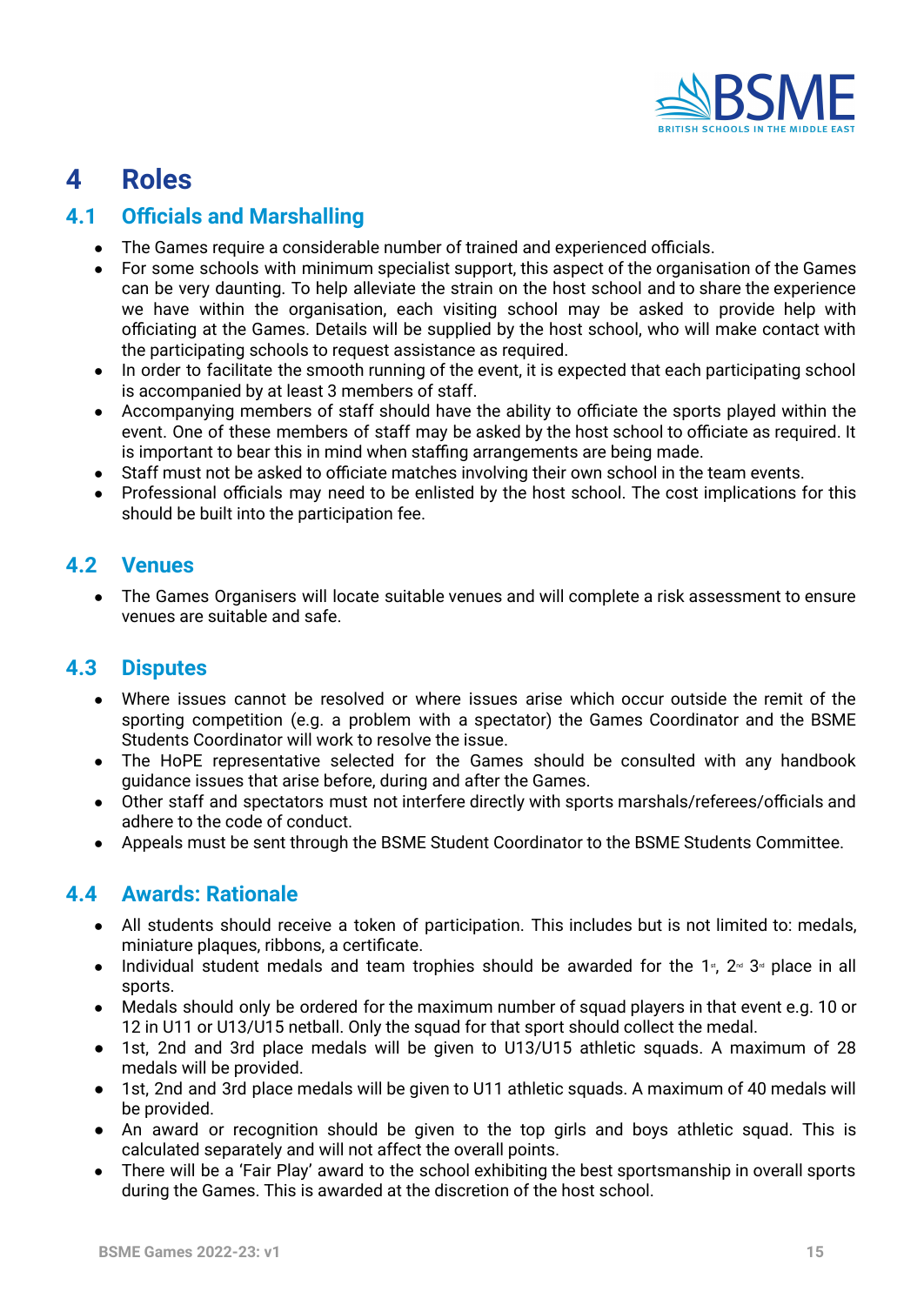

- There will be an overall winner trophy. The top three schools overall should be announced in reverse order at the final awards ceremony. Medals and trophies should be given to the top three schools and students.
- Player of the match will be announced at the end of each tournament. This will be voted by the officiating referees/umpires per game. The hosting school/ tournament organiser will collect and count the ballots.

# <span id="page-15-0"></span>**4.5 Awards: Full List**

|                                                | <b>Individual Medals</b> |     | <b>Trophies</b> |     |
|------------------------------------------------|--------------------------|-----|-----------------|-----|
|                                                | U19/U15/U13              | U11 | U19/U15/U13     | U11 |
| <b>BSME UX Games Winners</b>                   | 28                       | 40  | 1               | 1   |
| <b>BSME UX Games 2nd Place</b>                 | 28                       | 40  | 1               | 1   |
| <b>BSME UX Games 3rd Place</b>                 | 28                       | 40  | 1               | 1   |
| Sportsmanship Award: Girls Football            |                          |     | 1               | 1   |
| Sportsmanship Award: Boys Football             |                          |     | 1               | 1   |
| Sportsmanship Award: Netball                   |                          |     | 1               | 1   |
| Sportsmanship Award: Volleyball                |                          |     | 1               | 1   |
| Player of the Tournament: Girls Football       |                          |     | 1               | 1   |
| Player of the Tournament: Boys Football        |                          |     | 1               | 1   |
| Player of the Tournament: Netball              |                          |     | 1               | 1   |
| Player of the Tournament: Volleyball           |                          |     | 1               | 1   |
| <b>Girls Athletics Team</b>                    | 12                       | 18  | 1               | 1   |
| Boys Athletics Team                            | 12                       | 18  | 1               | 1   |
| <b>Participation Medal</b>                     | Every participant        |     |                 |     |
| <b>BSME UX Games: Girls Football Winners</b>   |                          |     | 1               | 1   |
| <b>BSME UX Games: Girls Football 2nd Place</b> |                          |     | 1               | 1   |
| <b>BSME UX Games: Girls Football 3rd Place</b> |                          |     | 1               | 1   |
| <b>BSME UX Games: Boys Football Winners</b>    |                          |     | 1               | 1   |
| BSME UX Games: Boys Football 2nd Place         |                          |     | 1               | 1   |
| BSME UX Games: Boys Football 3rd Place         |                          |     | 1               | 1   |
| <b>BSME UX Games: Netball Winners</b>          |                          |     | 1               | 1   |
| <b>BSME UX Games: Netball 2nd Place</b>        |                          |     | 1               | 1   |
| <b>BSME UX Games: Netball 3rd Place</b>        |                          |     | 1               | 1   |
| <b>BSME UX Games: Volleyball Winners</b>       |                          |     | 1               | 1   |
| BSME UX Games: Volleyball 2nd Place            |                          |     | 1               | 1   |
| BSME UX Games: Volleyball 3rd Place            |                          |     | 1               | 1   |
| <b>BSME UX Games: Athletics Winners</b>        | 28                       | 40  | 1               | 1   |
| <b>BSME UX Games: Athletics 2nd Place</b>      | 28                       | 40  | 1               | 1   |
| <b>BSME UX Games: Athletics 3rd Place</b>      | 28                       | 40  | 1               | 1   |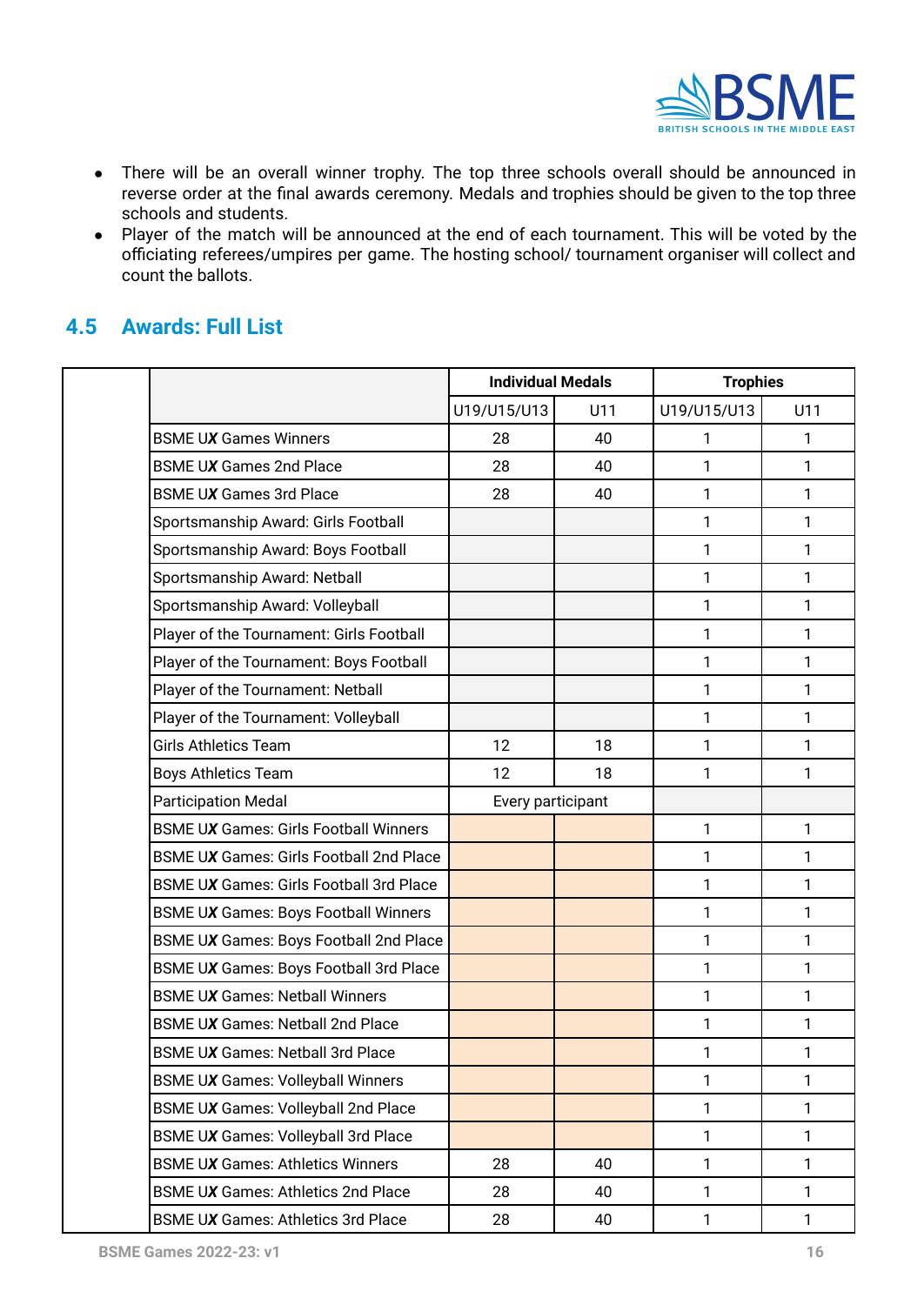

|                                       | <b>BSME U11 Games: Swimming Winners</b>   |                |                | 1 |
|---------------------------------------|-------------------------------------------|----------------|----------------|---|
|                                       | <b>BSME U11 Games: Swimming 3rd Place</b> |                |                | 1 |
|                                       | BSME U11 Games: Swimming 2nd Place        |                |                | 1 |
|                                       | Triple Jump Winner                        | $\overline{2}$ | $\overline{2}$ |   |
|                                       | Triple Jump 2nd Place                     | $\overline{2}$ | $\overline{2}$ |   |
|                                       | Triple Jump 3rd Place                     | $\overline{2}$ | $\overline{2}$ |   |
|                                       | Long Jump Winner                          | $\overline{2}$ | $\overline{2}$ |   |
|                                       | Long Jump 2nd Place                       | $\overline{2}$ | $\overline{2}$ |   |
|                                       | Long Jump 3rd Place                       | $\overline{2}$ | $\overline{2}$ |   |
|                                       | High Jump Winner                          | $\overline{2}$ | $\overline{2}$ |   |
|                                       | High Jump 2nd Place                       | $\overline{2}$ | $\overline{2}$ |   |
|                                       | High Jump 3rd Place                       | $\overline{2}$ | $\overline{2}$ |   |
|                                       | Shotputt Winner                           | $\overline{2}$ | $\overline{2}$ |   |
|                                       | Shotputt 2nd Place                        | $\overline{2}$ | $\overline{2}$ |   |
|                                       | Shotputt 3rd Place                        | $\overline{2}$ | $\overline{2}$ |   |
|                                       | Turbo Javelin Winner                      | $\overline{2}$ | $\overline{2}$ |   |
| <b>Individual</b><br><b>Athletics</b> | Turbo Javelin 2nd Place                   | $\overline{2}$ | $\overline{2}$ |   |
| Medals (2                             | Turbo Javelin 3rd Place                   | $\overline{2}$ | $\overline{2}$ |   |
| $medals =$<br>1x Girls, 1             | 800m Winner                               | $\overline{2}$ | $\overline{2}$ |   |
| x Boys)                               | 800m 2nd Place                            | $\overline{2}$ | $\overline{2}$ |   |
|                                       | 800m 3rd Place                            | $\overline{2}$ | $\overline{2}$ |   |
|                                       | 400m Winner                               | $\overline{2}$ | $\overline{2}$ |   |
|                                       | 400m 2nd Place                            | $\overline{2}$ | $\overline{2}$ |   |
|                                       | 400m 3rd Place                            | $\overline{2}$ | $\overline{2}$ |   |
|                                       | 100m Winner                               | $\overline{2}$ | $\overline{2}$ |   |
|                                       | 100m 2nd Place                            | $\overline{2}$ | $\overline{2}$ |   |
|                                       | 100m 3rd Place                            | $\overline{2}$ | $\overline{2}$ |   |
|                                       | 200m Winner                               | $\overline{2}$ | $\overline{2}$ |   |
|                                       | 200m 2nd Place                            | $\overline{2}$ | $\overline{2}$ |   |
|                                       | 200m 3rd Place                            | $\overline{2}$ | $\overline{2}$ |   |
|                                       | 4x100m Winner                             | 8              | 8              |   |
|                                       | 4x100m 2nd Place                          | 8              | 8              |   |
|                                       | 4x100m 3rd Place                          | 8              | 8              |   |
|                                       | 100m Individual Medlay: Winner            |                | $\overline{2}$ |   |
|                                       | 100m Individual Medlay: 2nd Place         |                | $\overline{2}$ |   |
|                                       | 100m Individual Medlay: 3rd Place         |                | $\overline{2}$ |   |
|                                       | 25m Freestyle: Winner                     |                | $\overline{2}$ |   |
|                                       | 25m Freestyle: 2nd Place                  |                | $\overline{2}$ |   |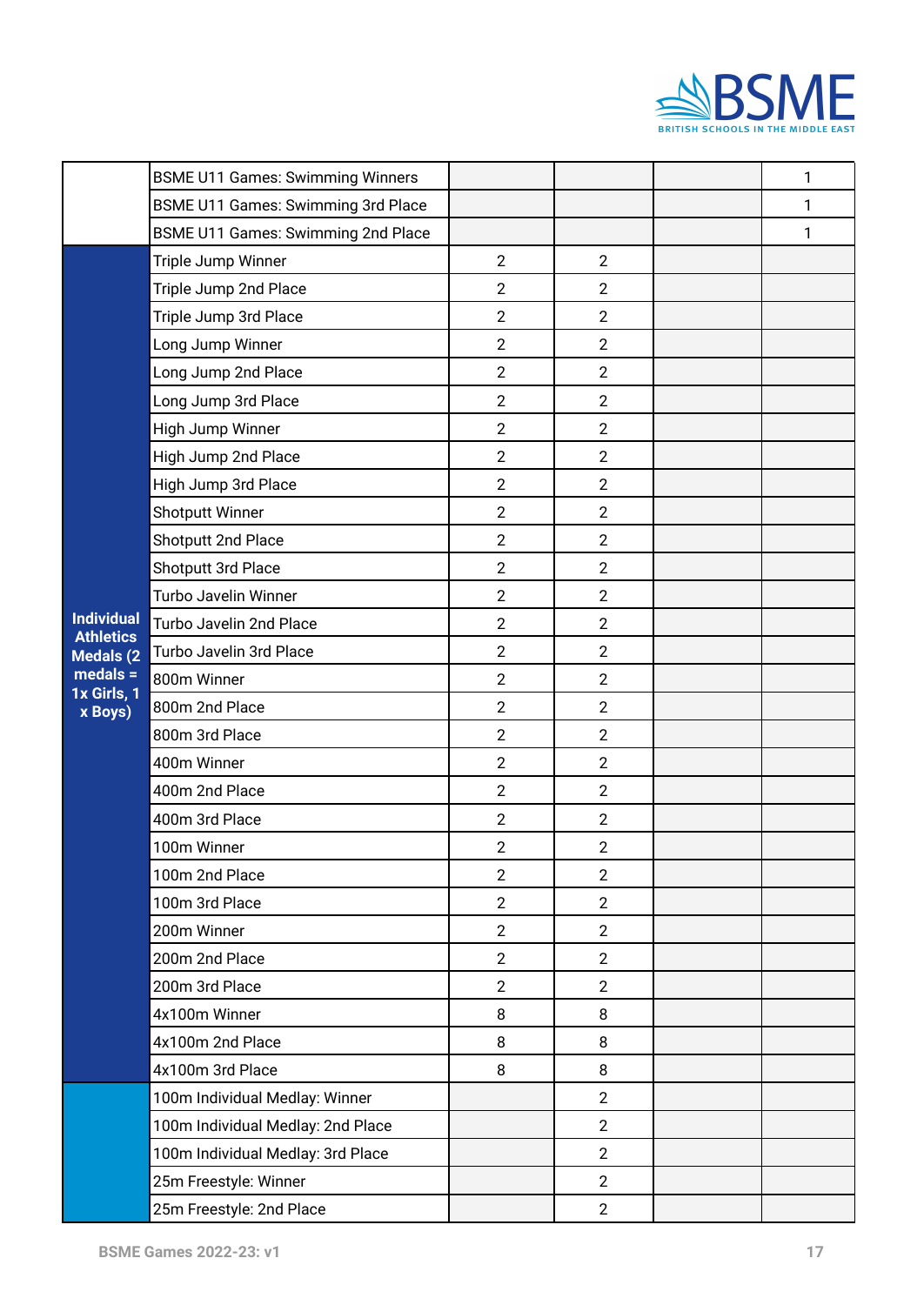

| <b>Individual</b>         | 25m Freestyle: 3rd Place           | $\overline{2}$ |  |
|---------------------------|------------------------------------|----------------|--|
|                           | 25m Breast Stroke: Winner          | $\overline{2}$ |  |
| <b>Swimming</b>           | 25m Breast Stroke: 2nd Place       | $\overline{2}$ |  |
| Medals (2<br>$medals = 1$ | 25m Breast Stroke: 3rd Place       | $\overline{2}$ |  |
| x Girls, 1 x              | 25m Back Stroke: Winner            | $\overline{2}$ |  |
| <b>Boys)</b>              | 25m Back Stroke: 2nd Place         | $\overline{2}$ |  |
|                           | 25m Back Stroke: 3rd Place         | $\overline{2}$ |  |
|                           | 50m Freestyle: Winner              | $\overline{2}$ |  |
|                           | 50m Freestyle: 2nd Place           | $\overline{2}$ |  |
|                           | 50m Freestyle: 3rd Place           | $\overline{2}$ |  |
|                           | 50m Breast Stroke: Winner          | $\overline{2}$ |  |
|                           | 50m Breast Stroke: 2nd Place       | $\overline{2}$ |  |
|                           | 50m Breast Stroke: 3rd Place       | $\overline{2}$ |  |
|                           | 50m Back Stroke: Winner            | $\overline{2}$ |  |
|                           | 50m Back Stroke: 2nd Place         | $\overline{2}$ |  |
|                           | 50m Back Stroke: 3rd Place         | $\overline{2}$ |  |
|                           | 25m Butterfly: Winner              | $\overline{2}$ |  |
|                           | 25m Butterfly: 2nd Place           | $\overline{2}$ |  |
|                           | 25m Butterfly: 3rd Place           | $\overline{2}$ |  |
|                           | 100m Freestyle: Winner             | $\overline{2}$ |  |
|                           | 100m Freestyle: 2nd Place          | $\overline{2}$ |  |
|                           | 100m Freestyle: 3rd Place          | $\overline{2}$ |  |
|                           | 4 x 25m Freestyle Relay: Winner    | 8              |  |
|                           | 4 x 25m Freestyle Relay: 2nd Place | 8              |  |
|                           | 4 x 25m Freestyle Relay: 3rd Place | 8              |  |
|                           | 4 x 25m Medley Relay: Winner       | 8              |  |
|                           | 4 x 25m Medley Relay: 2nd Place    | 8              |  |
|                           | 4 x 25m Medley Relay: 3rd Place    | 8              |  |
|                           | 4 x 50m Freestyle Relay: Winner    | 8              |  |
|                           | 4 x 50m Freestyle Relay: 2nd Place | 8              |  |
|                           | 4 x 50m Freestyle Relay: 3rd Place | 8              |  |

# <span id="page-17-0"></span>**4.6 BSME Website**

- Following the event the Games Coordinator is required to provide a short narrative of the event with accompanying photos, results and testimonials if applicable.
- Should the host school wish to publicise the event in advance on the BSME website they are should send the relevant information in JPEG format to the BSME Students Coordinator.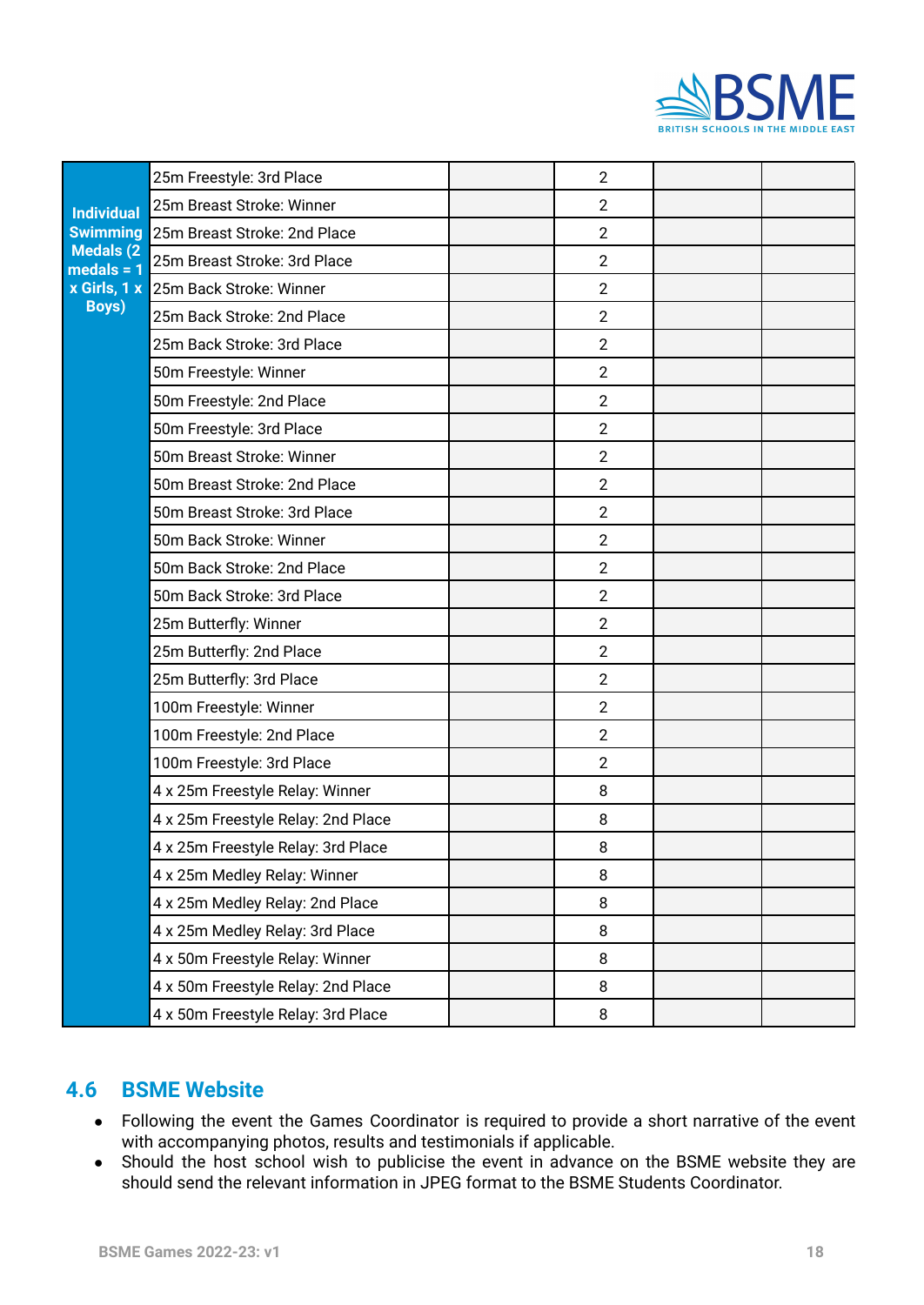

# <span id="page-18-0"></span>**4.7 Scoring**

● Scoring for the event will be as follows (based on 16 schools):

|                | <b>Netball</b> | <b>Girls Football</b> | <b>Boys Football</b> | <b>Basketball</b> | <b>Athletics</b> |
|----------------|----------------|-----------------------|----------------------|-------------------|------------------|
| Place 1        | 16             | 16                    | 16                   | 16                | 16               |
| <b>Place 2</b> | 15             | 15                    | 15                   | 15                | 15               |
| Place 3        | 14             | 14                    | 14                   | 14                | 14               |
| Place 4        | 13             | 13                    | 13                   | 13                | 13               |
| Place 5        | 12             | 12                    | 12                   | 12                | 12               |
| Place 6        | 11             | 11                    | 11                   | 11                | 11               |
| Place 7        | 10             | 10                    | 10                   | 10                | 10               |
| Place 8        | 9              | 9                     | 9                    | 9                 | 9                |
| Place 9        | 8              | 8                     | 8                    | 8                 | 8                |
| Place 10       | 7              | $\overline{7}$        | 7                    | $\overline{7}$    | $\overline{7}$   |
| Place 11       | 6              | 6                     | 6                    | 6                 | 6                |
| Place 12       | 5              | 5                     | 5                    | 5                 | 5                |
| Place 13       | 4              | 4                     | 4                    | 4                 | 4                |
| Place 14       | 3              | 3                     | 3                    | 3                 | 3                |
| Place 15       | $\overline{2}$ | 2                     | 2                    | $\overline{2}$    | $\overline{2}$   |
| Place 16       | 1              | 1                     | $\mathbf{1}$         | 1                 | 1                |

- Athletic points will be awarded for the boys and girls results combined. They must never be separated into two gender scores and added together, and are seen solely as one entity.
- The scores will adjust depending on the number of schools competing.
- After the last event the scores will be added up to provide final places which will be announced at the Gala Lunch/Dinner.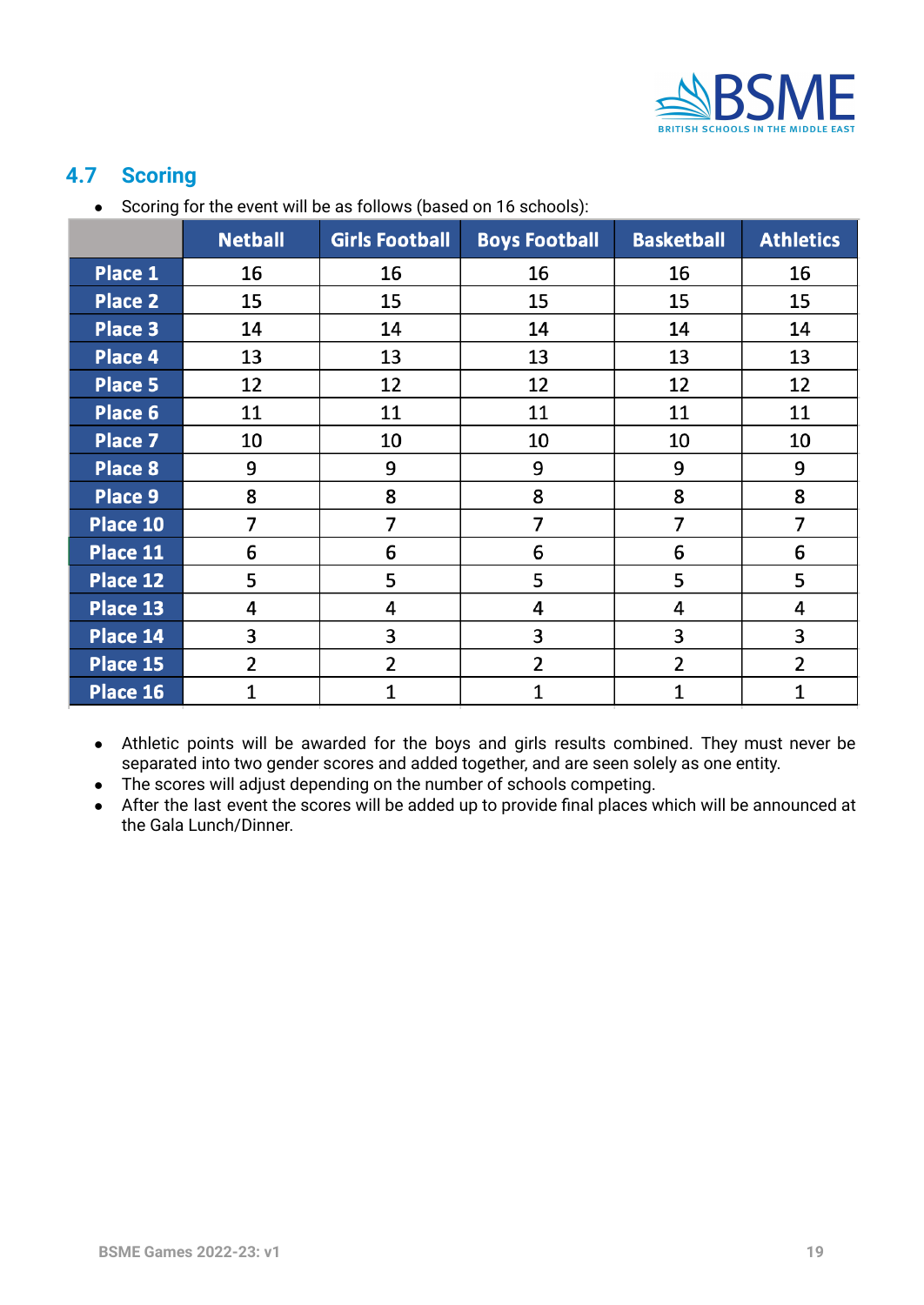

# <span id="page-19-0"></span>**5 U11 Games**

# <span id="page-19-1"></span>**5.1 General Information**

- All BSME schools are invited to apply to participate in the U11 Games.
- Schools are placed into groups depending on the size of the school in Year 6; this is done to provide the children with an appropriate level of competition.
- Schools with 4-form entry or more in Year 6 will qualify for the 'large' schools Games.
- Schools with 3 form entry or less in Year 6 will qualify for the 'small' schools Games.
- A school's size will be evaluated annually and groupings may be adjusted.
- Each sport within the Games will have a winning school, and one school will be defined as the overall 'Games' winner at the end of the weekend.
- The host school must allocate a separate individual purely for the checking of the results prior to publishing to participating schools. This should minimize errors and appeals.
- Where spectator space is limited, athletes will always take priority over spectators e.g. parents. Where possible, links should be set up for parents to be able to watch via a live stream.
- Lunches should not be scheduled into the itineraries, and lunches offered should be a nutritious packed lunch for students to eat when they wish/flexibility to fit in with their schedules.
- Coaches briefings will be held daily to review the following days event and alert coaches to any important notices.

#### **BEST PRACTICE**

- Record scores on a laptop and project on to a TV monitor for schools and supporters to view throughout the event.
- Play music during intervals and between matches.

# <span id="page-19-2"></span>**5.2 Competition Format**

- Squad sizes are limited to a total of 40 students.
- Students will compete in five sports over three days. The sports will be decided by the host school.
- The sports that can be offered are athletics, football, netball, swimming and basketball.
- In athletics and swimming there are separate boys and girls competitions in each event.
- Netball allows a maximum squad size of 12 and all participants will be girls.
- Boys football allows a maximum squad size of 12 and all participants will be boys.
- Girls football allows a maximum squad size of 12 and all participants will be girls.
- Basketball allows a maximum squad size of 12 and participants should be boys.
- Each tournament will be played with schools in two pools followed by crossover play-offs.
- The format of the competition will be determined by the host school.

To determine the overall positions, points will be allocated as follows:

- Win 3 points
- Draw 1 point
- Defeat 0 points

# <span id="page-19-3"></span>**5.3 Pool Format**

In BSME games where there are 14 schools or less it is advised that for the team games there should be 2 pools. From these 2 pools the winning school (from each pool) will qualify for the semi finals. To ensure fairness with regards seedings the 2nd and 3rd place teams will play off in cross over matches to qualify for the semi final. For example: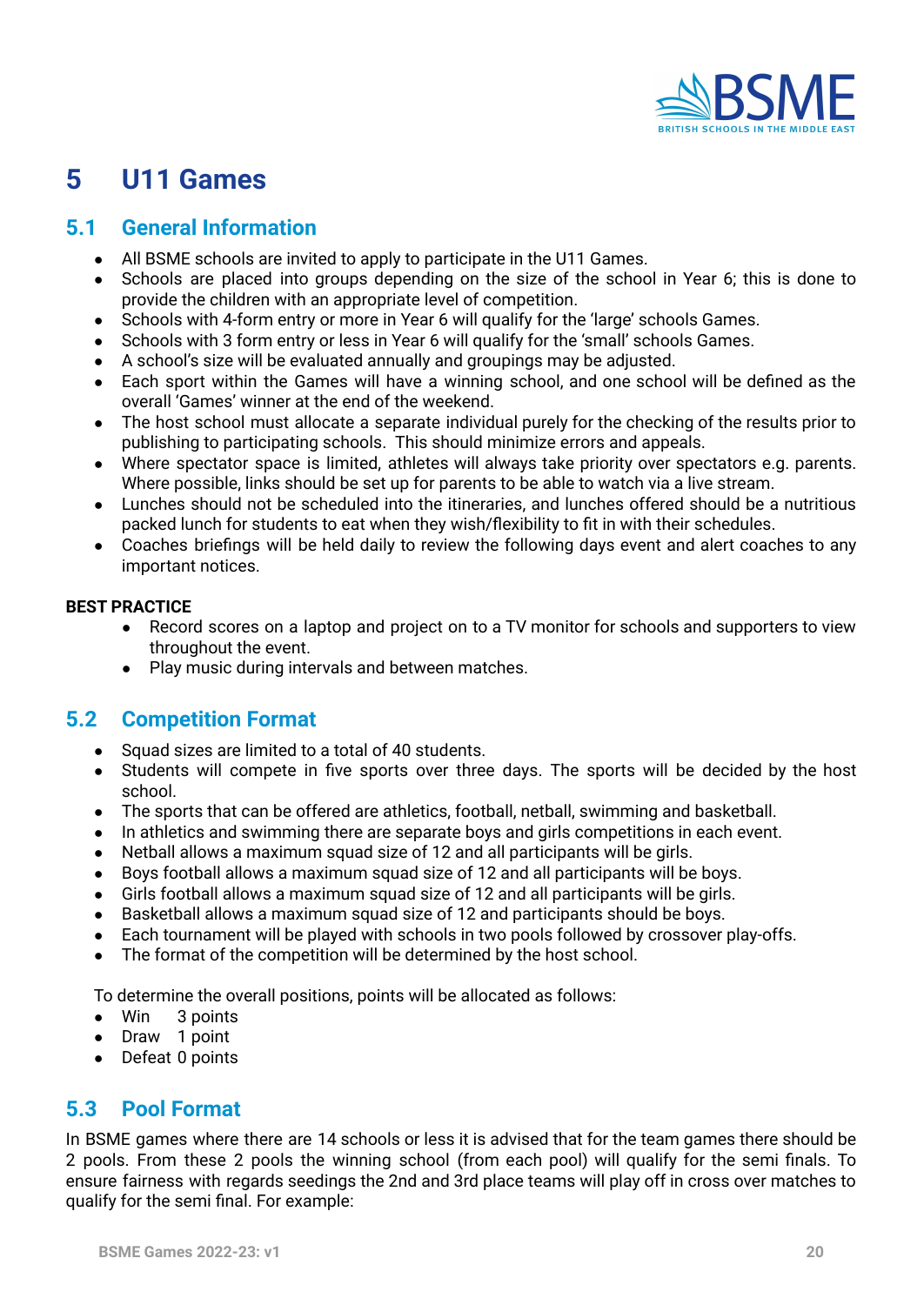

- 2nd Pool A vs 3rd Pool B the winner of this match should play the winner of group B in the semi final
- 2nd Pool B vs 3rd Pool A the winner of this match should play the winner of group A in the other semi final

Where there are 15 teams there would need to be 3 groups of 5 teams. The winners of each group, the teams finishing 2nd and the 2 teams with the best record finishing 3rd would qualify for the quarter finals. The 2 teams finishing 1st with the best record play the 2 teams who finished 3rd. The team who finished 2nd with the worst record plays the other 1st place team. Teams CANNOT play a team from their group in the quarter finals.

For example the 1st in Pool A cannot play the 2nd or 3rd teams from Pool A in the quarter finals.

- 1st Pool A vs 3rd Pool C
- 1st Pool B vs 3rd Pool A
- 1st Pool C vs 2nd Pool B
- 2nd Pool A vs 2nd Pool C

3rd in group B missed out as they had the lowest record of the 3 teams finishing 3rd.

Where there are 16 teams there should be 4 groups of 4 teams. In each group the top team qualifies for the quarter final. Once again 2nd and 3rd place teams play off to ensure not group is stronger than others. For example

- 2nd Pool A vs 3rd Pool B the winner of this match should play the winner of group C in the semi final
- 2nd Pool B vs 3rd Pool C the winner of this match should play the winner of group D in the semi final
- 2nd Pool C vs 3rd Pool D the winner of this match should play the winner of group A in the semi final
- 2nd Pool D vs 3rd Pool C the winner of this match should play the winner of group B in the semi final

There will be similar play offs for the rest of the positions. The host school will determine the format of these 'play offs' depending on the total number of competing teams and the facilities/time available.

### <span id="page-20-0"></span>**5.4 Event Listings**

● Each athletics event will have a Division A and Division B classification. Schools may have a maximum of one athlete in each Division.

### <span id="page-20-1"></span>**5.5 Laws, Rules and Regulations**

- The BSME Games Handbook must be used and adhered to for all aspects of the Games.
- As per section 1, any local changes to the rules for the Games must be sent to the BSME Students Coordinator as soon as possible after agreeing to host.
- Any changes agreed by the BSME Students Committee must be communicated to all participating schools at least 3 months prior to the event.

### <span id="page-20-2"></span>**5.6 Athletics - General**

#### <span id="page-20-3"></span>5.6.1 Entries and point allocations - School entries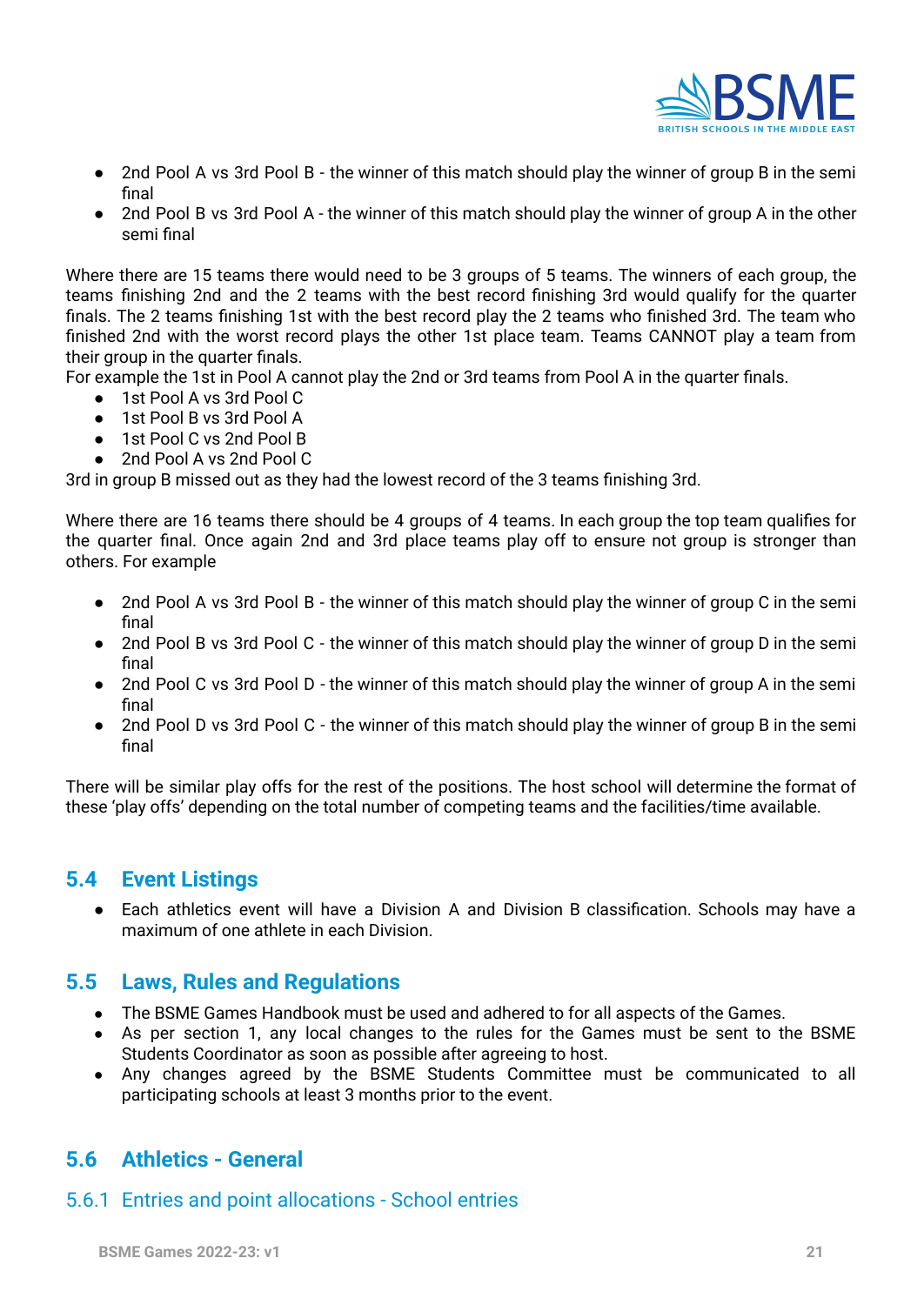

- 2 entries per school per event for all track and field events are allowed.
- Both entries from each school will be awarded points.

#### <span id="page-21-0"></span>5.6.2 Entries and point allocations - Individual entries

- Each athlete is able to compete in a maximum of 2 track or field events, 1 other event and a relay.
- E.g.: 2 track events, 1 field event and a relay

OR

● 2 field events, 1 track event and a relay.

#### <span id="page-21-1"></span>5.6.3 Track and Field Rotation

- Boys and girls should rotate between track and field. i.e. Girls will complete their track events whilst boys complete their field events, then switch over.
- High jump must take priority over all other field events.
- All track finals should take place with boys and girls present after their separate events.

### <span id="page-21-2"></span>5.6.4 Point allocations

|               | <b>All Events Point Allocation</b> |                 |     |     |     |     |     |     |     |      |      |      |      |                  |                  |           |      |      |      |      |           |                  |
|---------------|------------------------------------|-----------------|-----|-----|-----|-----|-----|-----|-----|------|------|------|------|------------------|------------------|-----------|------|------|------|------|-----------|------------------|
| Place         | 1st                                | 2 <sub>nd</sub> | 3rd | 4th | 5th | 6th | 7th | 8th | 9th | 10th | 11th | 12th | 13th | 14 <sub>th</sub> | 15 <sub>th</sub> | 16th 17th | 18th | 19th | 20th | 21st | 22nd 23rd | 24 <sub>th</sub> |
| <b>Points</b> |                                    | 23              | 22  | 21  | 20  | 19  | 18  | 17  | 16  | 15   | 14   | 13   | 12   | 11               | 10               |           |      |      |      |      |           |                  |

- Points awarded for the relays will count as double.
- A results board should be visible for all participating schools and spectators.
- Each school will be allocated an event points total based on the position they are placed after merging the points obtained from both their A and B athletes.
	- o Each event is scored separately.
	- o In each event the total points (from the 2 athletes) will then be ranked to give a position for that event.
	- $\circ$  Points will then be awarded based on the ranked position achieved by the school.
	- o This process will be repeated for each event.
- <span id="page-21-4"></span>● Schools will be allocated areas for their competitors around the field. Each school needs to ensure that they have adequate supervision for their team. Due to the confined space, should remain in their designated areas unless going to an event.

### <span id="page-21-3"></span>5.6.5 Events Offered

| <b>U11</b>              |                      |  |  |  |  |  |  |  |
|-------------------------|----------------------|--|--|--|--|--|--|--|
| <b>Track</b>            | <b>Field</b>         |  |  |  |  |  |  |  |
| 75m                     | Long jump            |  |  |  |  |  |  |  |
| 150m                    | Standing triple jump |  |  |  |  |  |  |  |
| 300m                    | High jump            |  |  |  |  |  |  |  |
| 600m                    | Shotputt             |  |  |  |  |  |  |  |
| $ 4 \times 100$ m relay | Turbo javelin        |  |  |  |  |  |  |  |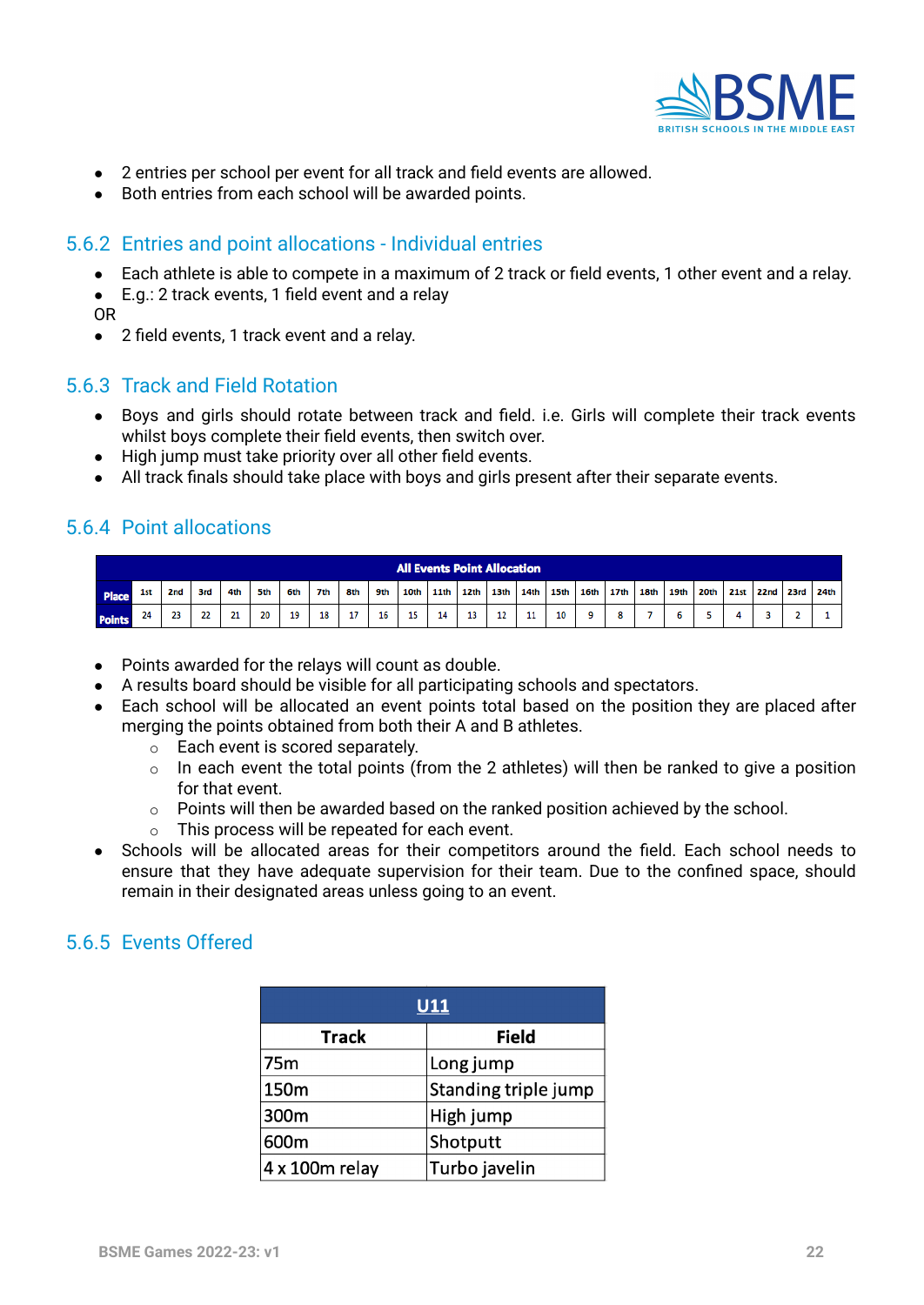

# <span id="page-22-0"></span>5.6.6 Officials

- Each school must ensure that 1 member of staff is available to help with events if required. Schools should be informed of this prior to the competition.
- All decisions made at the athletic event will be at the discretion of the chief organiser and therefore no video or photographing will be allowed from coaches to be used as evidence.

# <span id="page-22-1"></span>**5.7 Athletics - Track**

#### <span id="page-22-2"></span>5.7.1 The Start

- For long distance, "on your marks" followed by a whistle.
- For sprints, "take your mark, set" followed by a whistle.

#### <span id="page-22-3"></span>5.7.2 The Races

- 75m, 150m and relays shall be run in lanes. Competitors should keep to their allotted lane from start to finish in these events.
- Any competitor jostling, running or walking across or obstructing another competitor so as to impede progress shall be liable to be disqualified.

### <span id="page-22-4"></span>5.7.3 False Starts

- The starter of individual athletic races events should be the most experienced official.
- In the event of a false start, the race must be restarted.
- Competitors must be aware of the 'false start' alarm
- An explanation must be given to the student that caused the false start.
- Competitors will be allowed two false starts; any additional false start is at the discretion of the Games Coordinator, but must keep the disruption to other competitors at a minimum.
- If competitors exceed the false start allowance, the race should continue but the offending competitor will be allocated last place.

# <span id="page-22-5"></span>5.7.4 The Finish

- The finish shall be a line 5cm in width drawn across the track at right angles to the inner edge.
- Two blue posts will denote the extremities of the finish line and shall be placed at least 30cm from the edge of the track.
- The competitors shall be placed in the order in which any part of the body i.e. torso (as distinguished from head, neck, arms, hands, feet and legs) reaches the vertical plane of the edge of the finish line nearer to the start.

#### <span id="page-22-6"></span>5.7.5 Relay Races

- The baton must be carried in the hand throughout the race. If dropped, the athlete who dropped it may leave the lane in order to retrieve the baton and recover it. Provided this procedure is adopted, no other athlete is impeded and by so doing the distance of the race is not lessened, dropping the baton shall not result in disqualification.
- Competitors after handing-over the baton should remain in their lanes until the course is clear to avoid obstruction to other competitors. Should any competitor willfully impede a member of another team by running out of position or lane at the finish of a stage that competitor is liable to cause the disqualification of his or her own team.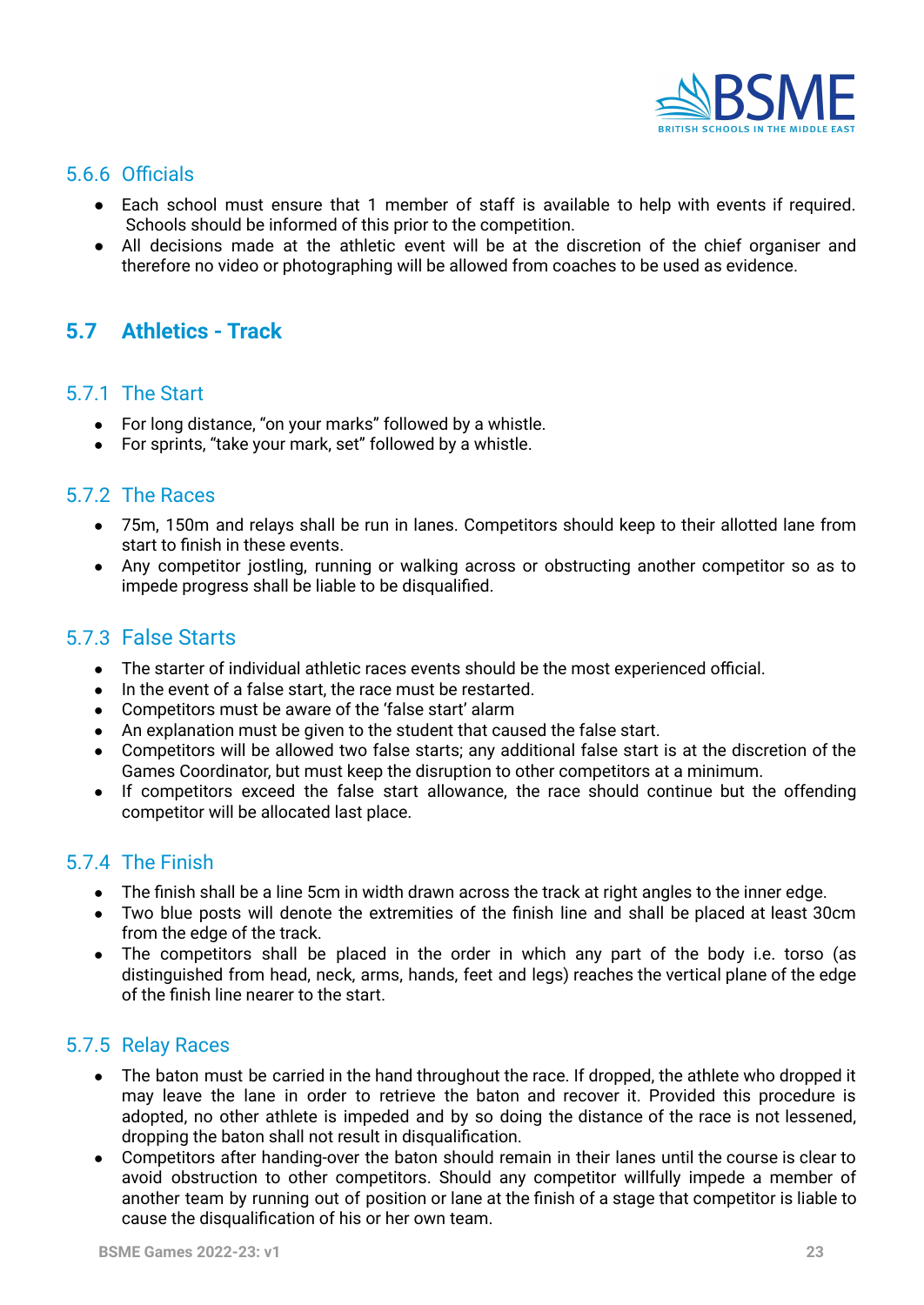

- On completion of the final leg the baton is to be handed to an official by the last runner.
- No competitor may run two sections for a team.
- A change over zone should be marked on the track (the distance will be at the discretion of the hosting school depending on the length of the track) If possible include change over judges.

#### <span id="page-23-0"></span>5.7.6 Finals

● Finals will be held for the two shortest sprint distances (75m and 150m) and 4x100m relays.

#### <span id="page-23-1"></span>5.7.7 Substitutions/Injury

- **●** Substitutions should be made on trust, and it is the participating school's responsibility to ensure that athletes do not exceed the maximum entries allowed. Failure for school's to check this will result in a sanction.
- If the team cannot continue they will be offered last place in the finals unless they are able to replace an eligible athlete who is not involved in the other relay.
- Changes are allowed on the day of the Athletics event, communication will be completed by the participating school who will fill out the official change of entry sheet which will be signed by the PE teacher.
- Organisers should provide coloured paper sheets to all schools so changes are possible. If a student goes over his/her number of entries the points for the additional event will be zero.

# <span id="page-23-2"></span>**5.8 Athletics - Field**

- Events will be staggered. All competitors must take part in the event within the time allotted. Failure to do so could result in disqualification.
- Two athletes from each school for each event.
- In throwing or jumping for distance no competitor is allowed to have more than one go recorded in any one attempt of the competition.
- In the field events each competitor shall be allowed three attempts except high jump.
- Once the competition has begun competitors are not permitted to use the runways or takeoff areas for practice or warm up purposes nor are they permitted to use throwing sites for practice trials, with or without implements.
- Competitors must wear trainers for all events. Bare feet are not permitted.

#### <span id="page-23-3"></span>5.8.1 High Jump

- High jump will take place in a suitable location. Where possible all field events will be on grass.
- Jumpers do not have to land on their feet. However a jumper should use a recognised High Jump technique. This will allow for a variety of jumping styles not necessarily the scissors kick. Any clear illegal or dangerous techniques will be pointed out to a competitor and disqualification will only occur for safety reasons.
- One-foot take off is required.
- The height of the bar will start at 90cm for both boys and girls and the bar will be raised 5cm between each round. The competitors shall be informed of this before the competition begins.
- Competitors may commence jumping at any of the heights above the minimum height and may jump at their discretion at any subsequent height.
- Elimination will be after 3 consecutive failed attempts per height.
- Even after all the other competitors have failed, a competitor is entitled to continue until he or she has forfeited the right to compete further and the best jump shall be recorded as the winning height.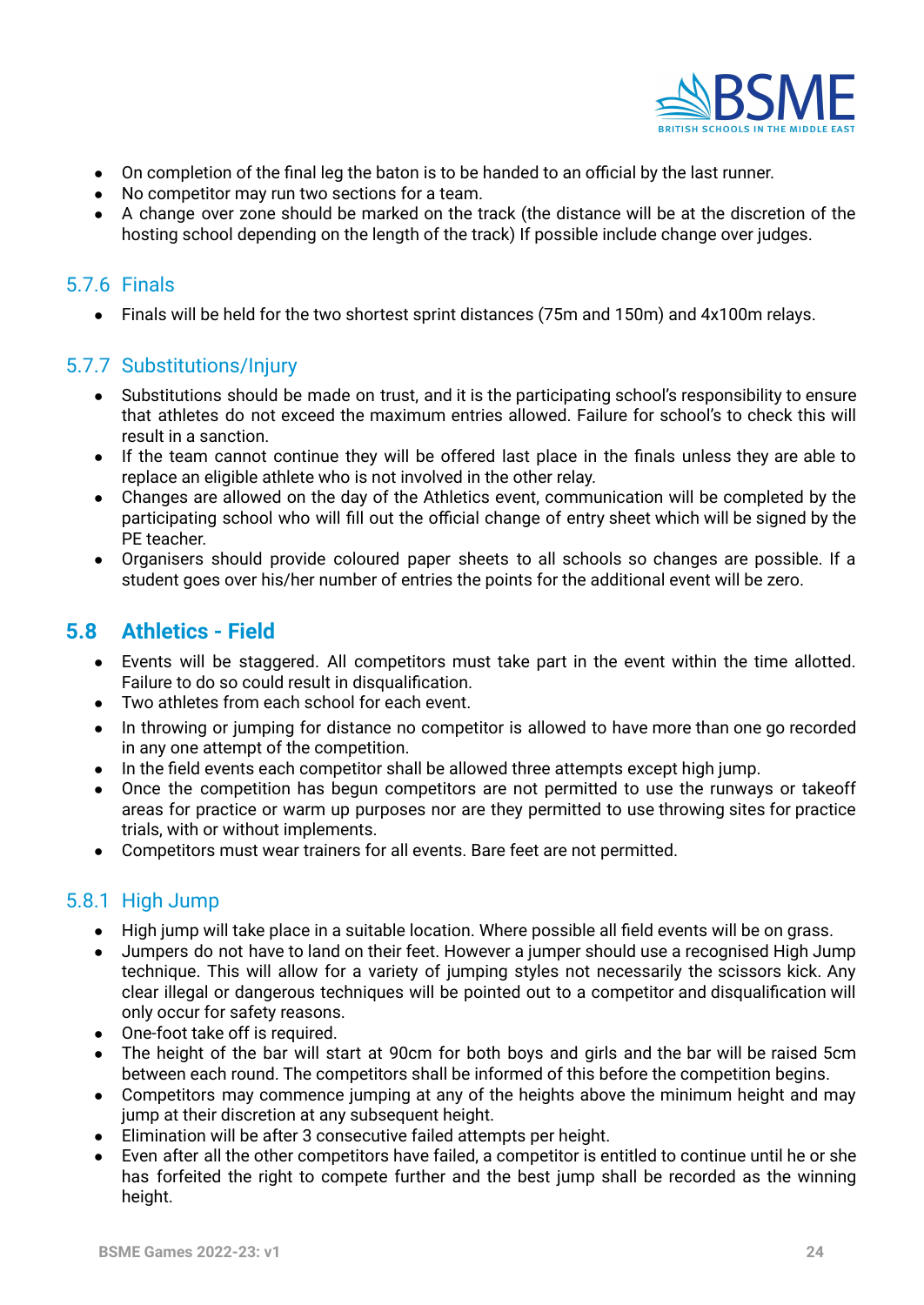

- After the competitor has won the competition the heights to which the bar is raised shall be decided after the judge of the competition has consulted the wishes of the competitor.
- Ties shall be decided by counting back. The competitor with the fewest failures in the previous height and then the height before, etc. will be the winner**.** (i.e. two athletes clear 1.40m but on countback athlete A cleared 1.35 first time whilst athlete B cleared it second time then athlete A is the winner.)

#### <span id="page-24-0"></span>5.8.2 Long Jump

- Competitors will be allowed three jumps each.
- A run up shall be allowed.
- Competitors shall be credited with the best of all their attempts
- In the case of a tie, the second best performance of the competitors tying shall determine the result. If the tie still remains, the third best jump will be decisive and so on. If the tie still remains the competitors shall share the position.
- The takeoff shall be from the white line or take off board as marked.
- The back of the heel of the jumper's trainers is measured from the takeoff line or where the competitor's body landed closest to the takeoff line. If the competitor falls back after landing it is this mark that is to be measured.
- The distance shall be recorded to the nearest 1cm below the distance measured if that distance is not a whole centimetre.

### <span id="page-24-1"></span>5.8.3 Standing Triple Jump

- Competitors will be allowed three jumps each.
- Competitors shall be credited with the best of all their attempts.
- In the case of a tie, the second best performance of the competitors tying shall determine the result. If the tie still remains, the third best jump will be decisive and so on. If the tie still remains the competitors shall share the position.
- The takeoff shall be from a standing start from the white line on the mat.
- From a standing start, competitors will start on one foot (the other raised), hop on the same foot, step with the opposite foot and then jump to land on both feet.
- A rocking movement will be permitted before the start of the jump from one foot only.

### <span id="page-24-2"></span>5.8.4 Shot Putt

- Where possible a 2kg shot should be used. If not available, a 2.72kg shot can be used but the host schools must inform the participating schools as early as possible to allow ample practice time
- The 'push' must come out from the neck (not a throw).
- If possible, a teacher will demonstrate.
- There will be no throwing circle. Competitors may move between the two lines; the lines should be a max of 2m apart.
- Competitors must not step over the line or the attempt will not be counted.
- The measurement will be taken from where the shot first lands on the grass and back to the line, but must land within the allocated zone.
- The measurement will be taken from the closest part of the shot to the line from where it was thrown.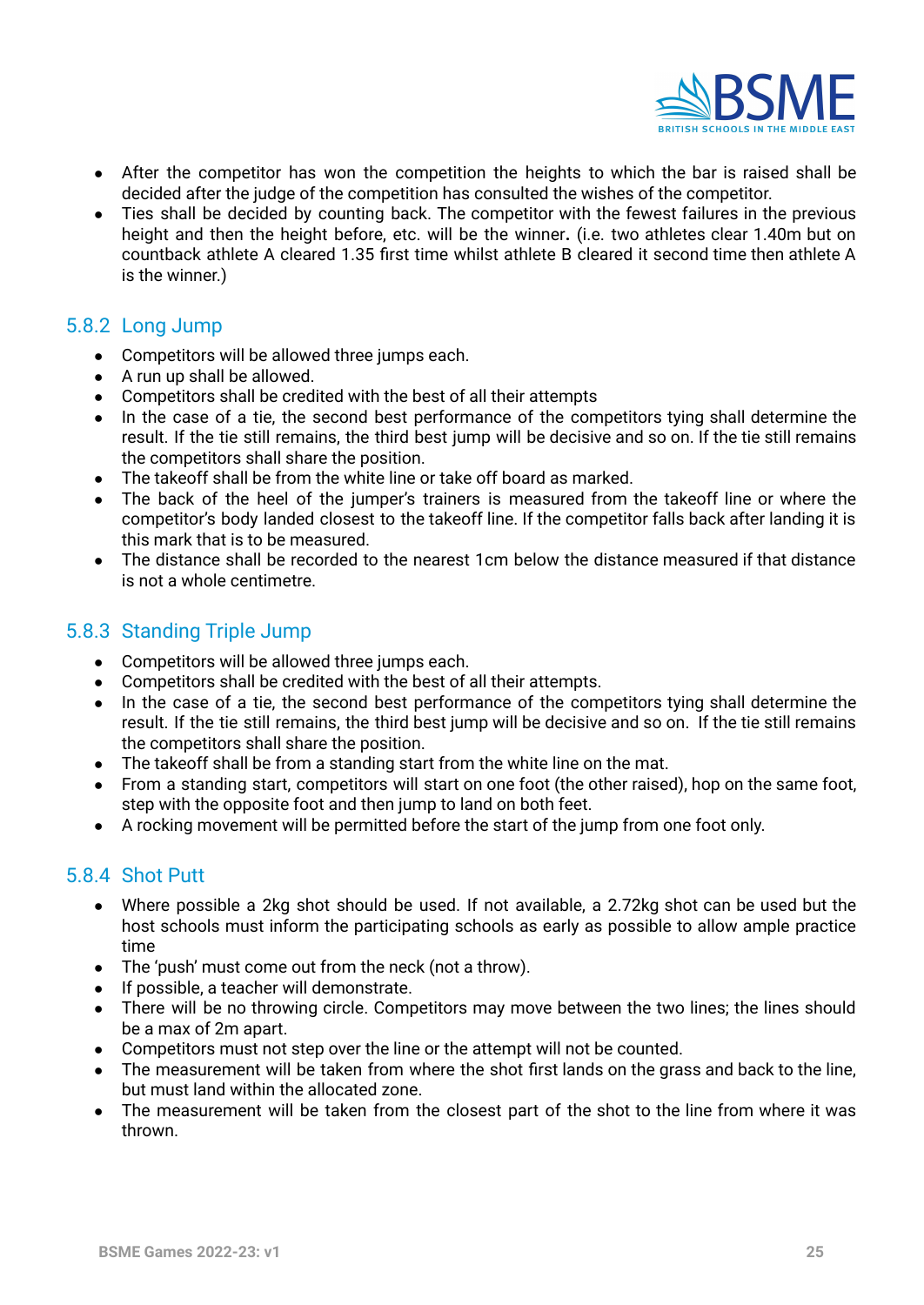

# <span id="page-25-0"></span>5.8.5 Turbo Javelin

- **●** Turbo javelin will be offered if the host school can accommodate it at the weight of 400g unless otherwise stated.
- An athlete is not allowed to touch line of the rim.
- When throwing, proper technique requires the athlete to hold the javelin with only one hand on the cord grip. Gloves aren't allowed, and tape on the fingers is permitted only if its to cover an open wound.
- The javelin must be thrown with an over-the-shoulder motion. The competitor can't turn his/her back to the throwing area until the javelin is airborne.
- The javelin must land within the "sector" to register a score. This fan-shaped area extends out from the ends of the arch-shaped foul line. The javelin can't land on the lines marking the sides of the sector. The head of the javelin has to hit the ground first or the throw is a foul

# <span id="page-25-2"></span><span id="page-25-1"></span>**5.9 Netball**

● These rules follow the rules set out by the International Netball Federation.

#### <span id="page-25-3"></span>5.9.1 Umpires

- There should be two umpires per court.
- In any game, the umpires will have the authority to administer the rules of play. The umpire's decision is final. Only the Team Coach may approach an umpire for clarification of any rules or disputes on court. This may only be done at half time or full time.

### <span id="page-25-4"></span>5.9.2 Duration of the game

- **●** The game should be a minimum of 10 minutes if the number of teams taking part allows.
- **●** All matches to be centrally timed.
- **●** Teams change ends at half time with a 1-minute changeover.

#### <span id="page-25-5"></span>5.9.3 Format of the tournament

- **●** Where there are 12 competing schools, the teams should be divided into 2 pools of 6.
- **●** Each pool should be selected randomly.
- **●** Each team should then play 5 games in a round-robin competition to determine places for play-offs.
- The top 2 teams in each pool should play-off in the semi-finals; 1<sup>st</sup> Pool A vs. 2<sup> $\alpha$ </sup> Pool B and 2<sup> $\alpha$ </sup> Pool A vs. 1<sup>st</sup> Pool B. The winners of these matches should process to the final and the losers should compete for  $3<sup>d</sup>$  place.
- The 3<sup>d</sup> and 4<sup>th</sup> teams in each pool should play off for 5<sup>th</sup>-8<sup>th</sup> place and the teams who finish 5<sup>th</sup> and  $6*$  in the pool matches should play off for  $9*12*$  places.

### <span id="page-25-6"></span>5.9.4 Points

- The following points should be awarded during pool play:
	- Win: 3 points
	- Draw: 1 point
	- Defeat: 0 points
- The total number of points accumulated at the end of pool play will determine the rankings in each pool. If at the conclusion of the pool play two or more teams have an equal number of points, their respective ranking will be decided by: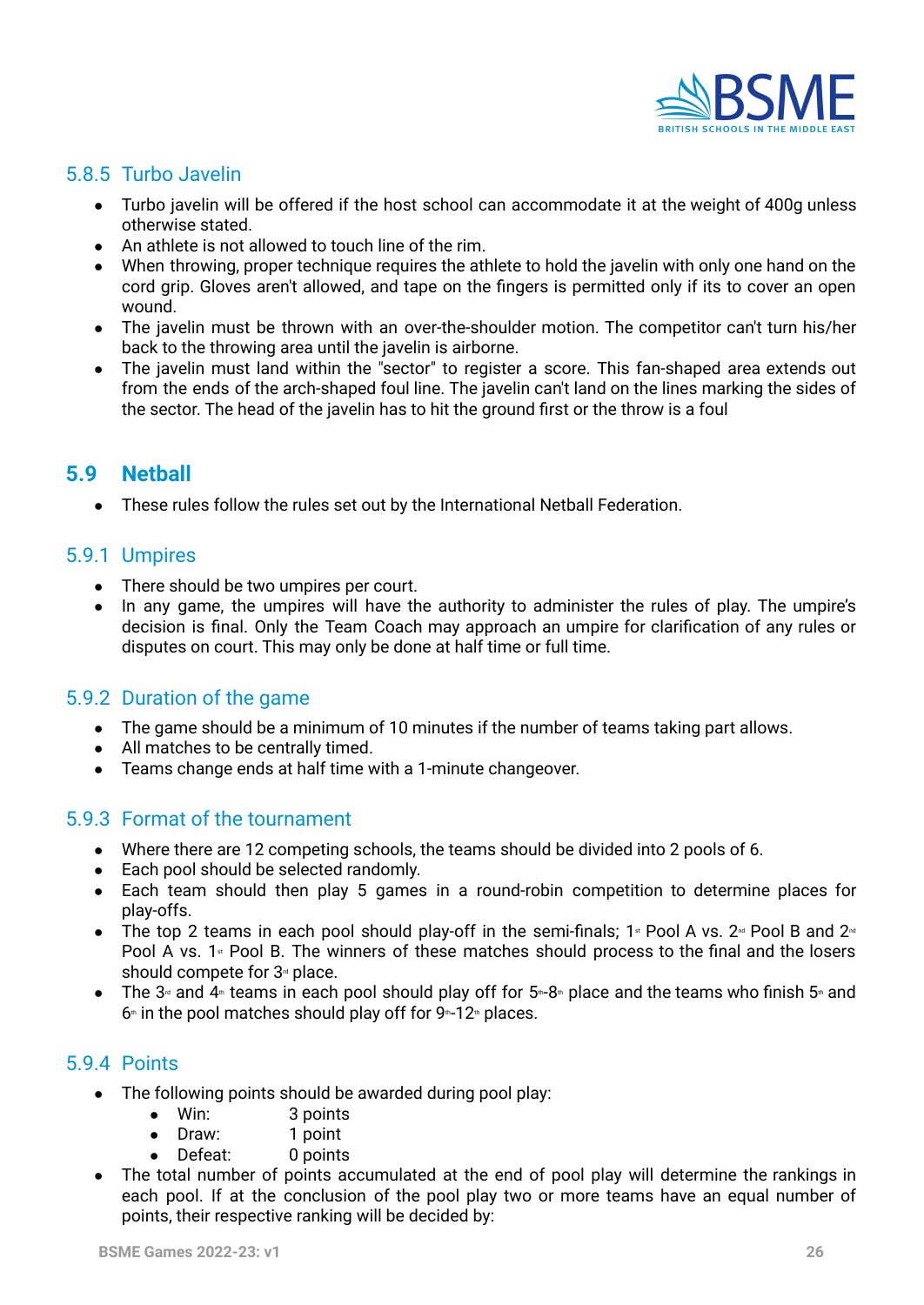

- The result between the two teams;
- Goal difference.
- In the event that scores are still tied, the teams will play for an additional 5 minutes. If the teams are still deadlocked at the end of extra time, play will continue until the next goal has been scored (the Golden Goal Rule).
- In the event of a draw during a semi-final or final match, five minutes extra time will be played. There will be a 1-minute break, and teams will change ends.
- If teams are still deadlocked at the end of extra time (with the exception of the final), play will continue until the next goal has been scored (the Golden Goal Rule).
- For the final, up to two periods of extra time may be played (with a 2 minute break between each period) before resorting to the Golden Goal Rule.

#### <span id="page-26-0"></span>5.9.5 Golden Goal Rule

- **●** In the event that scores are tied when the final hooter sounds at the end of extra time, the following procedure will be followed:
	- **●** The umpire in control of play will blow their whistle to stop play.
	- **●** All players to remain on court in the exact place.
	- **●** No substitutes can be made.
	- **●** The umpire will explain that time is up, and that the next goal will decide the match.
	- **●** Play will recommence with a free pass, in the place/area where play stopped, to the team in possession prior to the whistle being blown.

#### <span id="page-26-1"></span>5.9.6 Offside

● Player moving out of own area, with or without ball (on a line counts as within either area).

#### <span id="page-26-2"></span>5.9.7 Over a Third

● Ball may not be thrown over two transverse lines without being touched.

#### <span id="page-26-3"></span>5.9.8 Height of goal

● The height of the goal will be 10ft.

#### <span id="page-26-4"></span>5.9.9 Number of players

- The squads for all Games must be solely made up of girls.
- Seven-a-side with a squad number of 12.

#### <span id="page-26-5"></span>5.9.10 Out of court

● Ball is out of court when it contacts anything outside the court area (not the goalpost). The ball is returned into play by a throw-in taken from a point outside the line where the ball left the court. The player stands with foot close to (but not touching) the line, and the ball must be thrown onto the court within three seconds.

#### <span id="page-26-6"></span>5.9.11 Ball

● Players will use a size 5 ball.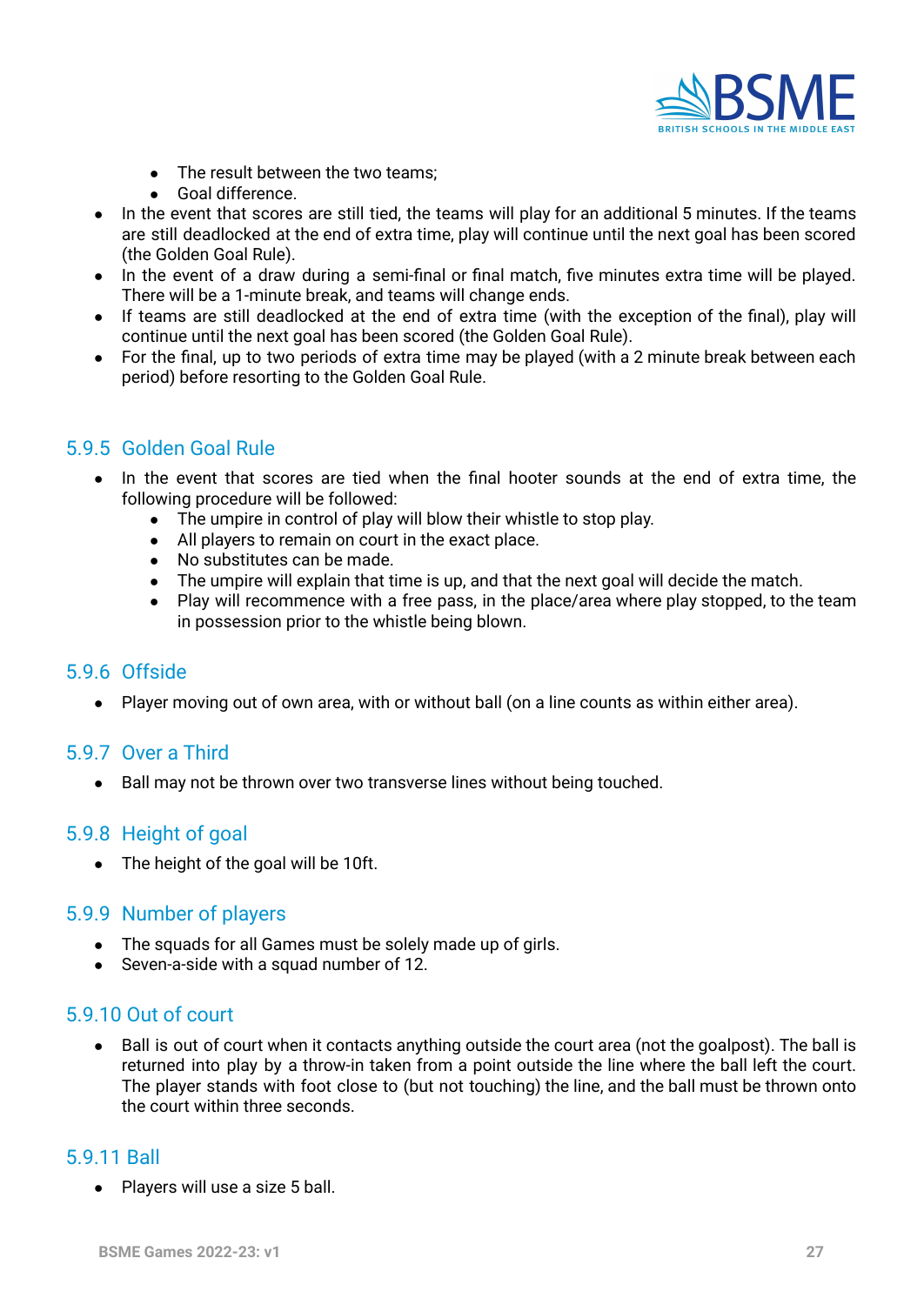

## <span id="page-27-0"></span>5.9.12 Starting or restarting the game

- The first named team in the playing schedule will have the first centre pass and the second named team will select the shooting end. All teams must have, where possible, an equal number of first team draws.
- A central hooter will be used to start each round of matches, as well as the end of the first half and beginning of the second half. The umpire's whistle, however, officially starts and ends each period of play.
- Centre passes are taken alternately by the two Centres, after a goal has been scored.
- All players must start in the goal thirds except the two Centres.
- The Centre with the ball starts with either one or both feet in the Centre Circle, however the landing foot must remain in the centre circle until the ball has been thrown. The Centre must obey the footwork rule after the whistle has been blown.
- The opposing Centre stands anywhere within the Centre Third and is free to move.
- The Centre pass must be caught or touched by a player in or landing in or jumping from a stance in the Centre third.

### <span id="page-27-1"></span>5.9.13 Playing the ball

- A player who has caught the ball shall play it or shoot for goal within three seconds. A player may not bounce the ball to gain control.
- Once released, another player must next touch the ball.
- There must be room for a third player between hands of thrower and catcher.
- A player on the ground must stand up before playing ball.
- Umpires will play advantage on a foul rather than blow the offence and re-set. There will be no set time on the advantage; that is at the umpires discretion.

#### <span id="page-27-2"></span>5.9.14 Footwork

- Having caught the ball, a player may land or stand on:
	- One foot while the landing foot remains grounded, the second foot may be moved anywhere any number of times, pivoting on the landing foot if desired. Once the landing foot is lifted, it must not be re-grounded until the ball is released.
	- Two feet (simultaneously) once one foot is moved, the other is considered to be the landing foot, as above. Hopping or dragging the landing foot is not allowed.

#### <span id="page-27-3"></span>5.9.15 Scoring a goal

- Only GS or GA can score they must be completely within the Goal Circle when the ball is received in order to shoot for goal.
- The umpire will raise their hand to indicate that a goal has been scored rather than blow the whistle. If a goal is not allowed, the umpire will cross their hands over to indicate 'no goal'.

#### <span id="page-27-4"></span>5.9.16 Toss up

● This is administered for all simultaneous infringements. The two players stand facing each other at their own shooting ends with arms straight and hands by their sides at a distance of 3 feet from each other. They should not move until the whistle is blown. The umpire should release the ball midway between the two players from just below the shoulder level of the shorter player's normal standing position. The umpire should flick the ball upwards not more than 60cm (2ft) in the air as the whistle is blown.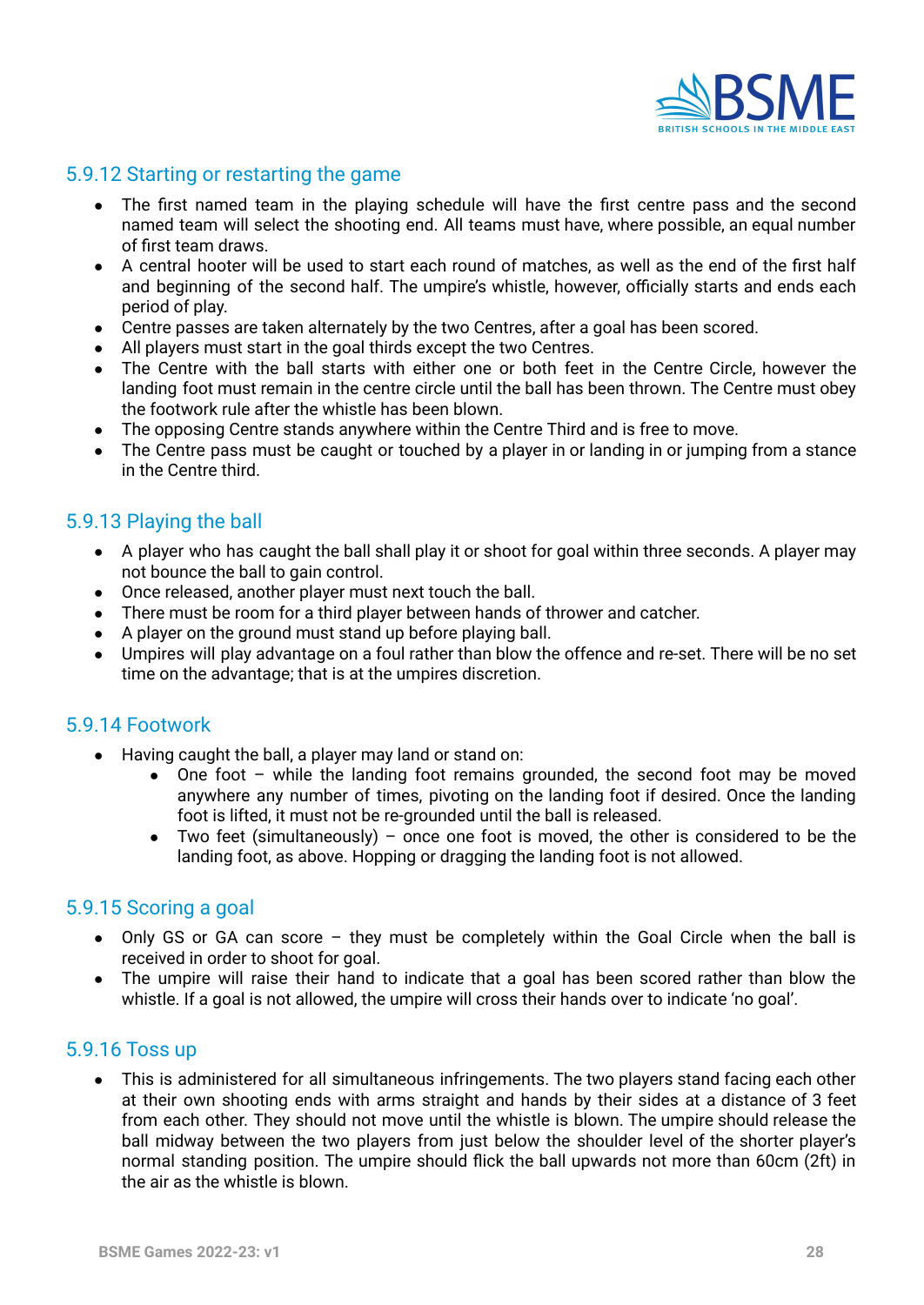

#### <span id="page-28-0"></span>5.9.17 Free pass

• A free pass is awarded for infringement of any of the preceding rules. It may be taken by any player allowed in that area, as soon as they have taken up a stationary position. (A player may not shoot from a free pass in the shooting circle).

#### <span id="page-28-1"></span>5.9.18 Obstruction

- Player with ball:
	- The nearer foot of the defender must be 0.9m (3ft) feet from the landing foot of the player with the ball.
	- If the player's landing foot is lifted the distance is measured from the spot on the ground where the foot was lifted.
	- If a player lands on both feet simultaneously and remains grounded on both feet, the distance is measured from whichever is the nearer foot of that player to the nearer foot of the defender.
	- The defender may jump to intercept or defend the ball from this 0.9m (3ft) distance but must not land within 3 feet otherwise obstruction occurs.
- Player without ball: The defender may be close, but not touching, providing that:
	- No effort is made to intercept or defend the ball and there is no interference with the opponents throwing or shooting action.
	- Arms must be in a natural position, not outstretched, and no other part of the body or legs may be used to hamper an opponent.
- Intimidation of any kind is classed as obstruction.
- A standing player is not compelled to move to allow an opponent a free run, but dangerous play must be discouraged, e.g. moving into the landing space of a player already in the air or stepping late into the path of a moving player.

#### <span id="page-28-2"></span>5.9.19 Contact

**●** No player may contact an opponent, either accidentally or deliberately, in such a way that interferes with the play of that opponent or causes contact to occur.

#### <span id="page-28-3"></span>5.9.20 Penalty pass

- A penalty pass (or penalty shot if in the shooting circle) is awarded for the above infringements taken from where the infringement occurred.
- The offending player must stand out of play beside the thrower until the pass or shot has been taken. Any opposing player allowed in that area may take the penalty.

#### <span id="page-28-4"></span>5.9.21 Substitution

- There is no limit to the number of substitutions, which can be made by a team provided that players used do not exceed the total number listed at any team registration.
- Substitutions and changes can only be made at half time.
- In the event of an injury, the injured player can be substituted and team changes can be made, provided the injured player is involved.

### <span id="page-28-5"></span>5.9.22 End of the Game

- There will be a bell/hooter to signal the end of time but the umpires whistle will determine the end of the game.
- Three cheers and handshakes to be encouraged.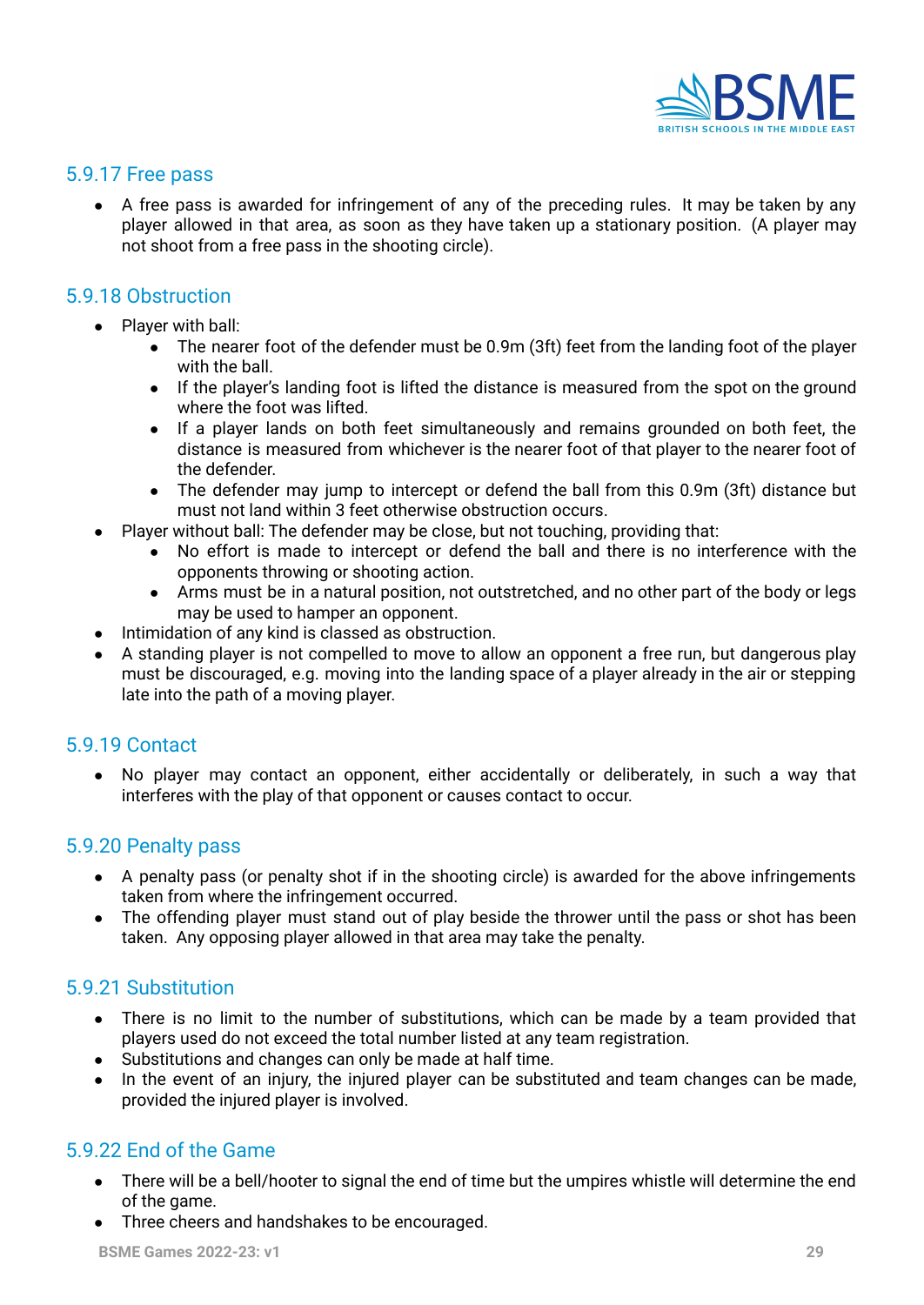

- Team managers shall shake hands.
- It is expected that team captains and managers shake hands with the match officials. Coaching is permitted during play from the side.

# <span id="page-29-0"></span>**5.10 Football**

#### <span id="page-29-1"></span>5.10.1 General Information

- All matches should be played on grass where possible.
- Players should ensure they are wearing appropriate footwear.
- The host school may outsource referees or may request visiting teams bring a teacher to assist with the officiating
- Pitch Dimensions: 8 a-side: 60x40 yards (or as near to these dimensions as possible)
- Recommended Goal Size is 2m x 5m

#### <span id="page-29-2"></span>5.10.2 Rules

- 8 -a-side with a maximum squad size of 12 students.
	- \*NB: If the pitch size is too small, the Games organisers can have a 7-a-side. This will be communicated before the Games.
- Games should be 7 minutes each way with 1 minute half time. (This will be established with the hosting school, where time permits in the schedule. )
- All players must wear shin guards/pads. Players will not be allowed to play without them.
- In the event of a tie at full time the semi finals, third place playoffs and finals will be decided by extra time of 5 minutes one way and then 3 penalties.
- The pass back rule DOES APPLY. Should the goalkeeper handle the ball from a pass from one of his own team, an indirect free kick is awarded where the ball was picked up.
- No off side.
- All other football rules apply.
- In the event of a draw in any playoff game from 5th downward there will be no extra time or penalties and the competition points will be added together and divided by two.

### <span id="page-29-3"></span>5.10.3 League Positions

To determine the overall position a league will operate:

- Win: 3 points
- Draw: 1 point
- Loss: 0 points
- If teams have equal points at the end of the division of play and the playoffs the tie-breaker used shall be:
	- o The result between the two teams, Goal difference, Penalty shoot-out (each member of the team takes 1 shot (i.e. all 5 in the team) alternating with the other team followed by sudden death).

#### <span id="page-29-4"></span>5.10.4 End of the Game

- **●** This will be determined by the official.
- **●** Three cheers and handshakes to be encouraged.
- **●** Team managers shall shake hands.
- **●** It is expected that team managers shake hands with the match officials.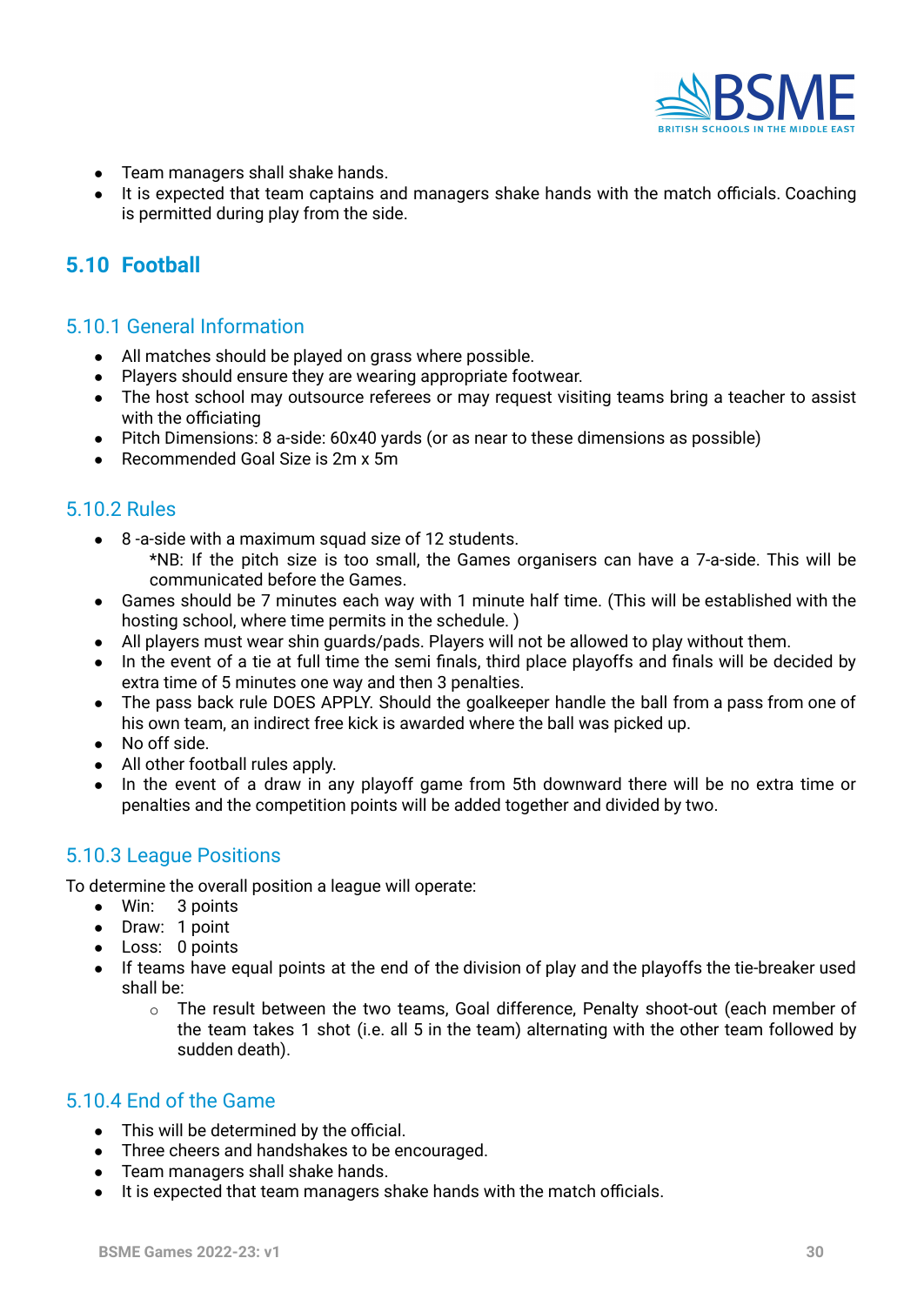

# <span id="page-30-0"></span>5.10.5 Football Order of Play

- Please refer the grouping section in pool format in section 5.3 for clarification of group sizes and play offs.
- Where there are 12 competing schools the teams are divided into 2 pools of 6.
- Each pool will be selected randomly: the names of schools will be pulled out of a hat prior to the competition starting. Each team then plays five games in a round-robin competition to determine league places for play-offs.
- The two top teams in each pool will play-off in the semi-finals;  $1*$  Pool A vs.  $2*$  Pool B and  $*$   $2*$ Pool A vs. 1<sup>st</sup> Pool B. The winners of these matches proceeding to the  $3<sup>d</sup>$  final and the losers completing for 3 place.
- The 2rd and  $4$ <sup>th</sup> teams in each pool will play-off for  $5$ <sup>th</sup> 8<sup>th</sup> place and the teams who finish 5<sup>th</sup> and  $6<sup>th</sup>$  in the pool matches play off for  $9<sup>th</sup> - 12<sup>th</sup>$ .

# <span id="page-30-1"></span>**5.11 Basketball**

#### <span id="page-30-2"></span>5.11.1 Duration of the game

- The host school will determine the length of games. Longer games are preferential (approximately 15mins) but this will depend on the host's facilities and the time available.
- Games should be individually timed where possible using 'running clock'.
- Each team is permitted 1 time out per game.

#### <span id="page-30-3"></span>5.11.2 The Game

- Each team should consist of 12 players, with 5 on court at any one time.
- No travelling.
- No double dribble.
- No contact with opponents (pushing, pulling, holding).
- On loss of possession the defending team MUST withdraw to the halfway line.
- Double-teaming one player is not permitted.

NB: The following rules are not imposed:

• 3-second rule. Whilst the 3-second rule in the key will not be strictly enforced, players who clearly are not attempting to move in and out of the key will be warned and then will be called for 'loitering' in the key. The absence of the 3 second rule is designed to allow the game to flow but if coaches and players do not play within the spirit of this (absent) rule then the referees will have no option but to penalize these teams"

#### <span id="page-30-4"></span>5.11.3 Full Court Press

● No pressing in the opponents half. If a basket is scored, or possession is lost, the defending team must retreat to beyond the halfway line. If this rule is violated a free pass from half way will be awarded.

#### <span id="page-30-5"></span>5.11.4 In bound passes

- Two feet must remain out of the court when passing in.
- <span id="page-30-6"></span>● Coaching is permitted during play from the sideline.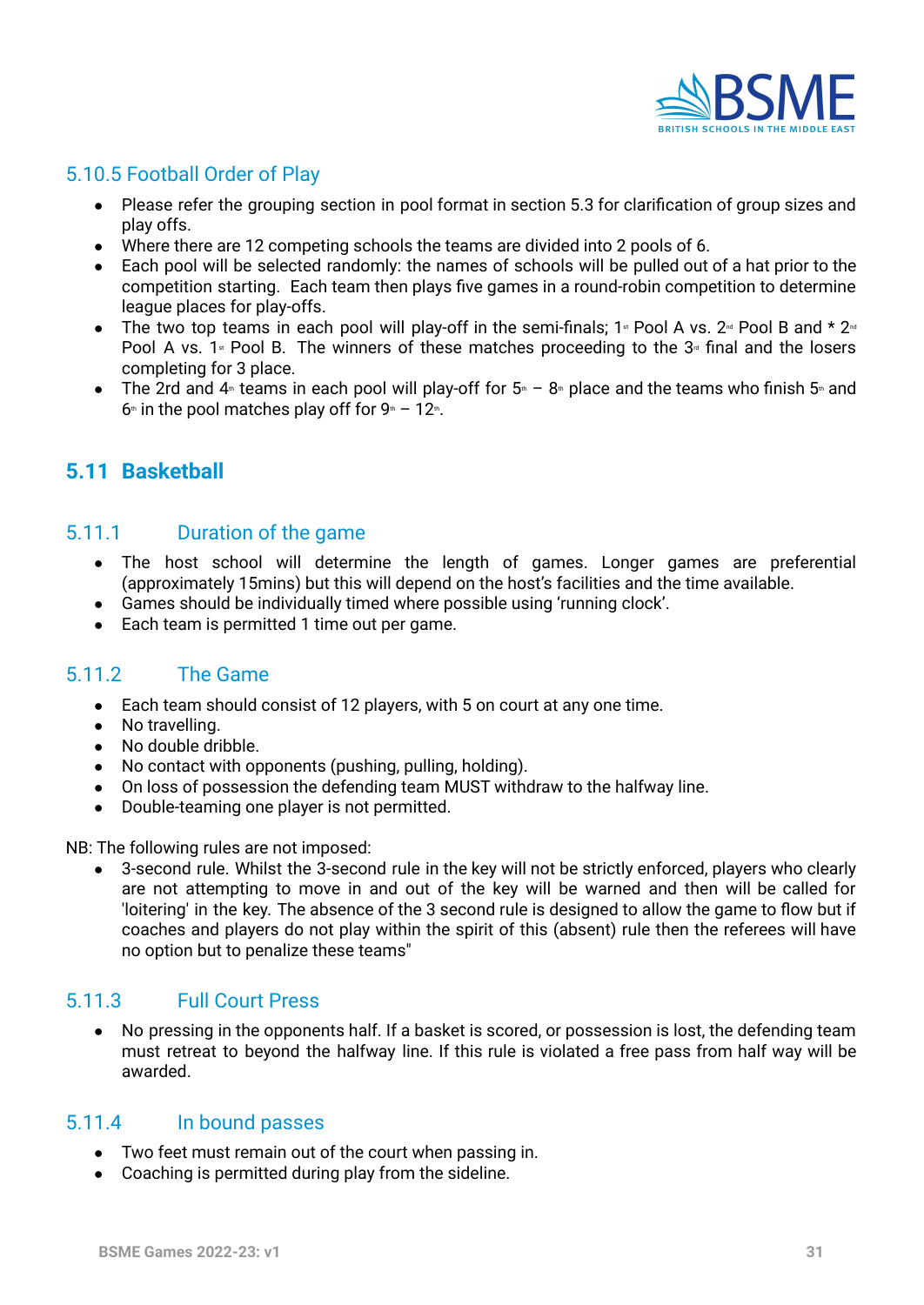

#### <span id="page-31-0"></span>5.11.5 Defence

• There will be no zone defence.

#### <span id="page-31-1"></span>5.11.6 Free throws

● Free throws may be taken from the front of the netball circle or an equivalent distance at U11 age.

#### <span id="page-31-2"></span>5.11.7 Turnover ball

● If the attacking team loses possession to the defending team in the attacking half they should immediately retreat to the halfway line. Umpires should remind players of this if they remain and try to regain the ball before penalizing them.

#### <span id="page-31-3"></span>5.11.8 Ball size

 $\bullet$  For U11 - a size 5 ball should be used.

#### <span id="page-31-4"></span>5.11.9 Referees

● If possible 2 referees should be used. There will be at least one referee and one scorer on each court. School should outsource for qualified referees if required.

#### <span id="page-31-5"></span>5.11.10 Height of hoop

● U11 8ft high (if host school's posts allow), or 10ft if lower hoops not available.

#### <span id="page-31-6"></span>5.11.11 Substitution

Substitutions can be made at any time from the halfway line. A player must leave the court before the replacement goes on. Substitutions can only be made when the ball is dead. There is no limit to the number of substitutions in any one game.

#### <span id="page-31-7"></span>5.11.12 Fouls

- Half court man-to-man defence must be played with no double-teaming.
- Double-teaming or zone marking will result in a warning and a technical foul.
- 5 fouls will result in one free throw worth two points.
- Fouls will reset at half time.
- The clock will only stop in the last minute of the game, and the management of this time is down to the referee's decision.
- All shots will be one throw worth two points.

#### <span id="page-31-8"></span>5.11.13 Scoring

● Two points for each basket, two points for each free throw. Where there are no 3-point lines on court there will be no three points awarded.

#### <span id="page-31-9"></span>5.11.14 League Positions

- To determine the overall position a league will operate:
	- Win: 3 points
	- Draw: 1 point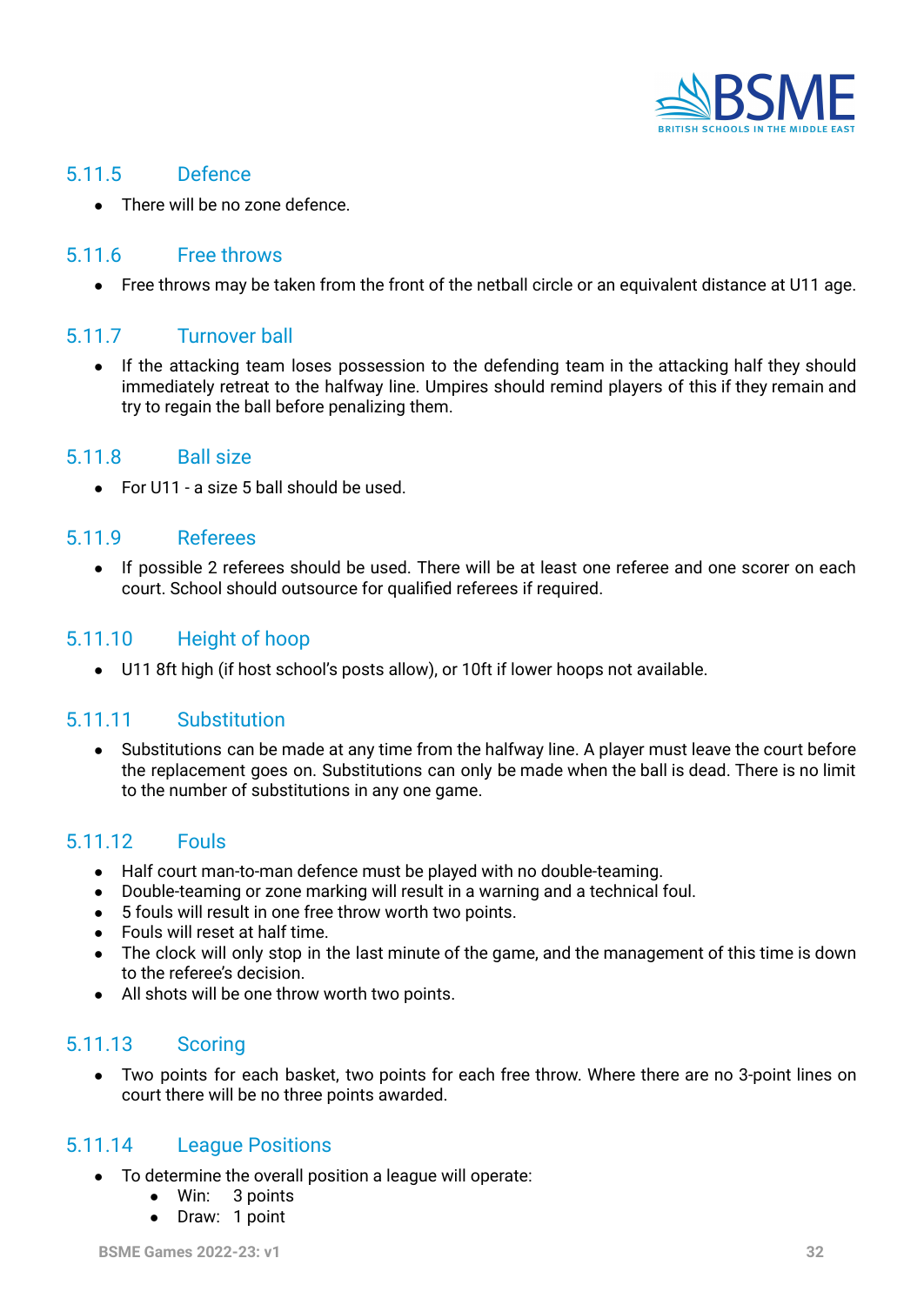

- Loss: 0 points
- If teams have equal points at the end of the division play and the playoffs the tie-breaker used shall be:
	- Head to head result; the result between the two teams, Goal difference; Goals for; Penalty shoot-out (each member of the team takes 1 shot (i.e. all 5 in the team) alternating with the other team followed by sudden death).

#### <span id="page-32-0"></span>5.11.15 End of the game

- This will be determined by the official.
- Three cheers and handshakes are to be encouraged.
- Team managers shall shake hands.
- It is expected that team captains and managers shake hands with the match officials.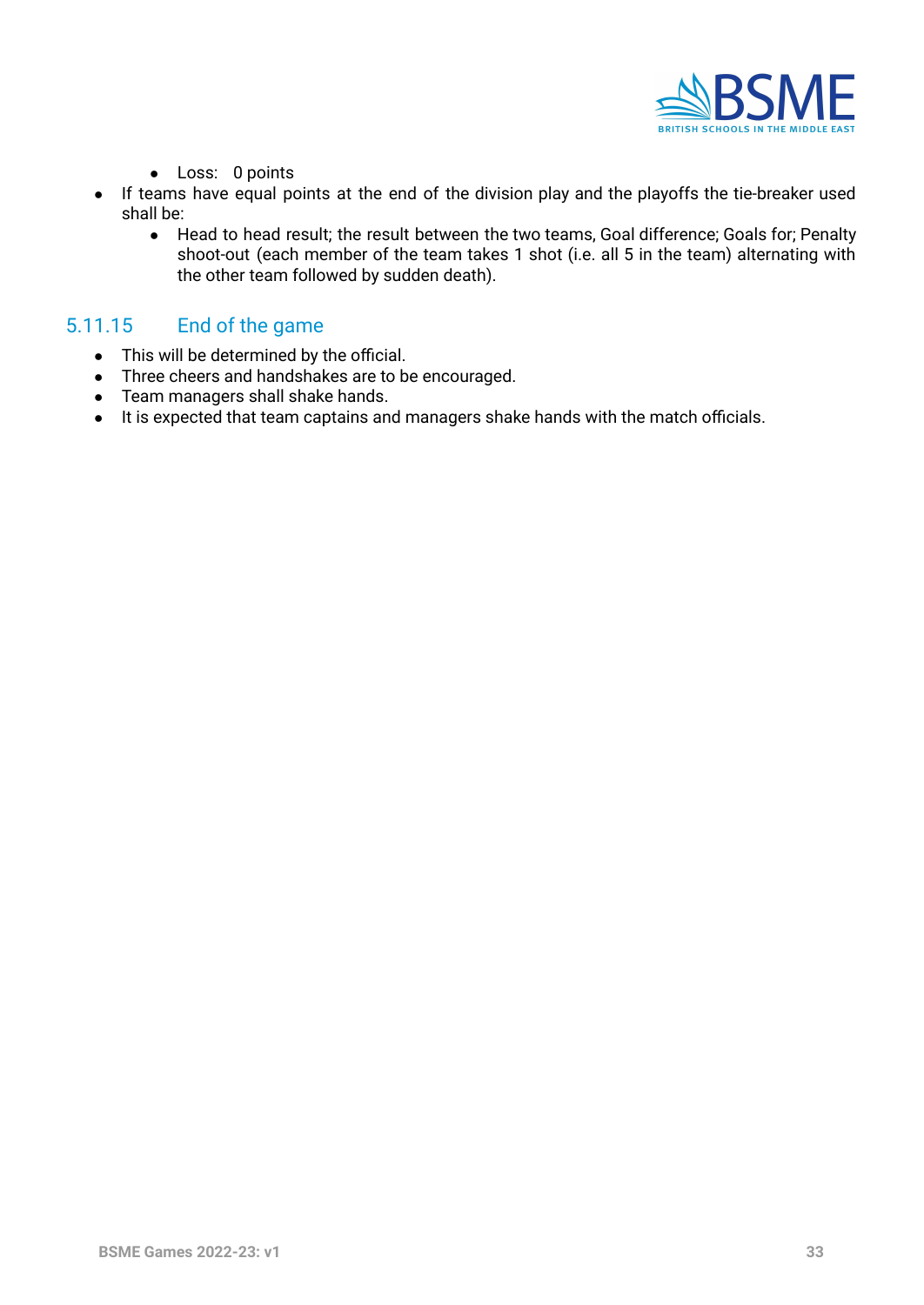

# **6 U13 & U15 Games**

# <span id="page-33-0"></span>**6.1 General Information**

- All BSME schools are invited to apply to participate in the U13 and U15 Games.
- Each sport within the Games will have a winning school, and one school will be defined as the overall 'Games' winner at the end of the weekend.
- Where spectator space is limited, athletes will always take priority over spectators e.g. parents. Where possible, links should be set up for parents to be able to watch via a live stream.
- Lunches should not be scheduled into the itineraries, and lunches offered should be a nutritious packed lunch for students to eat when they wish/flexibility to fit in with their schedules.
- Coaches briefings will be held daily to review the following days event and alert coaches to any important notices.

# <span id="page-33-1"></span>**6.2 Competition Format**

- Squad sizes are limited to a total of 28; 14 boys and 14 girls.
- Students will compete in five sports over three days.
- The sports for the U13 and U15 Games will be as follows:
	- **Girls** Netball, Athletics, Football
	- **Boys** Volleyball, Athletics, Football
- The netball, football and volleyball teams will have a maximum of 12 players.
- In athletics there are separate boys and girls competitions in each event.
- Each tournament will be played with schools in two pools followed by crossover play-offs.
- The format of the competition will be determined by the host school.

To determine the overall positions, points will be allocated as follows:

- Win 3 points
- Draw 1 point
- Loss 0 points

# <span id="page-33-2"></span>**6.3 Pool Format**

In BSME games where there are 14 schools or less it is advised that for the team games there should be 2 pools. From these 2 pools the winning school (from each pool) will qualify for the semi finals. To ensure fairness with regards seedings the 2nd and 3rd place teams will play off in cross over matches to qualify for the semi final. For example:

- 2nd Pool A vs 3rd Pool B the winner of this match should play the winner of group B in the semi final
- 2nd Pool B vs 3rd Pool A the winner of this match should play the winner of group A in the other semi final

Where there are 15 teams there would need to be 3 groups of 5 teams. The winners of each group, the teams finishing 2nd and the 2 teams with the best record finishing 3rd would qualify for the quarter finals. The 2 teams finishing 1st with the best record play the 2 teams who finished 3rd. The team who finished 2nd with the worst record plays the other 1st place team. Teams CANNOT play a team from their group in the quarter finals.

For example the 1st in Pool A cannot play the 2nd or 3rd teams from Pool A in the quarter finals.

● 1st Pool A vs 3rd Pool C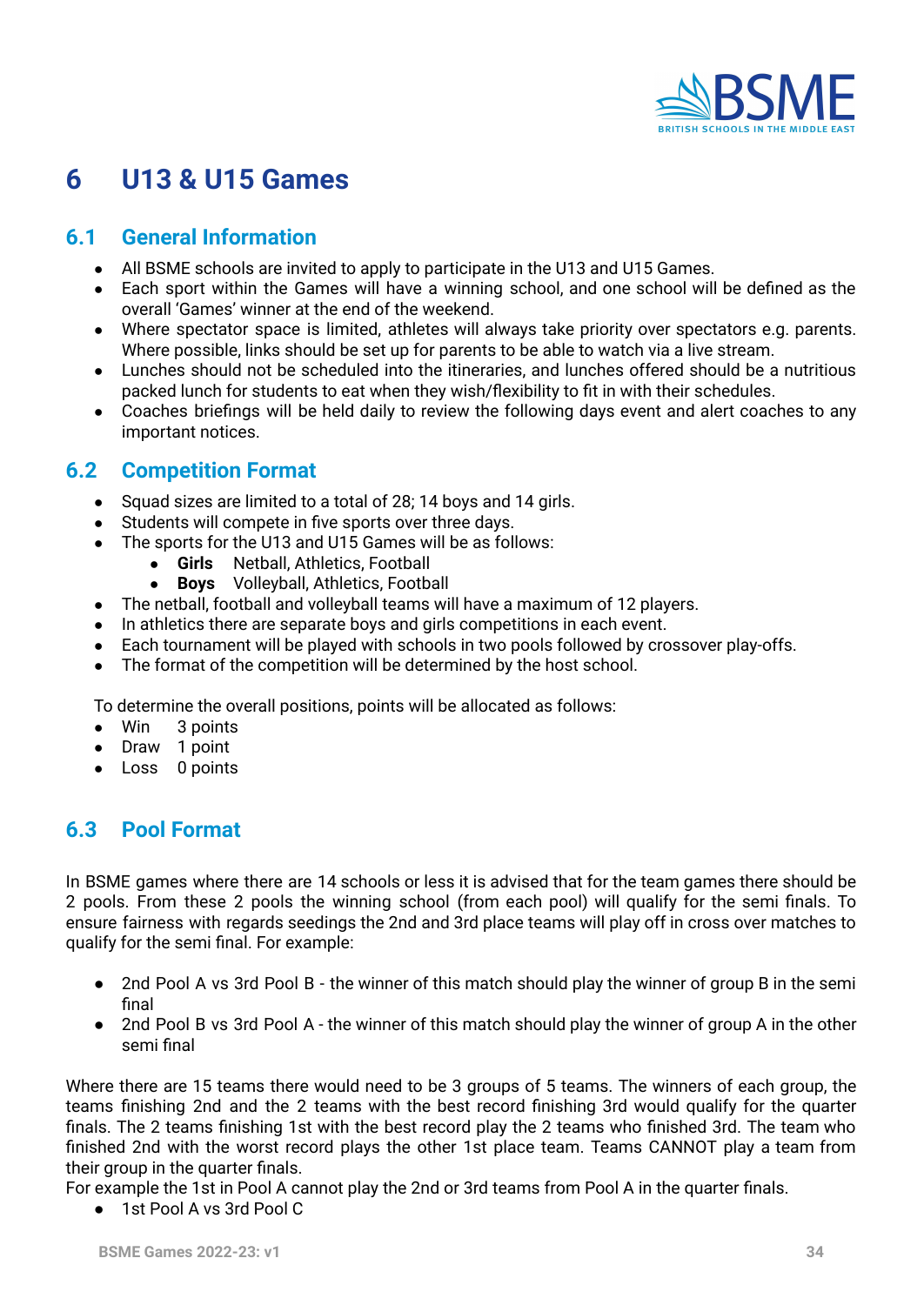

- 1st Pool B vs 3rd Pool A
- 1st Pool C vs 2nd Pool B
- 2nd Pool A vs 2nd Pool C

3rd in group B missed out as they had the lowest record of the 3 teams finishing 3rd.

Where there are 16 teams there should be 4 groups of 4 teams. In each group the top team qualifies for the quarter final. Once again, 2nd and 3rd place teams play off to ensure not group is stronger than others. For example

- 2nd Pool A vs 3rd Pool B the winner of this match should play the winner of group C in the semi final
- 2nd Pool B vs 3rd Pool C the winner of this match should play the winner of group D in the semi final
- 2nd Pool C vs 3rd Pool D the winner of this match should play the winner of group A in the semi final
- 2nd Pool D vs 3rd Pool C the winner of this match should play the winner of group B in the semi final

There will be similar play offs for the rest of the positions. The host school will determine the format of these 'play offs' depending on the total number of competing teams and the facilities/time available.

### <span id="page-34-0"></span>**6.4 Event Listings**

● Each athletics event will have a Division A and Division B classification. Schools may have a maximum of one athlete in each Division.

### <span id="page-34-1"></span>**6.5 Laws, Rules and Regulations**

- The BSME Games Handbook must be used and adhered to for all aspects of the Games.
- As per section 1, any local changes to the rules for the Games must be sent to the BSME Students Coordinator as soon as possible after agreeing to host.
- Any changes agreed by the BSME Students Committee must be communicated to all participating schools at least 3 months prior to the event.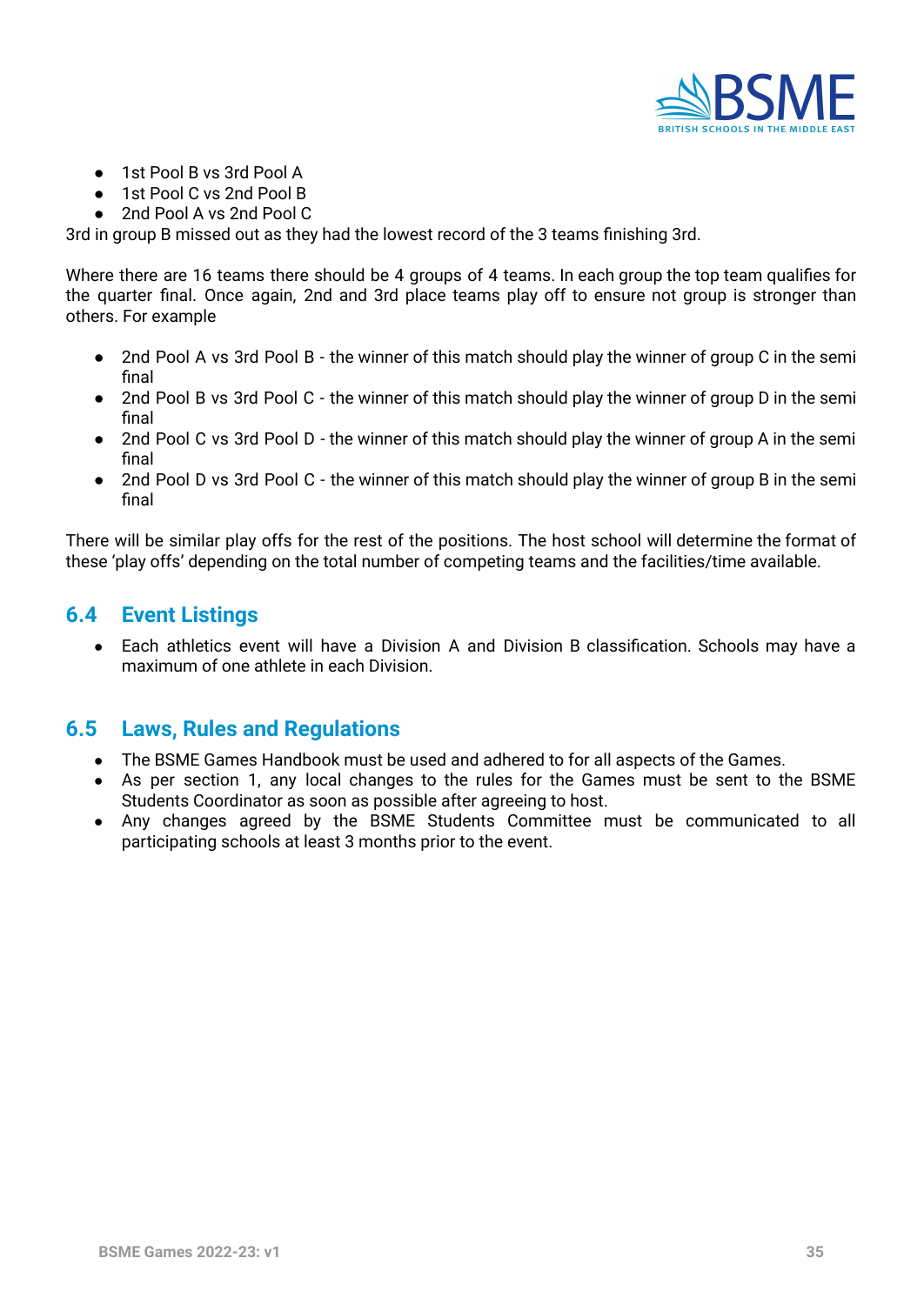

# <span id="page-35-0"></span>**6.6 Athletics - General**

#### <span id="page-35-1"></span>6.6.1 Entries and point allocations - School entries

- 2 entries per school per event for all track and field events are allowed.
- Both entries from each school will be awarded points.

#### <span id="page-35-2"></span>6.6.2 Entries and point allocations - Individual entries

- Each athlete is able to compete in a maximum of 2 track or field events, 1 other event and a relay.
- E.g.: 2 track events, 1 field event and a relay OR
- 2 field events, 1 track event and a relay.

#### <span id="page-35-3"></span>6.6.3 Track and Field Rotation

- Boys and girls should rotate between track and field.
- High jump must take priority over all other field events.
- All track finals should take place with boys and girls present after their separate events.

#### <span id="page-35-4"></span>6.6.4 Point allocations

|               | <b>All Events Point Allocation</b> |                 |     |     |     |     |     |     |     |    |           |                  |      |    |           |                           |  |      |      |           |  |      |
|---------------|------------------------------------|-----------------|-----|-----|-----|-----|-----|-----|-----|----|-----------|------------------|------|----|-----------|---------------------------|--|------|------|-----------|--|------|
| Place         | 1st                                | 2 <sub>nd</sub> | 3rd | 4th | 5th | 6th | 7th | 8th | 9th |    | 10th 11th | 12 <sub>th</sub> | 13th |    | 14th 15th | 16th   17th   18th   19th |  | 20th | 21st | 22nd 23rd |  | 24th |
| <b>Points</b> | 24                                 | 23              | つつ  | 21  | 20  | 19  | 18  | 17  | 16  | 15 | 14        | 13               | 12   | 11 | 10        |                           |  |      |      |           |  |      |

- Points awarded for the relays will count as double.
- A results board should be visible for all participating schools and spectators.
- Each school will be allocated an event points total based on the position they are placed after merging the points obtained from both their A and B athletes.
	- o Each event is scored separately.
	- $\circ$  In each event the total points (from the 2 athletes) will then be ranked to give a position for that event.
	- $\circ$  Points will then be awarded based on the ranked position achieved by the school.
	- o This process will be repeated for each event.
- <span id="page-35-5"></span>Schools will be allocated areas for their competitors around the field. Each school needs to ensure that they have adequate supervision for their team. Due to the confined space, should remain in their designated areas unless going to an event.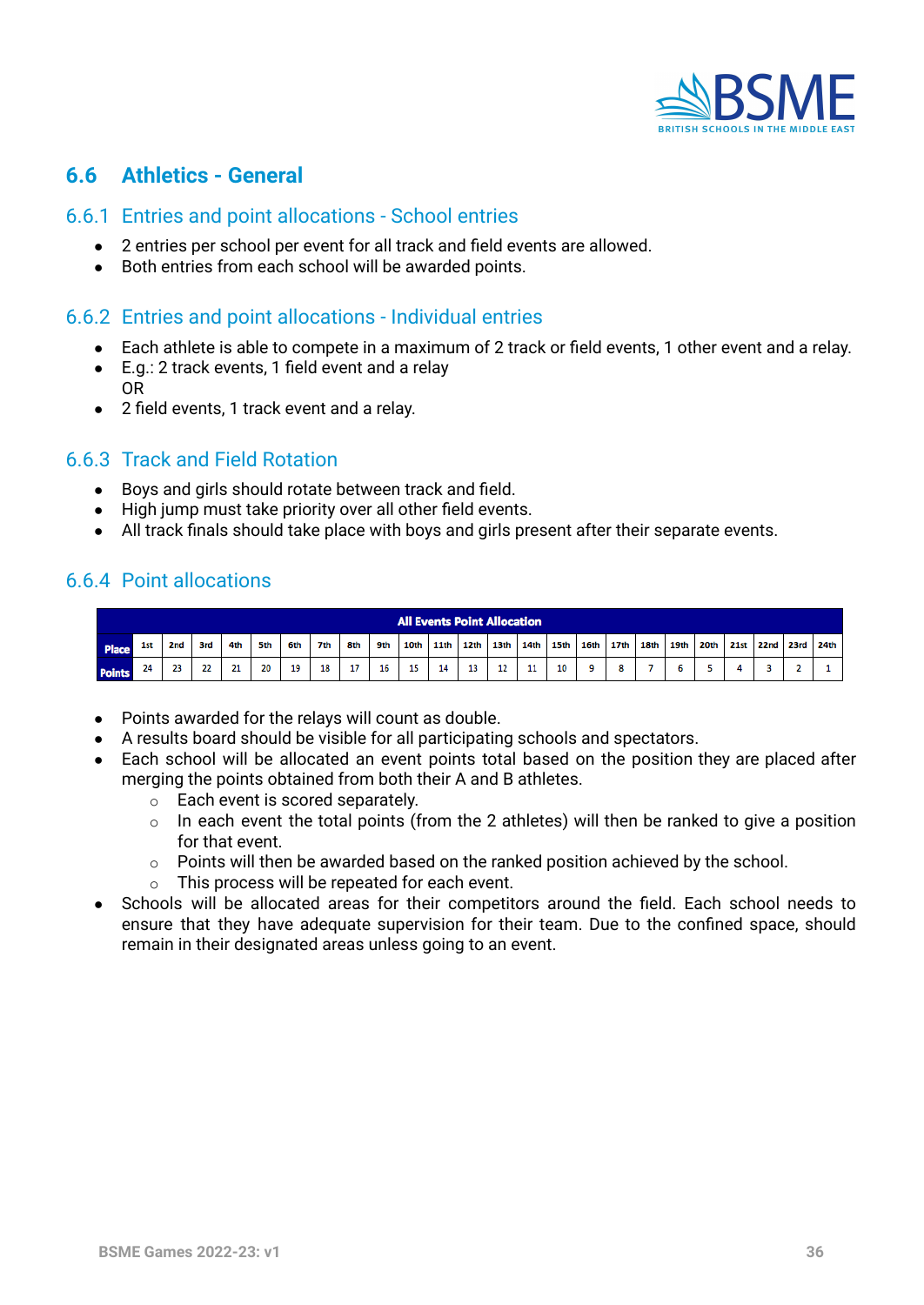

#### <span id="page-36-0"></span>6.6.5 Events Offered

| <b>U13/U15</b>   |               |  |  |  |  |  |  |
|------------------|---------------|--|--|--|--|--|--|
| <b>Track</b>     | <b>Field</b>  |  |  |  |  |  |  |
| 100m             | Long jump     |  |  |  |  |  |  |
| 200 <sub>m</sub> | Triple jump   |  |  |  |  |  |  |
| 400m             | High jump     |  |  |  |  |  |  |
| 800m             | Shotputt      |  |  |  |  |  |  |
| 4x100m relay*    | Turbo javelin |  |  |  |  |  |  |

| U13/U15        |               |      |  |  |  |  |
|----------------|---------------|------|--|--|--|--|
| <b>Track</b>   | Field         |      |  |  |  |  |
| 100m           | Long jump     |      |  |  |  |  |
| 200m           | Triple jump   |      |  |  |  |  |
| 400m           | High jump     |      |  |  |  |  |
| 800m           | Shotputt      |      |  |  |  |  |
| 4 x 100m relay | Turbo javelin | (old |  |  |  |  |

- **●** \*NB There should be two races for 4x100m relays in U15 and U13. Schools can enter two seperate relay teams.
- **●** All other events must appear as standard.

#### <span id="page-36-1"></span>6.6.6 Officials

- Each school must ensure that 1 member of staff is available to help with events if required. Schools should be informed of this prior to the competition.
- All decisions made at the athletic event will be at the discretion of the chief organiser and therefore no video or photographing will be allowed from coaches to be used as evidence.

# <span id="page-36-2"></span>**6.7 Athletics - Track**

#### <span id="page-36-3"></span>6.7.1 The Start

- For long distance, "on your marks" followed by a whistle.
- For sprints, "take your mark, set" followed by a whistle.

### <span id="page-36-4"></span>6.7.2 The Races

● 100m, 200m, 400m and relays shall be run in lanes. Competitors should keep to their allotted lane from start to finish in these events.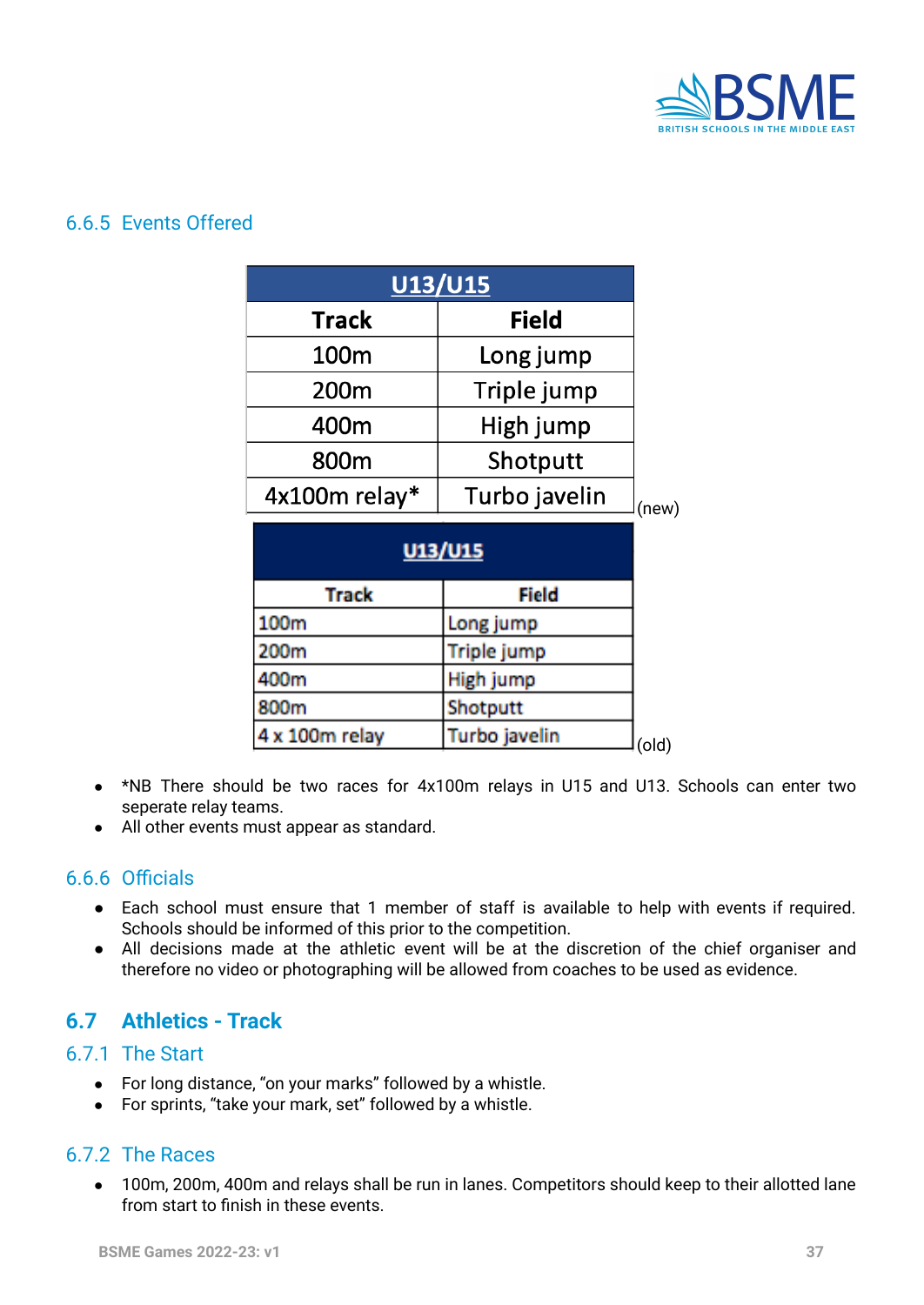

● Any competitor jostling, running or walking across or obstructing another competitor so as to impede progress shall be liable to be disqualified.

#### <span id="page-37-0"></span>6.7.3 False Starts

- The starter of individual athletic races events should be the most experienced official.
- In the event of a false start, the race must be restarted.
- Competitors must be aware of the 'false start' alarm
- An explanation must be given to the student that caused the false start.
- Competitors will be allowed two false starts; any additional false start is at the discretion of the Games Coordinator, but must keep the disruption to other competitors at a minimum.
- If competitors exceed the false start allowance, the race should continue but the offending competitor will be allocated last place.

#### <span id="page-37-1"></span>6.7.4 The Finish

• The competitors shall be placed in the order in which any part of the body i.e. torso (as distinguished from head, neck, arms, hands, feet and legs) reaches the vertical plane of the edge of the finish line nearer to the start.

#### <span id="page-37-2"></span>6.7.5 Relay Races

- The baton must be carried in the hand throughout the race. If dropped, the athlete who dropped it, may leave the lane in order to retrieve the baton and recover it. Provided this procedure is adopted, no other athlete is impeded and by so doing the distance of the race is not lessened, dropping the baton shall not result in disqualification.
- Competitors after handing-over the baton should remain in their lanes until the course is clear to avoid obstruction to other competitors. Should any competitor willfully impede a member of another team by running out of position or lane at the finish of a stage that competitor is liable to cause the disqualification of his or her own team.
- On completion of the final leg the baton is to be handed to an official by the last runner.
- No competitor may run two sections for a team.
- A change over zone should be marked on the track (the distance will be at the discretion of the hosting school depending on the length of the track) If possible include change over judges.
- Athletes will have their times disqualified in the heat if stepped outside of the change over zone during the hand off transition. (the violation will be at the discretion of the marshalls to make the call)

### <span id="page-37-3"></span>6.7.6 Finals

● Finals will be held for the two shortest sprint distances (100m and 200m) and 4x100m relays.

#### <span id="page-37-4"></span>6.7.7 Substitutions/Injury

- **●** Substitutions should be made on trust, and it is the participating school's responsibility to ensure that athletes do not exceed the maximum entries allowed. Failure for school's to check this will result in a sanction.
- If the team cannot continue they will be offered last place in the finals unless they are able to replace an eligible athlete that is not involved in another relay.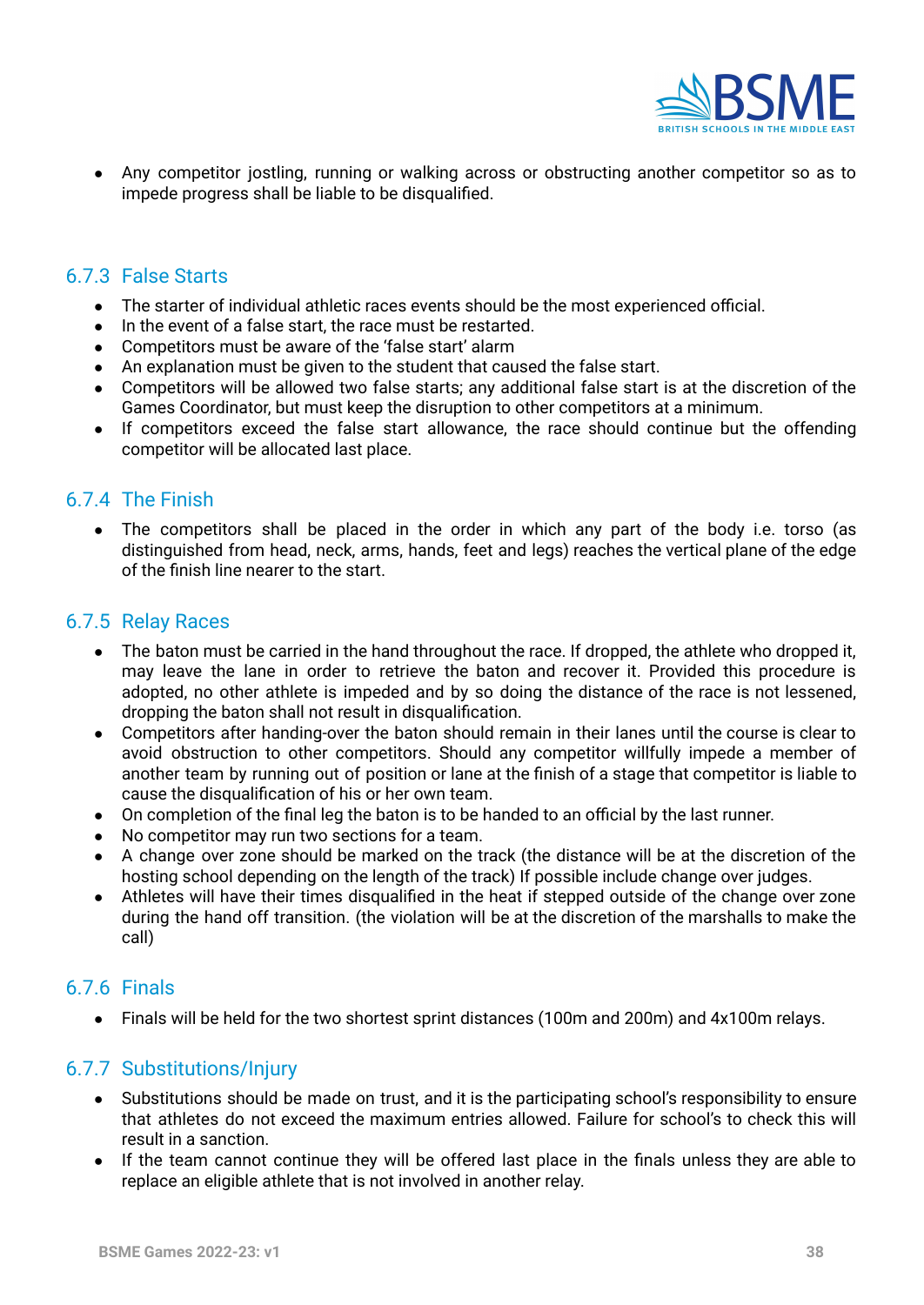

- Changes are allowed on the day of the Athletics event, communication will be completed by the participating school who will fill out the official change of entry sheet which will be signed by the PE teacher.
- Organisers should provide coloured paper sheets to all schools so changes are possible. If a student goes over his/her number of entries the points for the additional event will be zero.

# **6.8 Athletics - Field**

- Events will be staggered. All competitors must take part in the event within the time allotted. Failure to do so could result in disqualification.
- Two athletes from each school for each event.
- In throwing or jumping for distance no competitor is allowed to have more than one go recorded in any one attempt of the competition.
- Once the competition has begun competitors are not permitted to use the runways or takeoff areas for practice or warm up purposes nor are they permitted to use throwing sites for practice trials, with or without implements.
- Competitors must wear trainers for all events. Bare feet are not permitted.

#### <span id="page-38-0"></span>6.8.1 High Jump

- High jump will take place in a suitable location. Where possible all field events will be on grass.
- Jumpers do not have to land on their feet. However a jumper should use a recognised High Jump technique. This will allow for a variety of jumping styles not necessarily the scissors kick. Any clear illegal or dangerous techniques will be pointed out to a competitor and disqualification will only occur for safety reasons.
- One-foot take off is required.
- The height of the bar will start at
	- $\circ$  U15 Boys 110cm, Girls -100cm
	- o U13 Boys 100cm, Girls 90cm
- The bar will be raised 5cm between each round.
- Competitors may commence jumping at any of the heights above the minimum height and may jump at their discretion at any subsequent height.
- Elimination will be after 7 jumps overall or 3 consecutive failed attempts. E.g. start at 110cm fails once can choose to attempt a higher height.
- Even after all the other competitors have failed, a competitor is entitled to continue until he or she has forfeited the right to compete further and the best jump shall be recorded as the winning height.
- After the competitor has won the competition the heights to which the bar is raised shall be decided after the judge of the competition has consulted the wishes of the competitor.
- Ties shall be decided by counting back. The competitor with the fewest failures in the previous height and then the height before, etc. will be the winner**.** (i.e. two athletes clear 1.40m but on countback athlete A cleared 1.35 first time whilst athlete B cleared it second time then athlete A is the winner.)

#### <span id="page-38-1"></span>6.8.2 Long Jump

- Competitors will be allowed three jumps each.
- A run up shall be allowed.
- Competitors shall be credited with the best of all their attempts
- In the case of a tie, the second best performance of the competitors tying shall determine the result. If the tie still remains, the third best jump will be decisive. If the tie still remains the competitors shall share the position.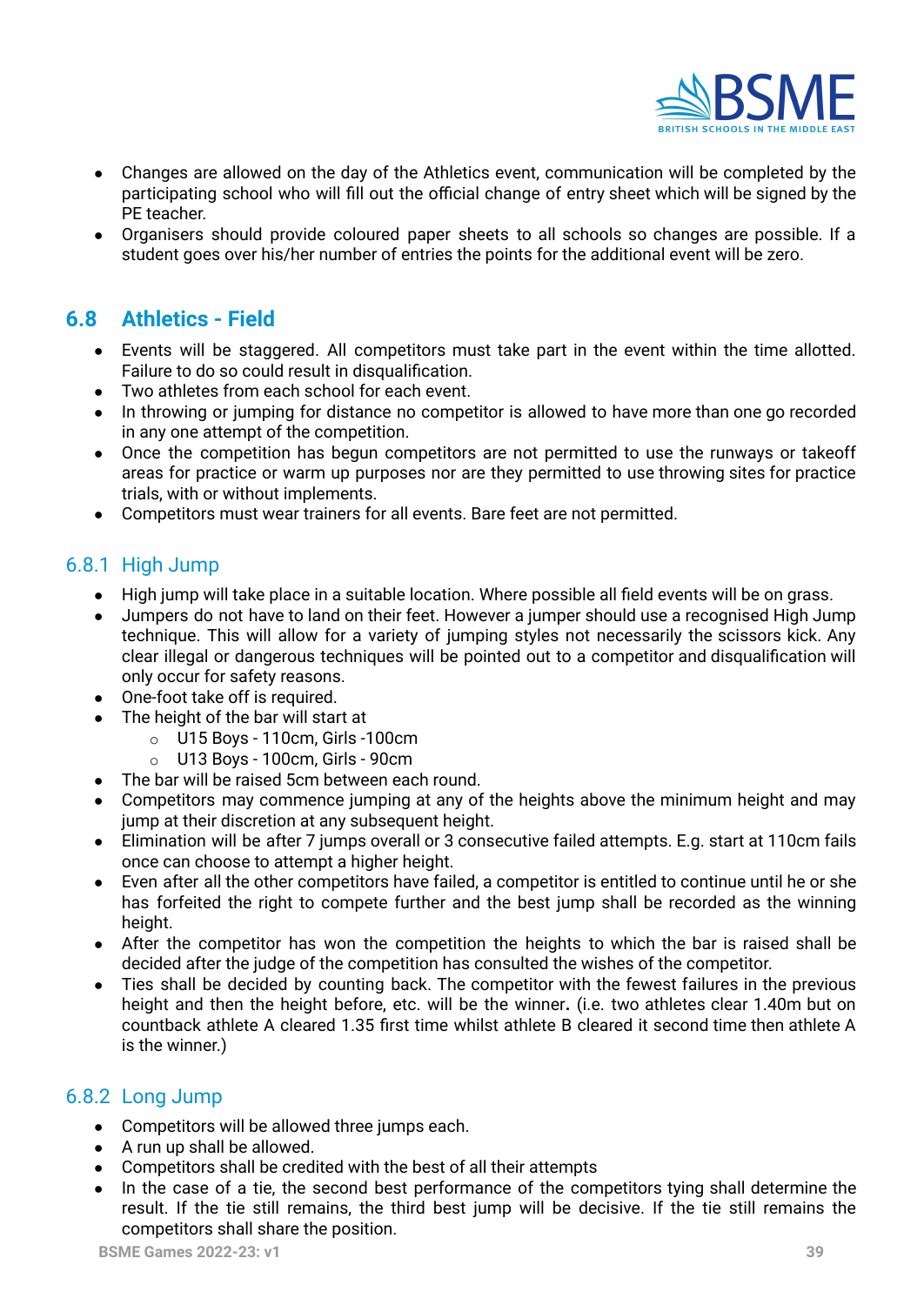

- The takeoff shall be from the white line or take off board as marked.
- The back of the heel of the jumper's trainers is measured from the takeoff line or where the competitor's body landed closest to the takeoff line. If the competitor falls back after landing it is this mark that is to be measured.
- The distance shall be recorded to the nearest 1cm below the distance measured if that distance is not a whole centimetre.

#### <span id="page-39-0"></span>6.8.3 Triple Jump

- Competitors will be allowed 3 jumps each
- Competitors must start on 1 foot (either right or left)
- Competitors are allowed a run up.
- Competitors hop on to same leg (either right or left depending on position 1)
- Competitors should then jump on to the opposite leg.
- Competitors should then jump and land on 2 feet.

#### <span id="page-39-1"></span>6.8.4 Shot Putt

- Minimum weight for boys:
	- o U13 3.25kg
	- o U15 4kg
- Minimum weight for girls:
	- o U13 2.72kg
	- o U15 3.25kg
- If the weights are not available 2.72kg shot can be used but the Games organisers must inform the participating schools as early as possible to allow ample practice time.
- The 'push' must come out from the neck (not a throw).
- If possible, a teacher will demonstrate.
- There will be no throwing circle. Competitors may make one step up to the line.
- Competitors must not step over the line or the attempt will not be counted.
- The measurement will be taken from where the shot first lands on the grass and back to the line, but must land within the allocated zone.
- The measurement will be taken from the closest part of the shot to the line from where it was thrown.

#### <span id="page-39-2"></span>6.8.5 Turbo Javelin

- **●** Turbo javelin will be offered if the host school can accommodate it at the weight of 600g unless otherwise stated.
- An athlete is not allowed to touch line of the rim.
- When throwing, proper technique requires the athlete to hold the javelin with only one hand on the cord grip. Gloves aren't allowed, and tape on the fingers is permitted only if its to cover an open wound.
- The javelin must be thrown with an over-the-shoulder motion. The competitor can't turn his/her back to the throwing area until the javelin is airborne.
- The javelin must land within the "sector" to register a score. This fan-shaped area extends out from the ends of the arch-shaped foul line. The javelin can't land on the lines marking the sides of the sector. The head of the javelin has to hit the ground first or the throw is a foul.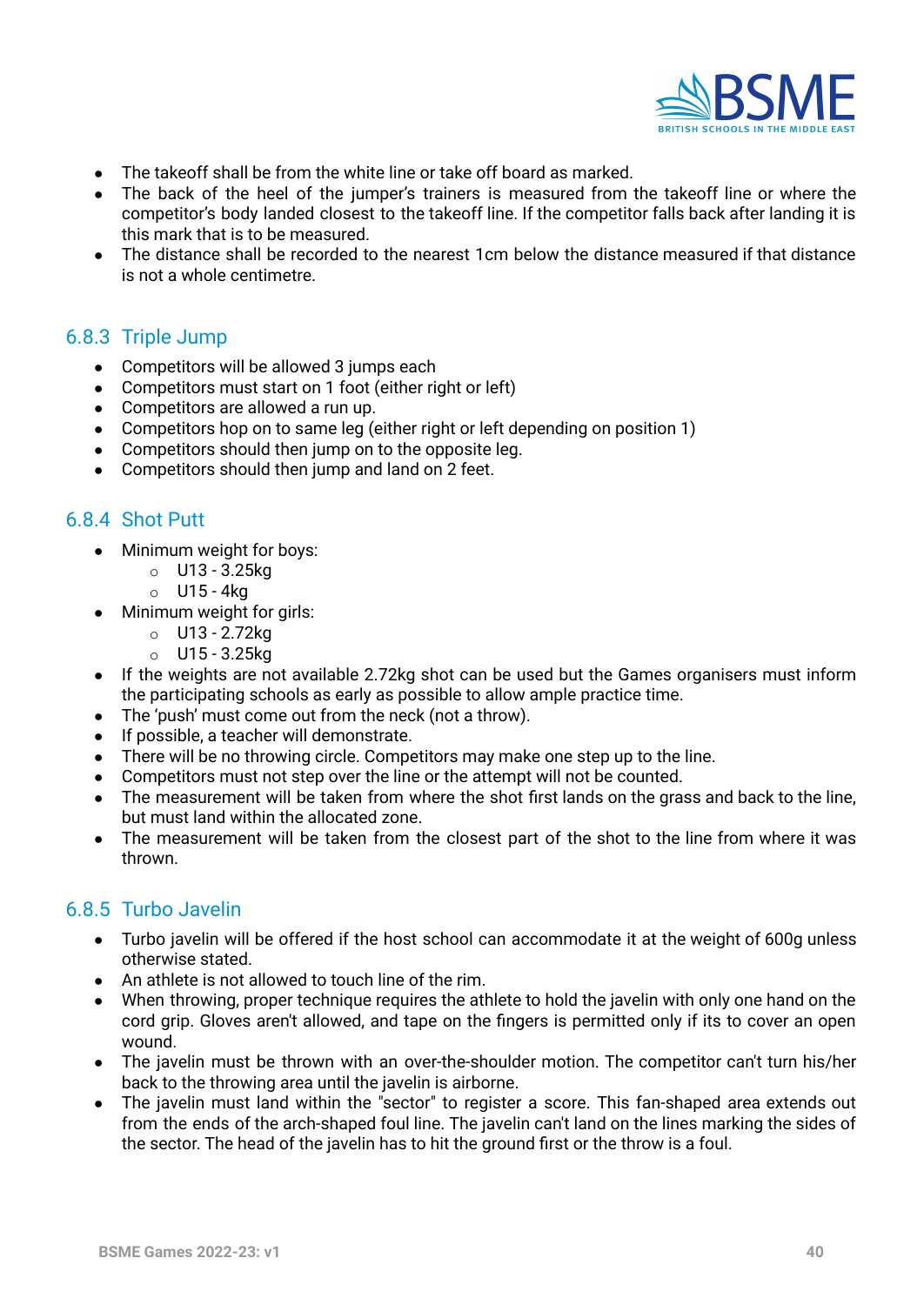

# <span id="page-40-0"></span>**6.9 Netball**

● These rules follow the rules set out by the International Netball Federation.

#### <span id="page-40-1"></span>6.9.1 Umpires

- There should be two umpires per court.
- In any game, the umpires will have the authority to administer the rules of play. The umpire's decision is final. Only the Team Coach may approach an umpire for clarification of any rules or disputes on court. This may only be done at half time or full time.

#### <span id="page-40-2"></span>6.9.2 Duration of the game

- **●** The game should be a minimum of 10 minutes if the number of teams taking part allows.
- **●** All matches to be centrally timed.
- **●** Teams change ends at half time with a 1-minute changeover.

#### <span id="page-40-3"></span>6.9.3 Format of the tournament

- **●** Where there are 12 competing schools, the teams should be divided into 2 pools of 6.
- **●** Each pool should be selected randomly.
- **●** Each team should then play 5 games in a round-robin competition to determine places for play-offs.
- The top 2 teams in each pool should play-off in the semi-finals; 1<sup>st</sup> Pool A vs. 2<sup>nd</sup> Pool B and 2<sup>nd</sup> Pool A vs. 1<sup>st</sup> Pool B. The winners of these matches should process to the final and the losers should compete for  $3<sup>d</sup>$  place.
- **•** The 3<sup> $d$ </sup> and 4<sup> $#$ </sup> teams in each pool should play off for 5<sup> $#$ </sup>-8<sup> $#$ </sup> place and the teams who finish 5 $#$  and  $6*$  in the pool matches should play off for  $9*12*$  places.

### <span id="page-40-4"></span>6.9.4 Points

- The following points should be awarded during pool play:
	- Win: 3 points
	- Draw: 1 point
	- Defeat: 0 points
- The total number of points accumulated at the end of pool play will determine the rankings in each pool. If at the conclusion of the pool play two or more teams have an equal number of points, their respective ranking will be decided by:
	- The result between the two teams;
	- Goal difference.
- In the event that scores are still tied, the teams will play for an additional 5 minutes. If the teams are still deadlocked at the end of extra time, play will continue until the next goal has been scored (the Golden Goal Rule).
- In the event of a draw during a semi-final or final match, five minutes extra time will be played. There will be a 1-minute break, and teams will change ends.
- If teams are still deadlocked at the end of extra time (with the exception of the final), play will continue until the next goal has been scored (the Golden Goal Rule).
- <span id="page-40-5"></span>● For the final, up to two periods of extra time may be played (with a 2 minute break between each period) before resorting to the Golden Goal Rule.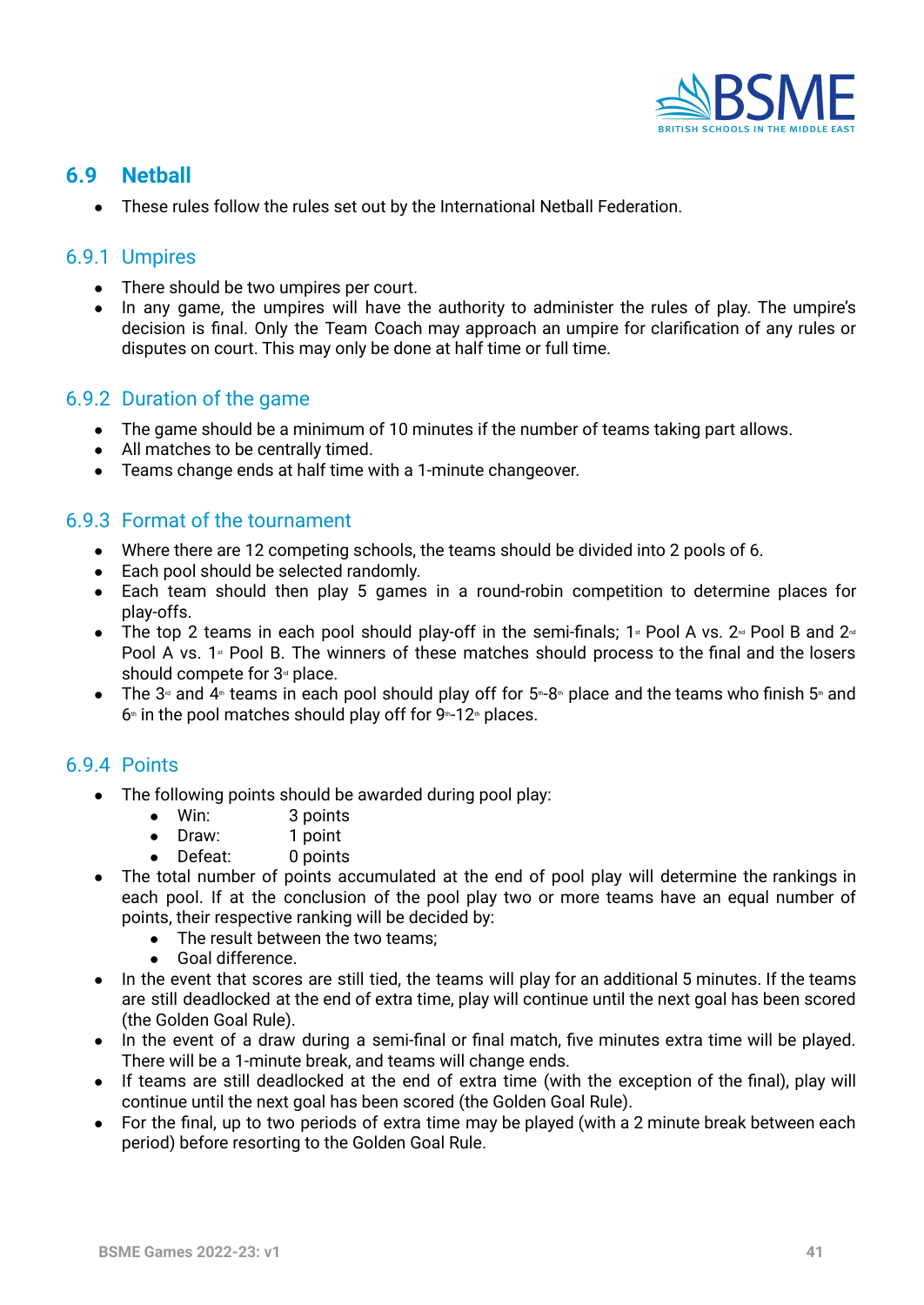

#### <span id="page-41-0"></span>6.9.5 Golden Goal Rule

- **●** In the event that scores are tied when the final hooter sounds at the end of extra time, the following procedure will be followed:
	- **●** The umpire in control of play will blow their whistle to stop play.
	- **●** All players to remain on court in the exact place.
	- **●** No substitutes can be made.
	- **●** The umpire will explain that time is up, and that the next goal will decide the match.
	- **●** Play will recommence with a free pass, in the place/area where play stopped, to the team in possession prior to the whistle being blown.

#### <span id="page-41-1"></span>6.9.6 Offside

• Player moving out of own area, with or without ball (on a line counts as within either area).

#### <span id="page-41-2"></span>6.9.7 Over a Third

● Ball may not be thrown over two transverse lines without being touched.

#### <span id="page-41-3"></span>6.9.8 Height of goal

• 10ft high

#### <span id="page-41-4"></span>6.9.9 Number of players

- The squads for all Games must be solely made up of girls.
- Seven-a-side with a squad number of 12.

#### <span id="page-41-5"></span>6.9.10 Out of court

• Ball is out of court when it contacts anything outside the court area (not the goalpost). The ball is returned into play by a throw-in taken from a point outside the line where the ball left the court. The player stands with foot close to (but not touching) the line, and the ball must be thrown onto the court within three seconds.

#### <span id="page-41-6"></span>6.9.11 Ball

● Size 5 ball for U13/U15.

#### <span id="page-41-7"></span>6.9.12 Starting or restarting the game

- The first named team in the playing schedule will have the first centre pass and the second named team will select the shooting end. All teams must have, where possible, an equal number of first team draws.
- A central hooter will be used to start each round of matches, as well as the end of the first half and beginning of the second half. The umpire's whistle, however, officially starts and ends each period of play.
- Centre passes are taken alternately by the two Centres, after a goal has been scored.
- All players must start in the goal thirds except the two Centres.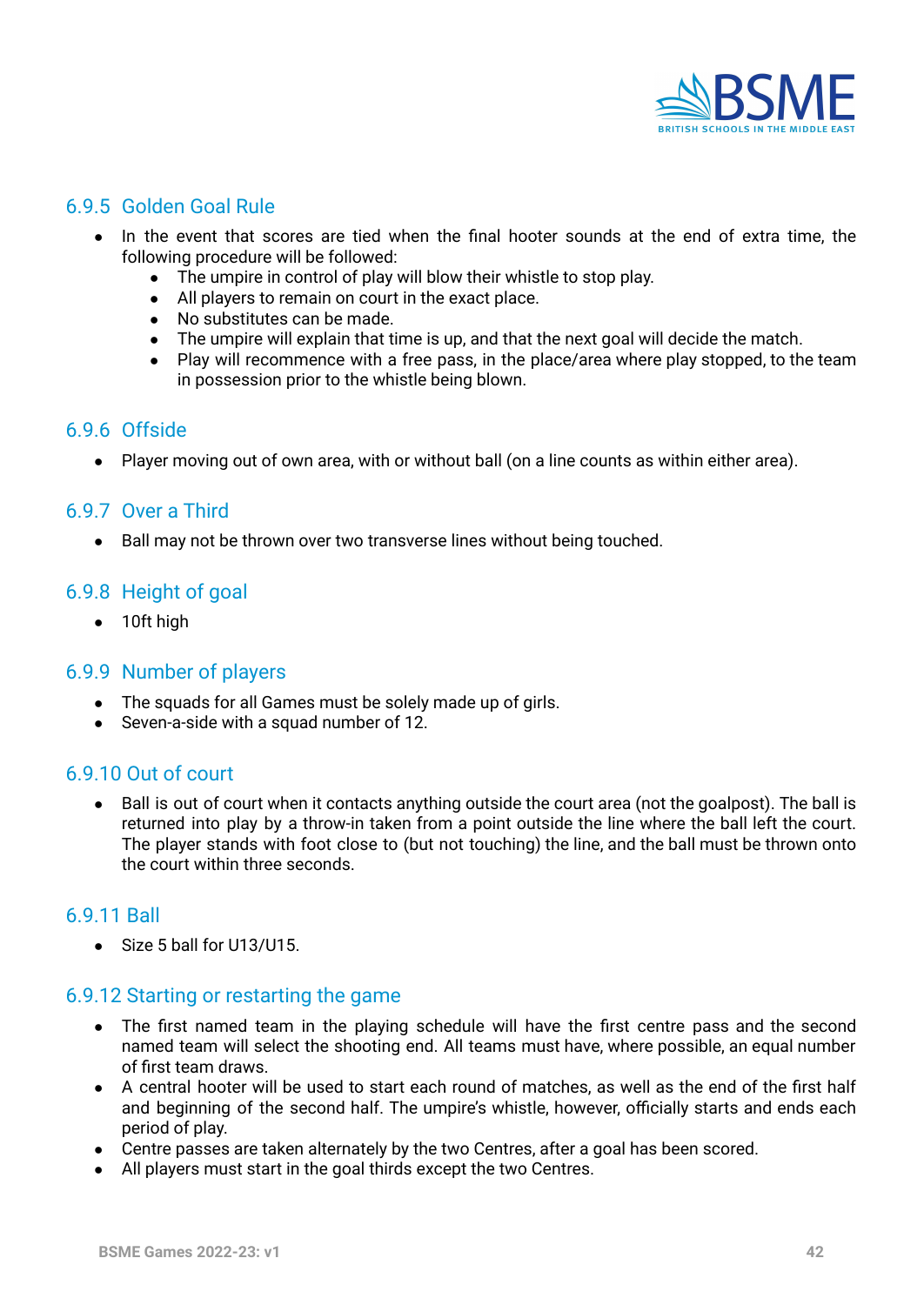

- The Centre with the ball starts with either one or both feet in the Centre Circle, however the landing foot must remain in the centre circle until the ball has been thrown. The Centre must obey the footwork rule after the whistle has been blown.
- The opposing Centre stands anywhere within the Centre Third and is free to move.
- The Centre pass must be caught or touched by a player in or landing in or jumping from a stance in the Centre third.

#### <span id="page-42-0"></span>6.9.13 Playing the ball

- A player who has caught the ball shall play it or shoot for goal within three seconds. A player may not bounce the ball to gain control.
- Once released, another player must next touch the ball.
- There must be room for a third player between hands of thrower and catcher.
- A player on the ground must stand up before playing ball.
- Umpires will play advantage on a foul rather than blow the offence and re-set. There will be no set time on the advantage; that is at the umpires discretion.

#### <span id="page-42-1"></span>6.9.14 Footwork

- Having caught the ball, a player may land or stand on:
	- One foot while the landing foot remains grounded, the second foot may be moved anywhere any number of times, pivoting on the landing foot if desired. Once the landing foot is lifted, it must not be re-grounded until the ball is released.
	- Two feet (simultaneously) once one foot is moved, the other is considered to be the landing foot, as above. Hopping or dragging the landing foot is not allowed.

#### <span id="page-42-2"></span>6.9.15 Scoring a goal

- Only GS or GA can score they must be completely within the Goal Circle when the ball is received in order to shoot for goal.
- The umpire will raise their hand to indicate that a goal has been scored rather than blow the whistle. If a goal is not allowed, the umpire will cross their hands over to indicate 'no goal'.

#### <span id="page-42-3"></span>6.9.16 Toss up

This is administered for all simultaneous infringements. The two players stand facing each other at their own shooting ends with arms straight and hands by their sides at a distance of 3 feet from each other. They should not move until the whistle is blown. The umpire should release the ball midway between the two players from just below the shoulder level of the shorter player's normal standing position. The umpire should flick the ball upwards not more than 60cm (2ft) in the air as the whistle is blown.

#### <span id="page-42-4"></span>6.9.17 Free pass

• A free pass is awarded for infringement of any of the preceding rules. It may be taken by any player allowed in that area, as soon as they have taken up a stationary position. (A player may not shoot from a free pass in the shooting circle).

#### <span id="page-42-5"></span>6.9.18 Obstruction

● Player with ball: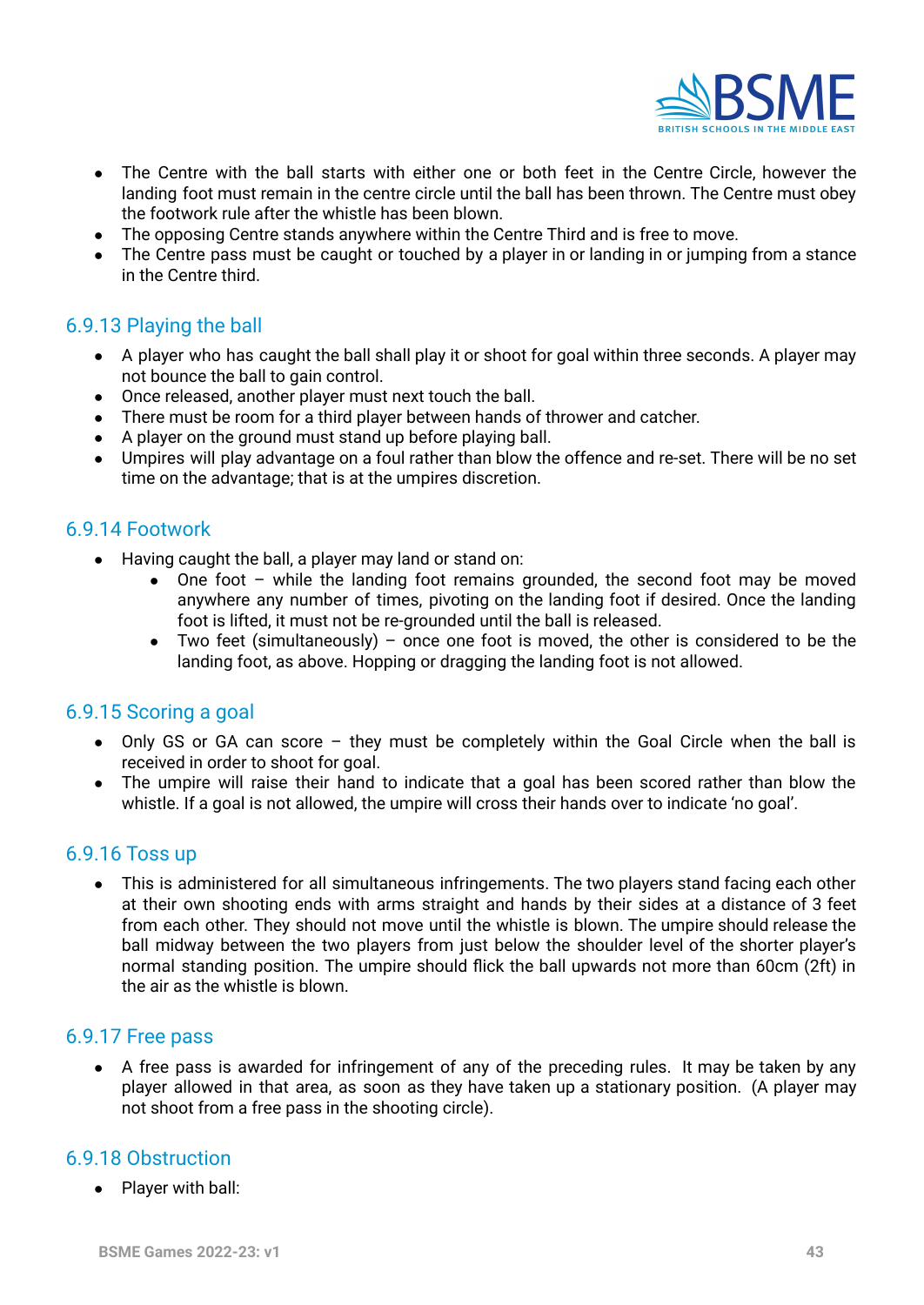

- The nearer foot of the defender must be 0.9m (3ft) feet from the landing foot of the player with the ball.
- If the player's landing foot is lifted the distance is measured from the spot on the ground where the foot was lifted.
- If a player lands on both feet simultaneously and remains grounded on both feet, the distance is measured from whichever is the nearer foot of that player to the nearer foot of the defender.
- The defender may jump to intercept or defend the ball from this 0.9m (3ft) distance but must not land within 3 feet otherwise obstruction occurs.
- Player without ball:

The defender may be close, but not touching, providing that:

- No effort is made to intercept or defend the ball and there is no interference with the opponents throwing or shooting action.
- Arms must be in a natural position, not outstretched, and no other part of the body or legs may be used to hamper an opponent.
- Intimidation of any kind is classed as obstruction.
- A standing player is not compelled to move to allow an opponent a free run, but dangerous play must be discouraged, e.g. moving into the landing space of a player already in the air or stepping late into the path of a moving player.

#### <span id="page-43-0"></span>6.9.19 Contact

**●** No player may contact an opponent, either accidentally or deliberately, in such a way that interferes with the play of that opponent or causes contact to occur.

#### <span id="page-43-1"></span>6.9.20 Penalty pass

- A penalty pass (or penalty shot if in the shooting circle) is awarded for the above infringements taken from where the infringement occurred.
- The offending player must stand out of play beside the thrower until the pass or shot has been taken. Any opposing player allowed in that area may take the penalty.

#### <span id="page-43-2"></span>6.9.21 Substitution

- There is no limit to the number of substitutions, which can be made by a team provided that players used do not exceed the total number listed at any team registration.
- Substitutions and changes can only be made at half time.
- In the event of an injury, the injured player can be substituted and team changes can be made, provided the injured player is involved.

#### <span id="page-43-3"></span>6.9.22 End of the Game

- There will be a bell/hooter to signal the end of time but the umpires whistle will determine the end of the game.
- Three cheers and handshakes to be encouraged.
- Team managers shall shake hands.
- It is expected that team captains and managers shake hands with the match officials. Coaching is permitted during play from the side.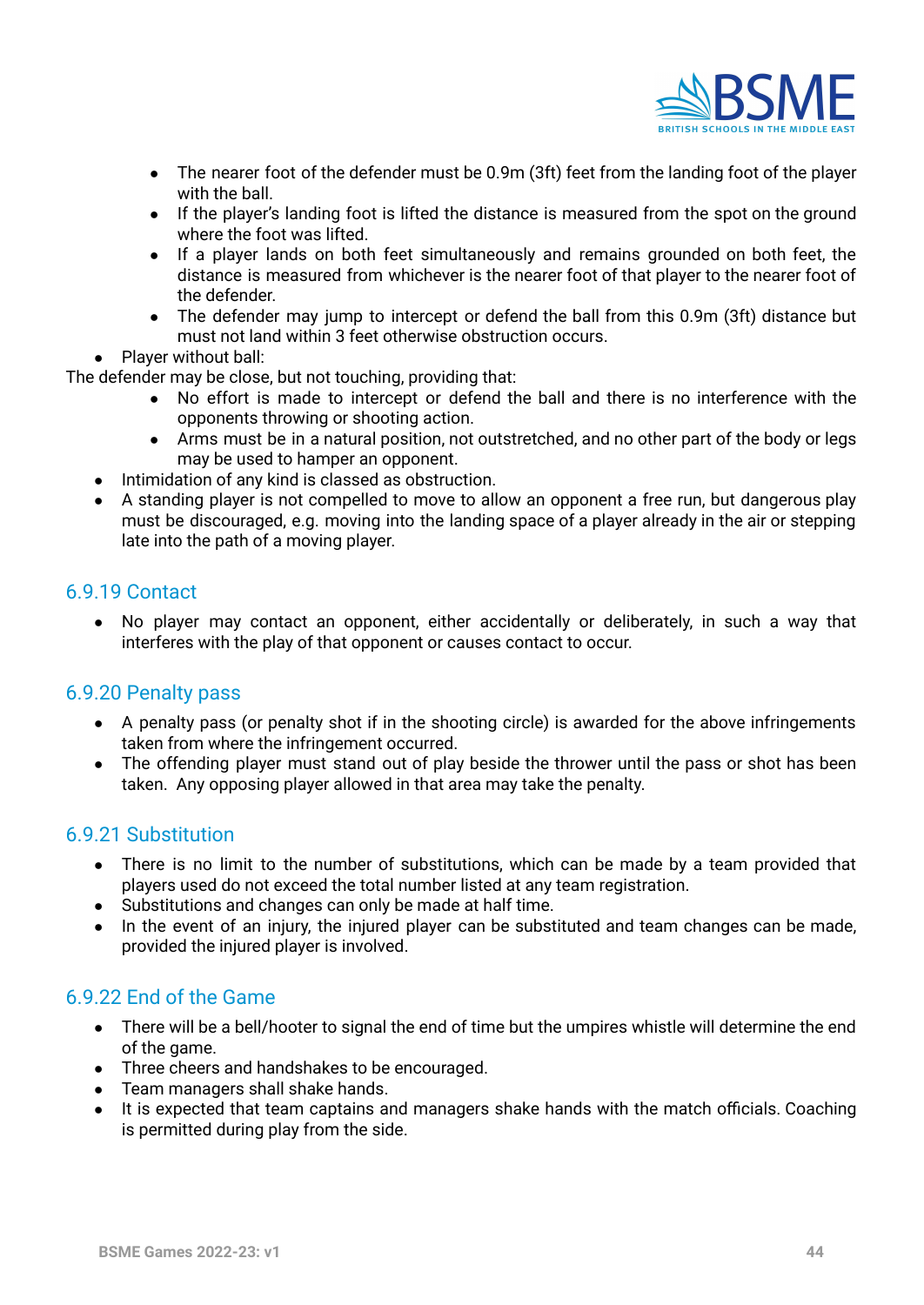

# <span id="page-44-0"></span>**6.10 Football**

#### <span id="page-44-1"></span>6.10.1 General Information

- All matches should be played on grass where possible.
- For the safety Players should ensure they are wearing appropriate footwear.
- All players must wear shin guards/pads. Players will not be allowed to play without them.
- The host school may outsource referees or may request visiting teams bring a teacher to assist with the officiating
- Pitch Dimensions: 7 a-side: 60x40 yards (or as near to these dimensions as possible)
- In the event of a draw in any playoff game from 5th downward there will be no extra time or penalties and the competition points will be added together and divided by two.
- In the event of a tie at full time the semi finals, third place playoffs and finals will be decided by extra time of 5 minutes one way and then 3 penalties.

#### <span id="page-44-2"></span>6.10.2 Rules

- 7-a-side with a maximum squad size of 12
- Only boys are allowed to participate in the team for all age groups
- Game should be 7 minutes each way with 1 minute half time
- In the finals/play offs will be decided by extra time and then penalties.

#### <span id="page-44-3"></span>6.10.3 Key rules:

- The pass back rule DOES APPLY. Should the goalkeeper handle the ball from a pass from one of his own team, an indirect free kick is awarded where the ball was picked up
- No off side
- All other football rules apply

### <span id="page-44-4"></span>6.10.4 League Positions

To determine the overall position a league will operate:

- Win: 3 points
- Draw: 1 point
- Defeat: 0 points
- If teams have equal points at the end of the division of play and the playoffs the tie-breaker used shall be:
	- Head to Head, Points difference; Points for; Penalty shoot-out (each member of the team takes 1 shot (i.e. all 5 in the team) alternating with the other team followed by sudden death).

#### <span id="page-44-5"></span>6.10.5 End of the Game

- **●** This will be determined by the official.
- **●** Three cheers and handshakes to be encouraged.
- **●** Team managers shall shake hands.
- **●** It is expected that team managers shake hands with the match officials.

### <span id="page-44-6"></span>6.10.6 Football Order of Play

● Where there are 12 competing schools the teams are divided into 2 pools of 6.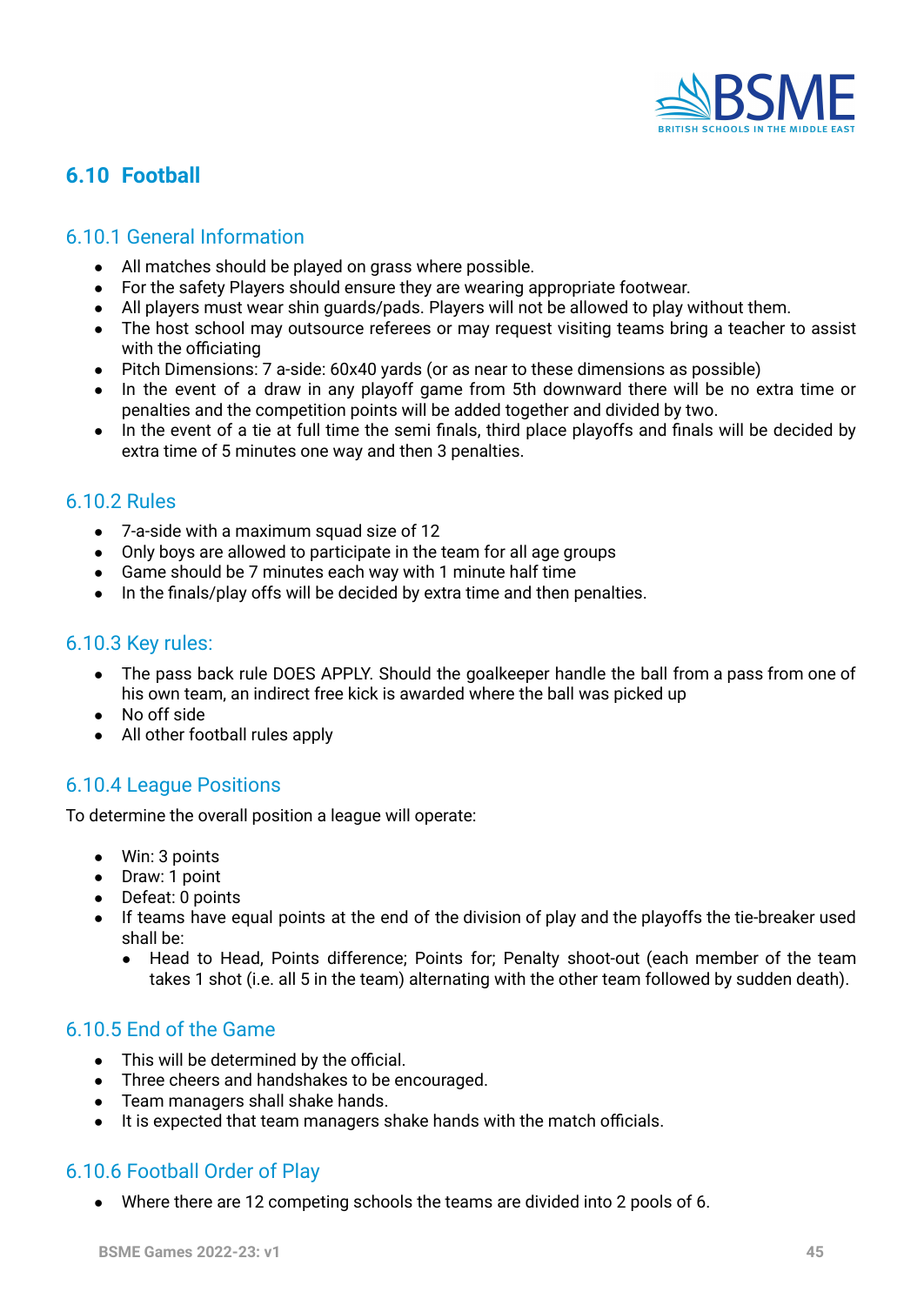

- Each pool will be selected randomly: the names of schools will be pulled out of a hat prior to the competition starting. Each team then plays five games in a round-robin competition to determine league places for play-offs.
- The two top teams in each pool will play-off in the semi-finals;  $1*$  Pool A vs.  $2*$  Pool B and  $*$   $2*$ Pool A vs. 1<sup> $\ast$ </sup> Pool B. The winners of these matches proceeding to the 3 $\ast$  final and the losers completing for 3 place.
- The 2rd and  $4$ <sup>th</sup> teams in each pool will play-off for  $5$ <sup>th</sup> 8<sup>th</sup> place and the teams who finish 5<sup>th</sup> and  $6<sup>th</sup>$  in the pool matches play off for  $9<sup>th</sup> - 12<sup>th</sup>$ .

# <span id="page-45-0"></span>**6.11 Volleyball**

#### <span id="page-45-1"></span>6.11.1 General Information

**●** There should be 2 courts playing matches concurrently.

#### <span id="page-45-2"></span>6.11.2 General Rules

- 6 players on court. Teams can have a maximum of 12 players in the squad.
- The first to 25 using rally point scoring (on any teams serve).
- $\bullet$  Finish at 25 two clear points.
- Time-Out: One time-out per set per team.
- Net Heights: U15 Intermediate 2m 30cm. U13 Junior 2m 24cm.
- Matches will start every 20 minutes.
- Finals go to 3 sets of 2x25 and 1x15 including a tie break.
- If an obstruction is on one side of the court and the ball hits it then it is a replay point. Game organisers need to check and inform participating schools.

### <span id="page-45-3"></span>6.11.3 Key Rules

- Team roster: each School should provide a team roster to the scorekeeper along with each player's number.
- Serving:
	- There must be a gap between the ball and the hand when serving.
	- U13 only: Serves will be limited to 5 consecutive points from the same individual.
- Substitution: All substitute players must remain on the team's bench during the game.
- A substitute can only be replaced by the same player from the starting line-up.
- Teams should be on court at the correct time. Warm Ups should be completed prior to the official start time.
- With the exception of the serve, players may use any part of their body.
- Players cannot touch the net between the antennas.
- Players whole foot cannot cross the middle of the court.

#### <span id="page-45-4"></span>6.11.4 Execution of the Service

- The ball shall be hit with one hand or any part of the arm after being tossed or released from the hand(s).
- Only one toss or release of the ball is allowed. Dribbling or moving the ball in the hands is permitted.
- At the moment of the service hit or take-off for a jump service, the server must not touch the court (the end line included) or the floor outside the service zone. After the hit, he/she may step or land outside the service zone, or inside the court.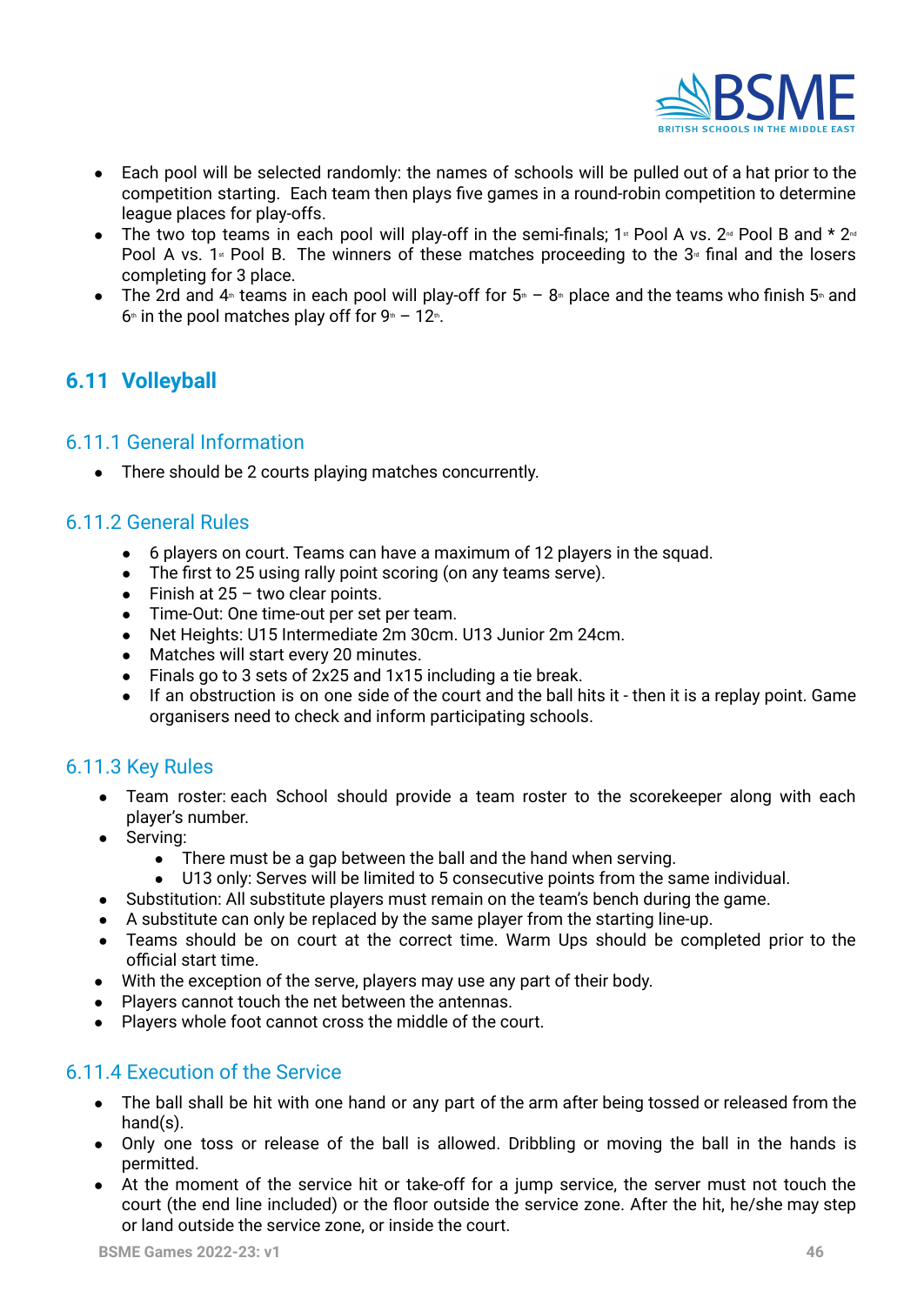

- The server must hit the ball within 8 seconds after the 1st referee whistles for service.
- A service executed before the referee's whistle is cancelled and repeated.

#### <span id="page-46-0"></span>6.11.5 Pool Matches Point Scoring

- 3 points for a win, 1 point for a loss.
- Each team will play all other teams in their pool as part of a league round robin. On the completion of these matches the teams will be seeded according to their league standing.
- For the semi-finals the team seeded  $1$ <sup>\*</sup> in pool A will play against the team seeded  $2$ <sup>\*</sup> in Pool B. The  $2<sup>nd</sup>$  seeded team in Pool A will play against the team seeded  $1<sup>nd</sup>$  in Pool B in the other semi-final. The losers of these games will play the  $3<sup>d</sup>$  vs.  $4<sup>d</sup>$  place match. The winners will contest the final.
- Additional play off matches will also be played. Teams finishing  $3<sup>a</sup>$  in their Pool will play to contest places  $5 - 6$ . The teams finishing  $4 \text{m}$  in their Pool will play off for positions  $7 - 8$  and so on.
- Should 2 teams finish level on points then the score of their match will determine the highest placed team. Should it have been a draw or should there be more than 2 teams level on points then the following tie breakers will apply in order
	- Head to Head: The winning team will proceed through to the higher position ranking.
	- Point difference between the tying teams.
	- Points difference between all the matches they played in the group.

#### <span id="page-46-1"></span>6.11.6 Referee Assistance

- Once a school has played their game, a staff representative from that school must stay and be a line judge where possible.
- All semi-finals and finals must have line judges.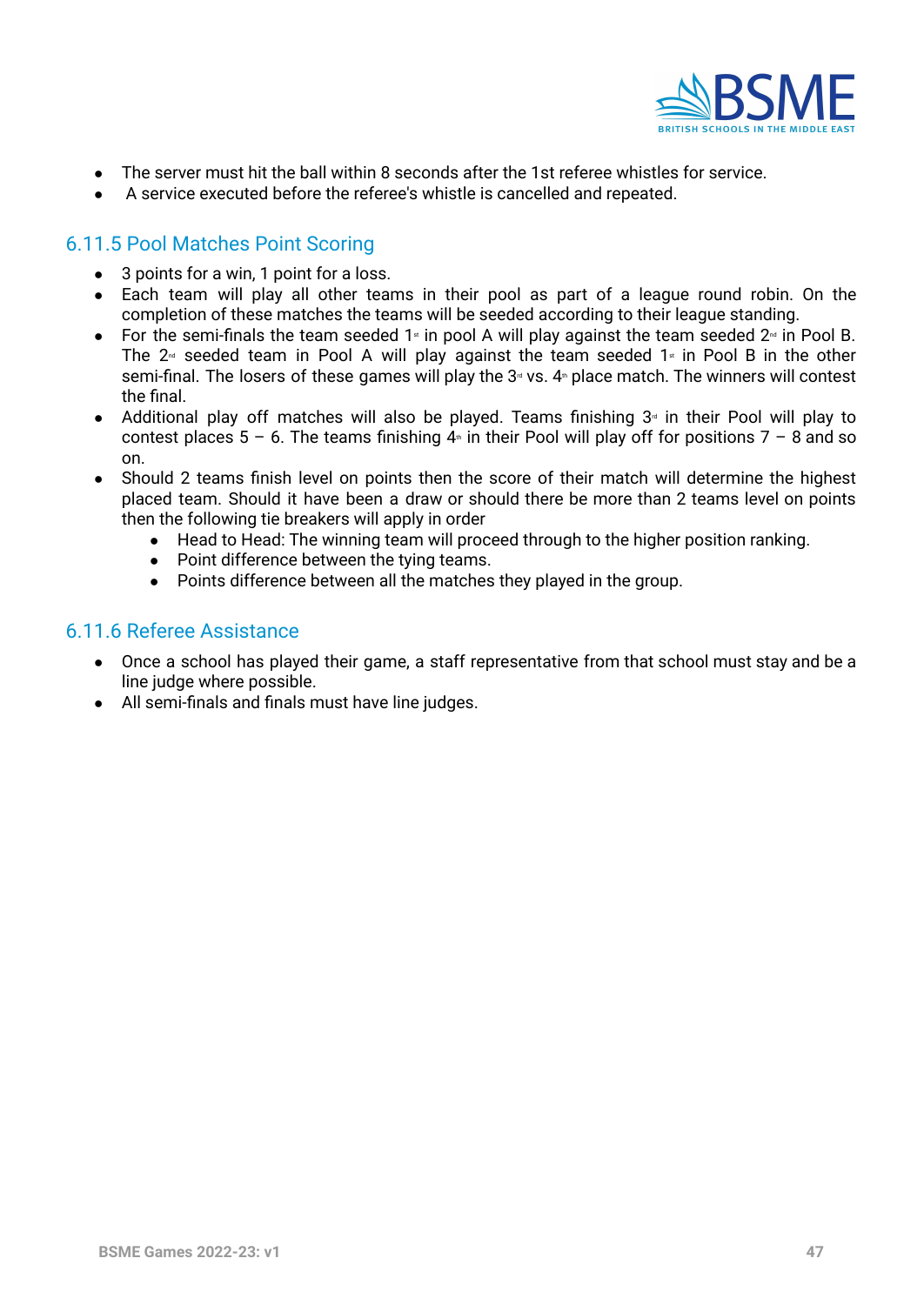

# **7 U19 Games**

# <span id="page-47-0"></span>**7.1 General Information**

- All BSME schools are invited to apply to participate in the U19 Games.
- Each sport within the Games will have a winning school, and one school will be defined as the overall 'Games' winner at the end of the weekend.
- Where spectator space is limited, athletes will always take priority over spectators e.g. parents. Where possible, links should be set up for parents to be able to watch via a live stream.
- Lunches should not be scheduled into the itineraries, and lunches offered should be a nutritious packed lunch for students to eat when they wish/flexibility to fit in with their schedules.
- Coaches briefings will be held daily to review the following days event and alert coaches to any important notices.

# <span id="page-47-1"></span>**7.2 Competition Format**

- Squad sizes are limited to a total of 28; 14 boys and 14 girls.
- Students will compete in three sports over two days.
- The sports for the U19 Games will be as follows:
	- **Girls** Netball & Football
	- **Boys** Volleyball & Football
- The netball, football and volleyball teams will have a maximum of 12 players.
- Each tournament will be played with schools in two pools followed by crossover play-offs.
- The format of the competition will be determined by the host school.

To determine the overall positions, points will be allocated as follows:

- Win 3 points
- Draw 1 point
- Loss 0 points

# <span id="page-47-2"></span>**7.3 Pool Format**

In BSME games where there are 14 schools or less it is advised that for the team games there should be 2 pools. From these 2 pools the winning school (from each pool) will qualify for the semi finals. To ensure fairness with regards seedings the 2nd and 3rd place teams will play off in cross over matches to qualify for the semi final. For example:

- 2nd Pool A vs 3rd Pool B the winner of this match should play the winner of group B in the semi final
- 2nd Pool B vs 3rd Pool A the winner of this match should play the winner of group A in the other semi final

Where there are 15 teams there would need to be 3 groups of 5 teams. The winners of each group, the teams finishing 2nd and the 2 teams with the best record finishing 3rd would qualify for the quarter finals. The 2 teams finishing 1st with the best record play the 2 teams who finished 3rd. The team who finished 2nd with the worst record plays the other 1st place team. Teams CANNOT play a team from their group in the quarter finals.

For example the 1st in Pool A cannot play the 2nd or 3rd teams from Pool A in the quarter finals.

- 1st Pool A vs 3rd Pool C
- 1st Pool B vs 3rd Pool A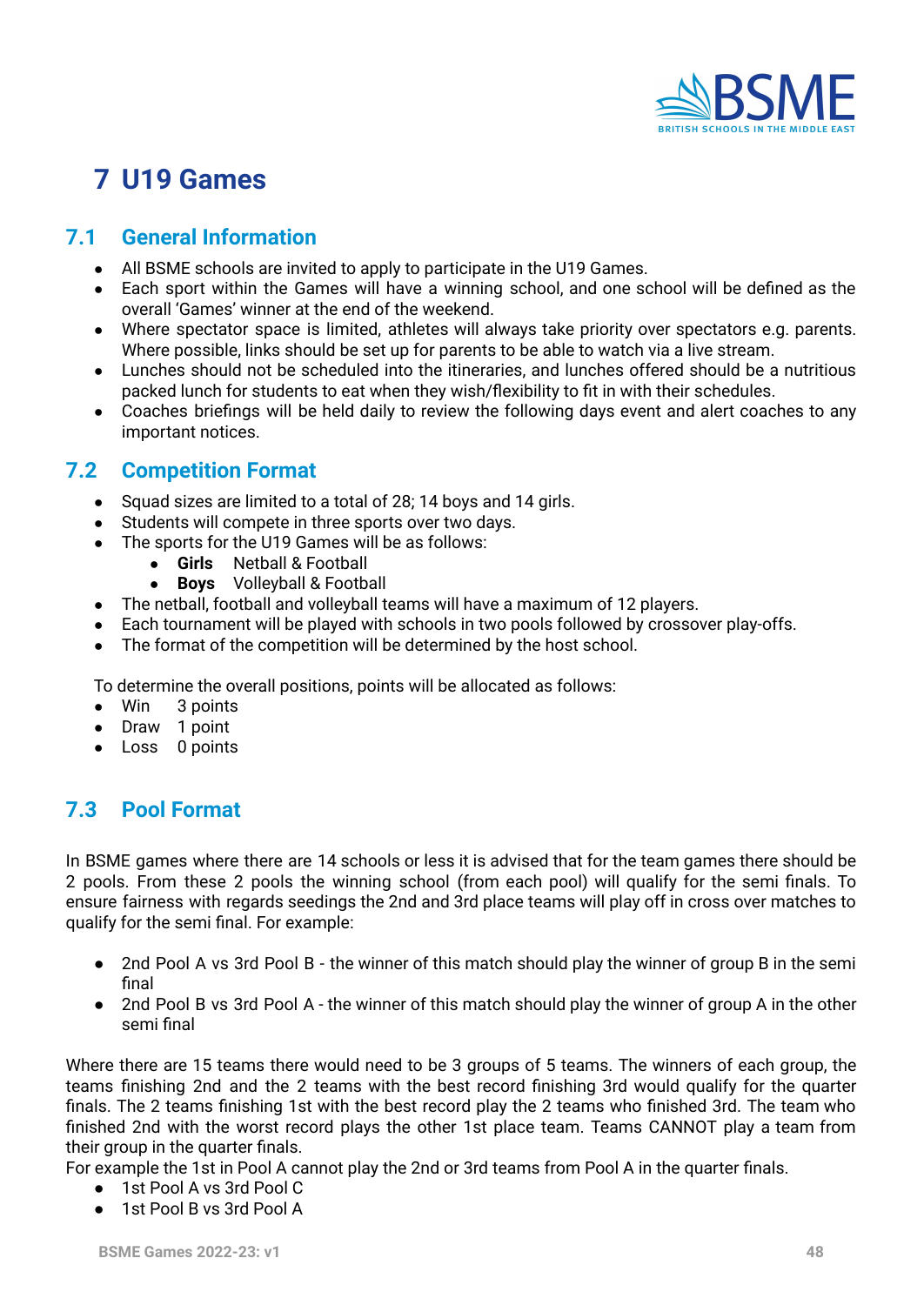

- 1st Pool C vs 2nd Pool B
- 2nd Pool A vs 2nd Pool C

3rd in group B missed out as they had the lowest record of the 3 teams finishing 3rd.

Where there are 16 teams there should be 4 groups of 4 teams. In each group the top team qualifies for the quarter final. Once again, 2nd and 3rd place teams play off to ensure not group is stronger than others. For example

- 2nd Pool A vs 3rd Pool B the winner of this match should play the winner of group C in the semi final
- 2nd Pool B vs 3rd Pool C the winner of this match should play the winner of group D in the semi final
- 2nd Pool C vs 3rd Pool D the winner of this match should play the winner of group A in the semi final
- 2nd Pool D vs 3rd Pool C the winner of this match should play the winner of group B in the semi final

There will be similar play offs for the rest of the positions. The host school will determine the format of these 'play offs' depending on the total number of competing teams and the facilities/time available.

# <span id="page-48-0"></span>**7.4 Laws, Rules and Regulations**

- The BSME Games Handbook must be used and adhered to for all aspects of the Games.
- As per section 1, any local changes to the rules for the Games must be sent to the BSME Students Coordinator as soon as possible after agreeing to host.
- Any changes agreed by the BSME Students Committee must be communicated to all participating schools at least 3 months prior to the event.

# <span id="page-48-1"></span>**7.5 Netball**

● These rules follow the rules set out by the International Netball Federation.

#### 7.5.1 Umpires

- There should be two umpires per court.
- In any game, the umpires will have the authority to administer the rules of play. The umpire's decision is final. Only the Team Coach may approach an umpire for clarification of any rules or disputes on court. This may only be done at half time or full time.

#### 7.5.2 Duration of the game

- **●** The game should be a minimum of 10 minutes if the number of teams taking part allows.
- **●** All matches to be centrally timed.
- **●** Teams change ends at half time with a 1-minute changeover.

#### 7.5.3 Format of the tournament

- **●** Where there are 12 competing schools, the teams should be divided into 2 pools of 6.
- **●** Each pool should be selected randomly.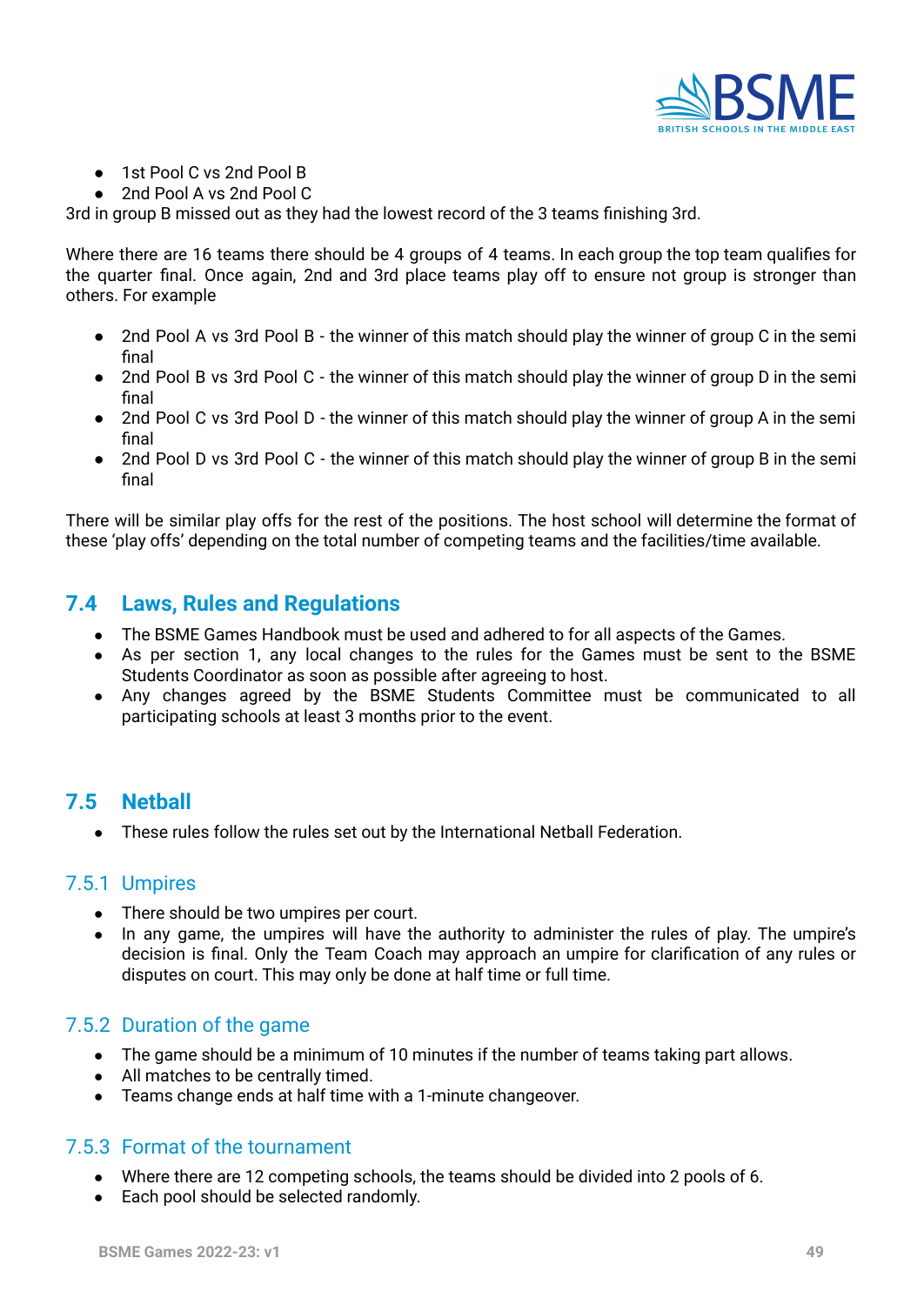

- **●** Each team should then play 5 games in a round-robin competition to determine places for play-offs.
- The top 2 teams in each pool should play-off in the semi-finals;  $1<sup>*</sup>$  Pool A vs.  $2<sup>−</sup>$  Pool B and  $2<sup>−</sup>$ Pool A vs.  $1$  Pool B. The winners of these matches should process to the final and the losers should compete for  $3<sup>d</sup>$  place.
- The 3<sup>rd</sup> and 4<sup>th</sup> teams in each pool should play off for 5<sup>th</sup>-8<sup>th</sup> place and the teams who finish 5<sup>th</sup> and  $6*$  in the pool matches should play off for  $9*12*$  places.

### 7.5.4 Points

- The following points should be awarded during pool play:
	- Win: 3 points
	- Draw: 1 point
	- Defeat: 0 points
- The total number of points accumulated at the end of pool play will determine the rankings in each pool. If at the conclusion of the pool play two or more teams have an equal number of points, their respective ranking will be decided by:
	- The result between the two teams:
	- Goal difference.
- In the event that scores are still tied, the teams will play for an additional 5 minutes. If the teams are still deadlocked at the end of extra time, play will continue until the next goal has been scored (the Golden Goal Rule).
- In the event of a draw during a semi-final or final match, five minutes extra time will be played. There will be a 1-minute break, and teams will change ends.
- If teams are still deadlocked at the end of extra time (with the exception of the final), play will continue until the next goal has been scored (the Golden Goal Rule).
- For the final, up to two periods of extra time may be played (with a 2 minute break between each period) before resorting to the Golden Goal Rule.

# 7.5.5 Golden Goal Rule

- **●** In the event that scores are tied when the final hooter sounds at the end of extra time, the following procedure will be followed:
	- **●** The umpire in control of play will blow their whistle to stop play.
	- **●** All players to remain on court in the exact place.
	- **●** No substitutes can be made.
	- **●** The umpire will explain that time is up, and that the next goal will decide the match.
	- **●** Play will recommence with a free pass, in the place/area where play stopped, to the team in possession prior to the whistle being blown.

### 7.5.6 Offside

Player moving out of own area, with or without ball (on a line counts as within either area).

#### 7.5.7 Over a Third

● Ball may not be thrown over two transverse lines without being touched.

# 7.5.8 Height of goal

● 10ft high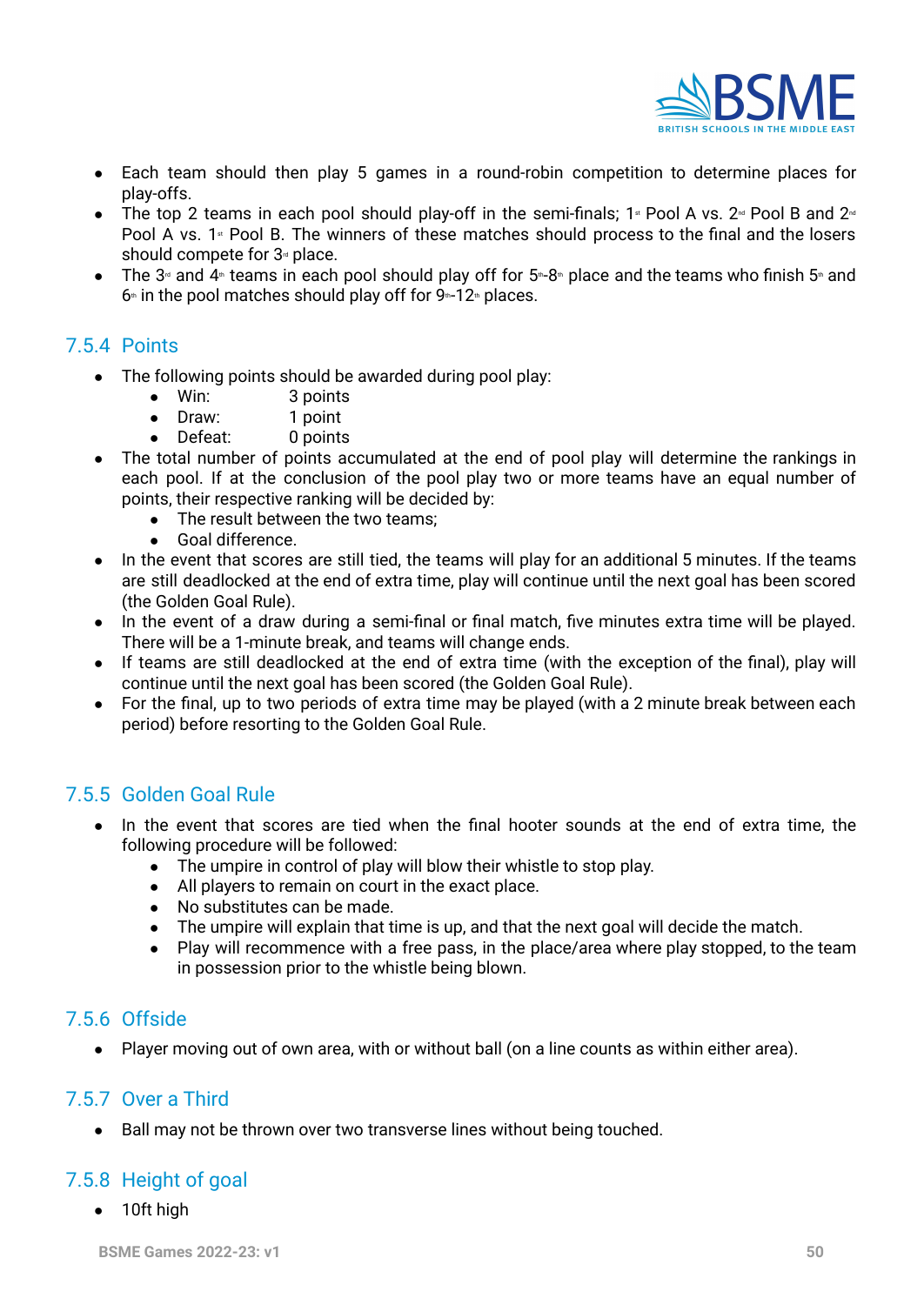

# 7.5.9 Number of players

- The squads for all Games must be solely made up of girls.
- Seven-a-side with a squad number of 12.

### 7.5.10 Out of court

● Ball is out of court when it contacts anything outside the court area (not the goalpost). The ball is returned into play by a throw-in taken from a point outside the line where the ball left the court. The player stands with foot close to (but not touching) the line, and the ball must be thrown onto the court within three seconds.

#### 7.5.11 Ball

• Size 5 ball for U13/U15.

### 7.5.12 Starting or restarting the game

- The first named team in the playing schedule will have the first centre pass and the second named team will select the shooting end. All teams must have, where possible, an equal number of first team draws.
- A central hooter will be used to start each round of matches, as well as the end of the first half and beginning of the second half. The umpire's whistle, however, officially starts and ends each period of play.
- Centre passes are taken alternately by the two Centres, after a goal has been scored.
- All players must start in the goal thirds except the two Centres.
- The Centre with the ball starts with either one or both feet in the Centre Circle, however the landing foot must remain in the centre circle until the ball has been thrown. The Centre must obey the footwork rule after the whistle has been blown.
- The opposing Centre stands anywhere within the Centre Third and is free to move.
- The Centre pass must be caught or touched by a player in or landing in or jumping from a stance in the Centre third.

### 7.5.13 Playing the ball

- A player who has caught the ball shall play it or shoot for goal within three seconds. A player may not bounce the ball to gain control.
- Once released, another player must next touch the ball.
- There must be room for a third player between hands of thrower and catcher.
- A player on the ground must stand up before playing ball.
- Umpires will play advantage on a foul rather than blow the offence and re-set. There will be no set time on the advantage; that is at the umpires discretion.

#### 7.5.14 Footwork

- Having caught the ball, a player may land or stand on:
	- One foot while the landing foot remains grounded, the second foot may be moved anywhere any number of times, pivoting on the landing foot if desired. Once the landing foot is lifted, it must not be re-grounded until the ball is released.
	- Two feet (simultaneously) once one foot is moved, the other is considered to be the landing foot, as above. Hopping or dragging the landing foot is not allowed.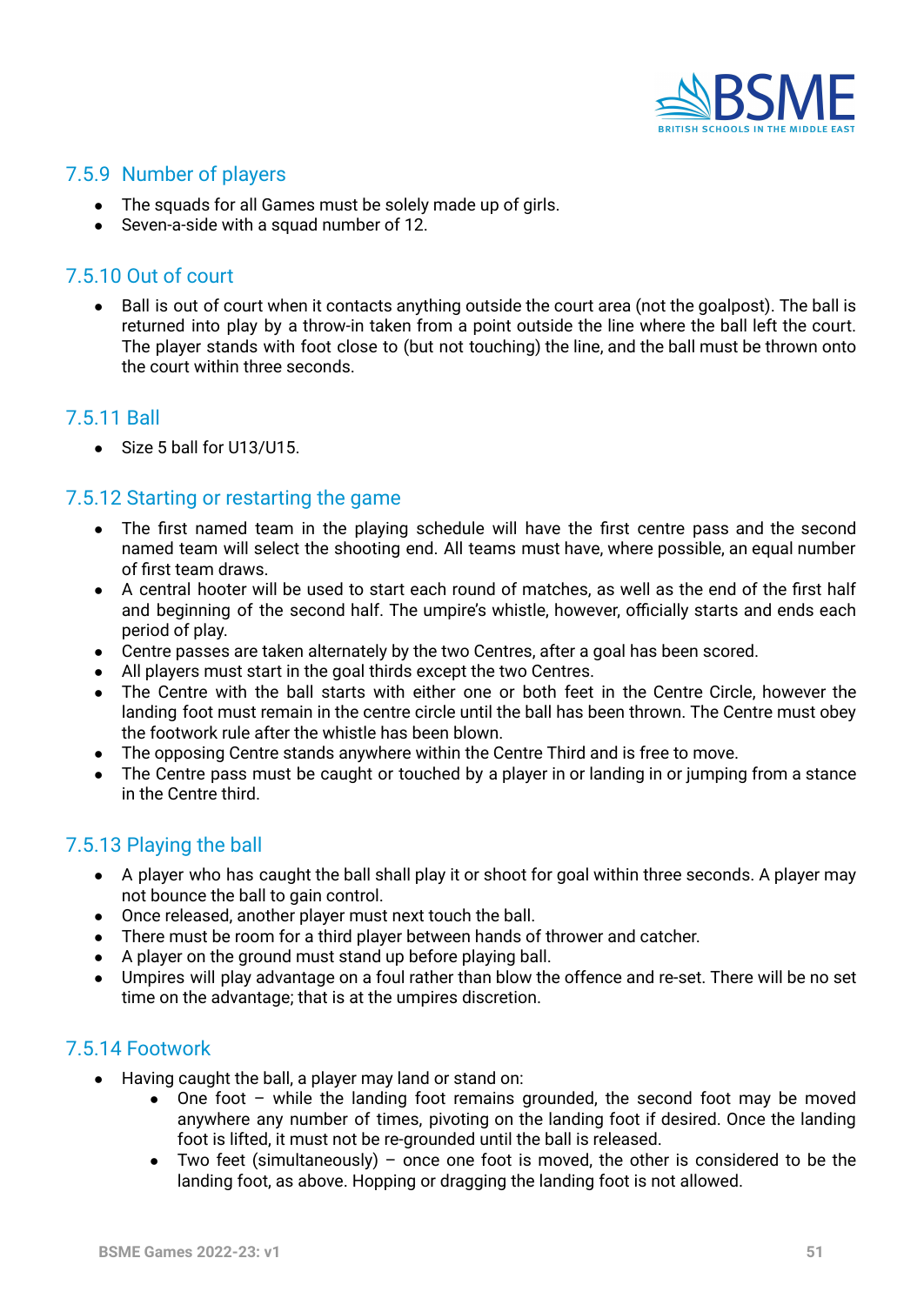

#### 7.5.15 Scoring a goal

- $\bullet$  Only GS or GA can score they must be completely within the Goal Circle when the ball is received in order to shoot for goal.
- The umpire will raise their hand to indicate that a goal has been scored rather than blow the whistle. If a goal is not allowed, the umpire will cross their hands over to indicate 'no goal'.

#### 7.5.16 Toss up

● This is administered for all simultaneous infringements. The two players stand facing each other at their own shooting ends with arms straight and hands by their sides at a distance of 3 feet from each other. They should not move until the whistle is blown. The umpire should release the ball midway between the two players from just below the shoulder level of the shorter player's normal standing position. The umpire should flick the ball upwards not more than 60cm (2ft) in the air as the whistle is blown.

#### 7.5.17 Free pass

• A free pass is awarded for infringement of any of the preceding rules. It may be taken by any player allowed in that area, as soon as they have taken up a stationary position. (A player may not shoot from a free pass in the shooting circle).

#### 7.5.18 Obstruction

- Player with ball:
	- $\bullet$  The nearer foot of the defender must be 0.9m (3ft) feet from the landing foot of the player with the ball.
	- If the player's landing foot is lifted the distance is measured from the spot on the ground where the foot was lifted.
	- If a player lands on both feet simultaneously and remains grounded on both feet, the distance is measured from whichever is the nearer foot of that player to the nearer foot of the defender.
	- The defender may jump to intercept or defend the ball from this 0.9m (3ft) distance but must not land within 3 feet otherwise obstruction occurs.
- Player without ball:

The defender may be close, but not touching, providing that:

- No effort is made to intercept or defend the ball and there is no interference with the opponents throwing or shooting action.
- Arms must be in a natural position, not outstretched, and no other part of the body or legs may be used to hamper an opponent.
- Intimidation of any kind is classed as obstruction.
- A standing player is not compelled to move to allow an opponent a free run, but dangerous play must be discouraged, e.g. moving into the landing space of a player already in the air or stepping late into the path of a moving player.

#### 7.5.19 Contact

**●** No player may contact an opponent, either accidentally or deliberately, in such a way that interferes with the play of that opponent or causes contact to occur.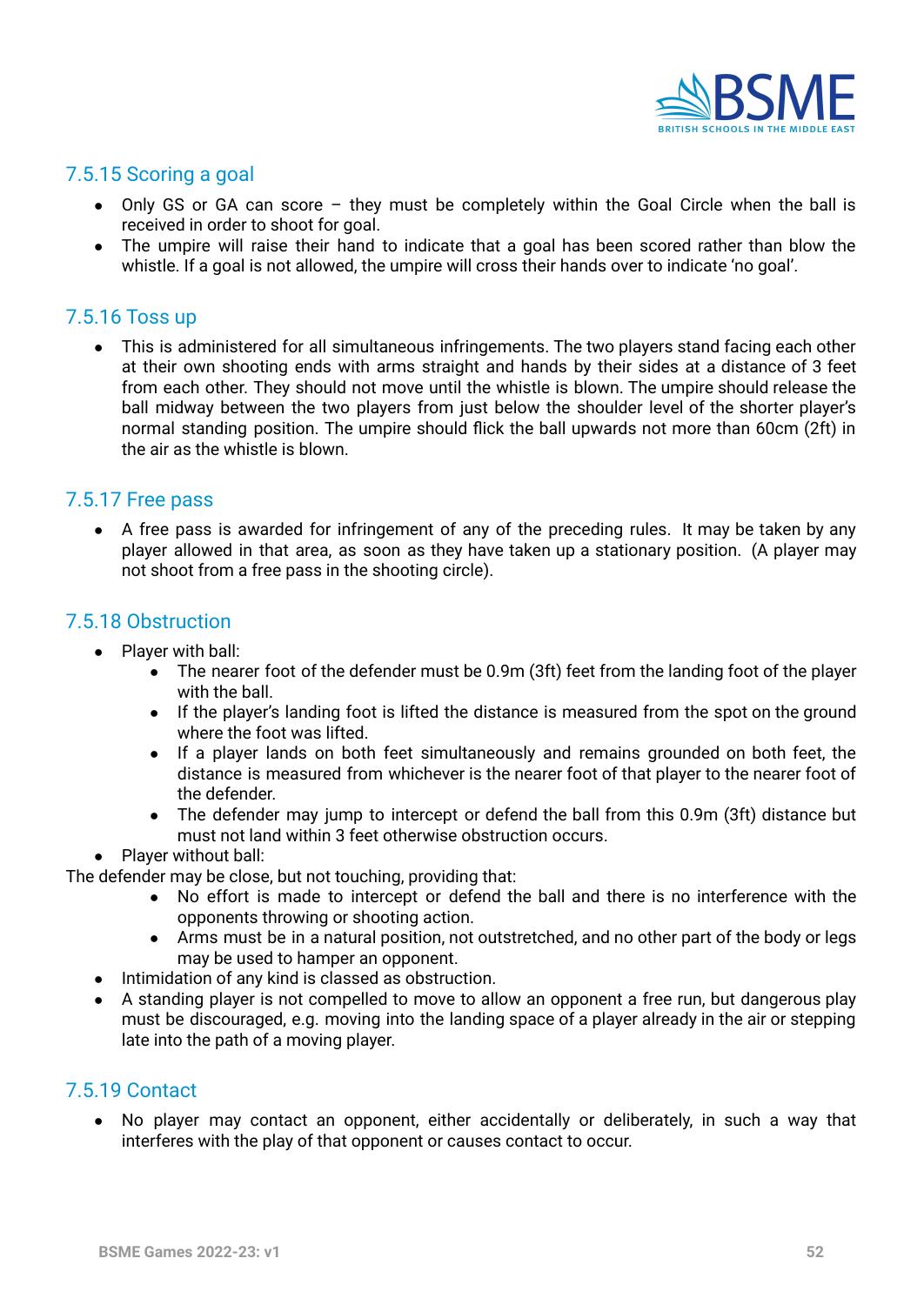

#### 7.5.20 Penalty pass

- A penalty pass (or penalty shot if in the shooting circle) is awarded for the above infringements taken from where the infringement occurred.
- The offending player must stand out of play beside the thrower until the pass or shot has been taken. Any opposing player allowed in that area may take the penalty.

# 7.5.21 Substitution

- There is no limit to the number of substitutions, which can be made by a team provided that players used do not exceed the total number listed at any team registration.
- Substitutions and changes can only be made at half time.
- In the event of an injury, the injured player can be substituted and team changes can be made, provided the injured player is involved.

### 7.5.22 End of the Game

- There will be a bell/hooter to signal the end of time but the umpires whistle will determine the end of the game.
- Three cheers and handshakes to be encouraged.
- Team managers shall shake hands.
- It is expected that team captains and managers shake hands with the match officials. Coaching is permitted during play from the side.

# **7.6 Football**

#### 7.6.1 General Information

- All matches should be played on grass where possible.
- For the safety Players should ensure they are wearing appropriate footwear.
- All players must wear shin guards/pads. Players will not be allowed to play without them.
- The host school may outsource referees or may request visiting teams bring a teacher to assist with the officiating
- Pitch Dimensions: 7 a-side: 60x40 yards (or as near to these dimensions as possible)
- In the event of a draw in any playoff game from 5th downward there will be no extra time or penalties and the competition points will be added together and divided by two.
- In the event of a tie at full time the semi finals, third place playoffs and finals will be decided by extra time of 5 minutes one way and then 3 penalties.

## 7.6.2 Rules

- 7-a-side with a maximum squad size of 12
- Only boys are allowed to participate in the team for all age groups
- Game should be 7 minutes each way with 1 minute half time
- In the finals/play offs will be decided by extra time and then penalties.

### 7.6.3 Key rules:

- The pass back rule DOES APPLY. Should the goalkeeper handle the ball from a pass from one of his own team, an indirect free kick is awarded where the ball was picked up
- No off side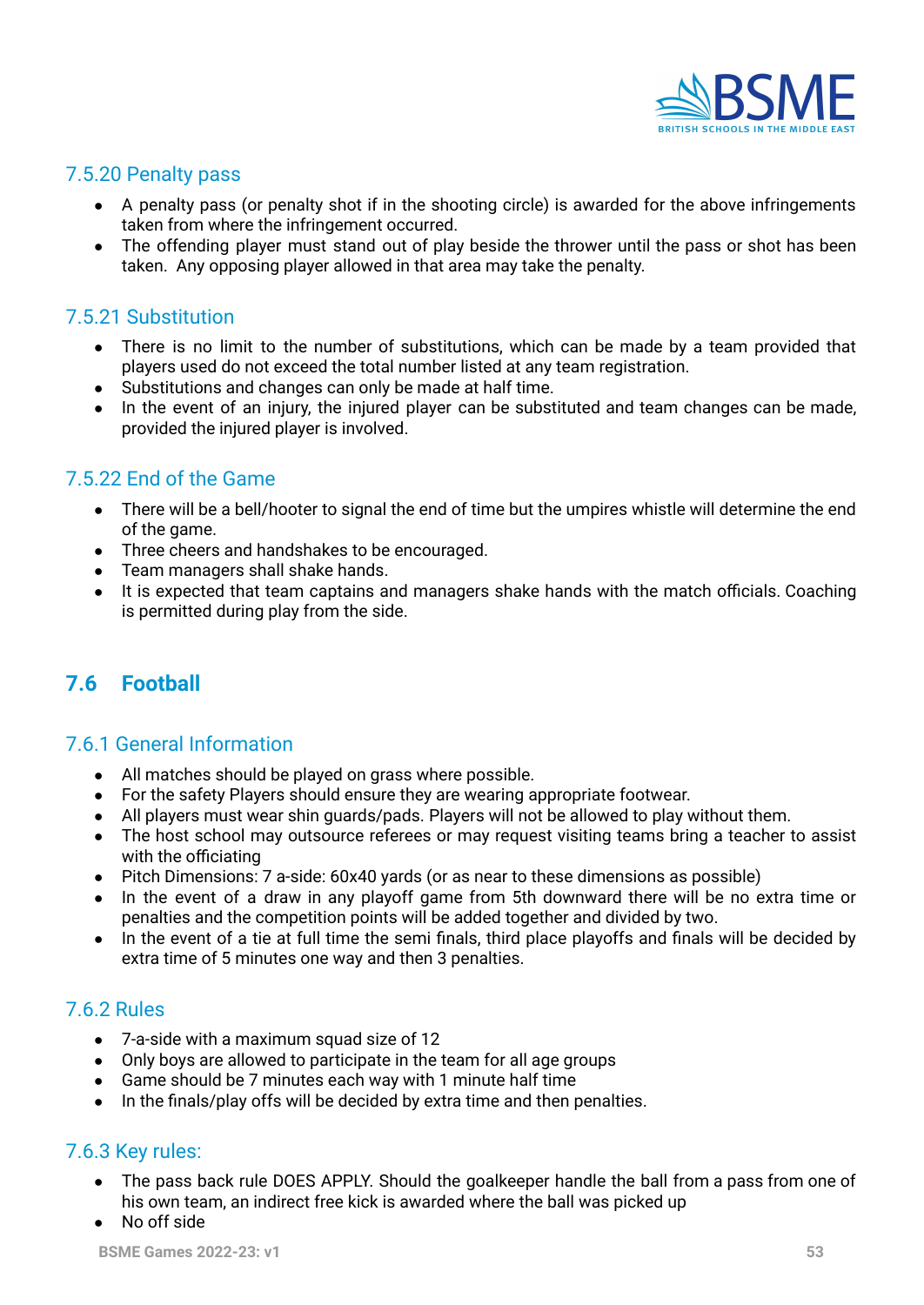

● All other football rules apply

#### 7.6.4 League Positions

To determine the overall position a league will operate:

- Win: 3 points
- Draw: 1 point
- Defeat: 0 points
- If teams have equal points at the end of the division of play and the playoffs the tie-breaker used shall be:
	- Head to Head, Points difference; Points for; Penalty shoot-out (each member of the team takes 1 shot (i.e. all 5 in the team) alternating with the other team followed by sudden death).

#### 7.6.5 End of the Game

- **●** This will be determined by the official.
- **●** Three cheers and handshakes to be encouraged.
- **●** Team managers shall shake hands.
- **●** It is expected that team managers shake hands with the match officials.

### 7.6.6 Football Order of Play

- Where there are 12 competing schools the teams are divided into 2 pools of 6.
- Each pool will be selected randomly: the names of schools will be pulled out of a hat prior to the competition starting. Each team then plays five games in a round-robin competition to determine league places for play-offs.
- The two top teams in each pool will play-off in the semi-finals;  $1*$  Pool A vs.  $2*$  Pool B and  $*$   $2*$ Pool A vs. 1<sup> $\text{st}$ </sup> Pool B. The winners of these matches proceeding to the 3<sup> $\text{st}$ </sup> final and the losers completing for 3 place.
- The 2rd and  $4$ <sup>th</sup> teams in each pool will play-off for  $5$ <sup>th</sup> 8<sup>th</sup> place and the teams who finish 5<sup>th</sup> and  $6<sup>th</sup>$  in the pool matches play off for  $9<sup>th</sup> - 12<sup>th</sup>$ .

# **7.7 Volleyball**

#### 7.7.1 General Information

**●** There should be 2 courts playing matches concurrently.

#### 7.7.2 General Rules

- 6 players on court. Teams can have a maximum of 12 players in the squad.
- The first to 25 using rally point scoring (on any teams serve).
- $\bullet$  Finish at 25 two clear points.
- Time-Out: One time-out per set per team.
- Net Heights: U15 Intermediate 2m 30cm. U13 Junior 2m 24cm.
- Matches will start every 20 minutes.
- Finals go to 3 sets of 2x25 and 1x15 including a tie break.
- If an obstruction is on one side of the court and the ball hits it then it is a replay point. Game organisers need to check and inform participating schools.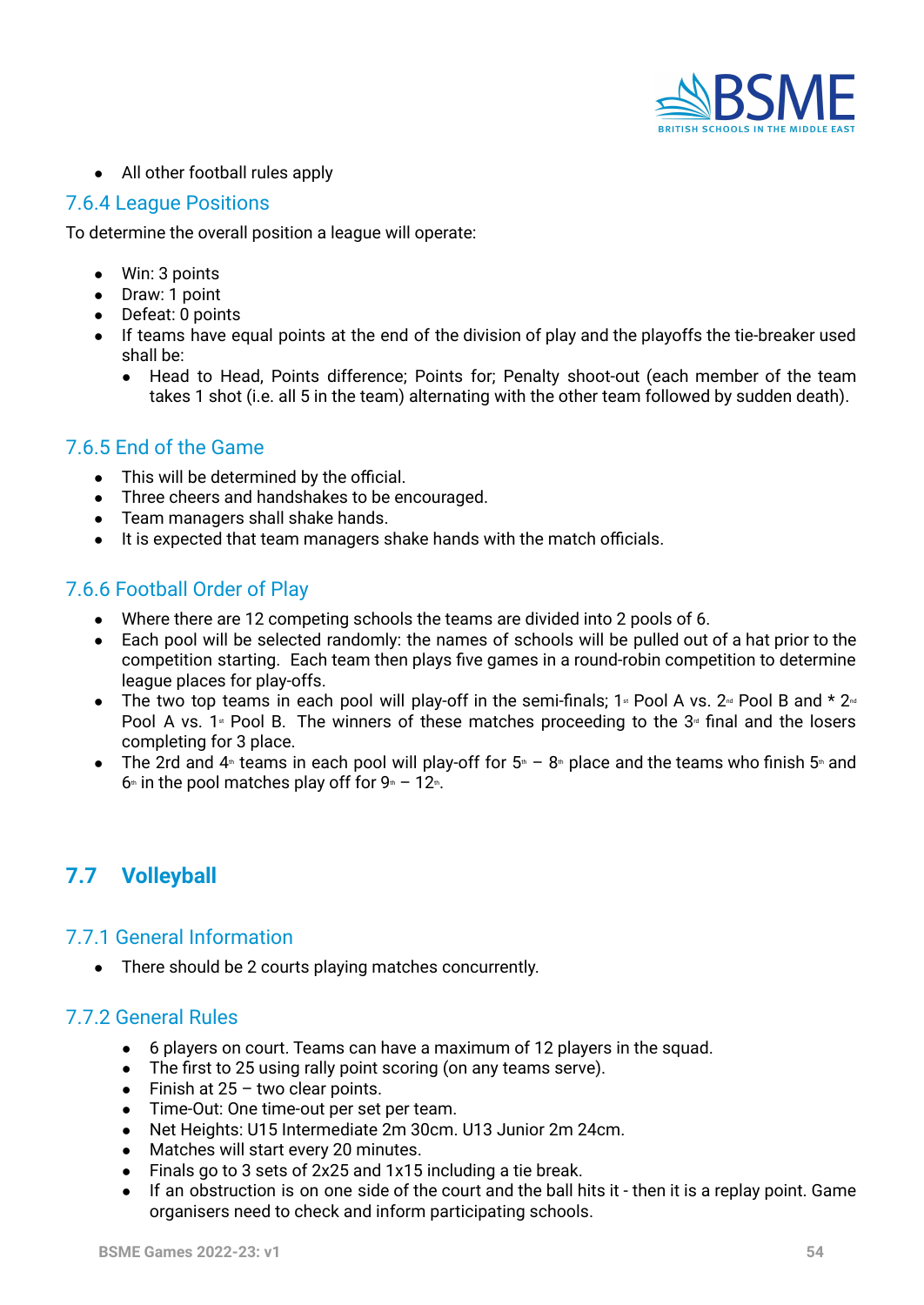

#### 7.7.3 Key Rules

- Team roster: each School should provide a team roster to the scorekeeper along with each player's number.
- Serving:
	- There must be a gap between the ball and the hand when serving.
	- U13 only: Serves will be limited to 5 consecutive points from the same individual.
- Substitution: All substitute players must remain on the team's bench during the game.
- A substitute can only be replaced by the same player from the starting line-up.
- Teams should be on court at the correct time. Warm Ups should be completed prior to the official start time.
- With the exception of the serve, players may use any part of their body.
- Players cannot touch the net between the antennas.
- Players whole foot cannot cross the middle of the court.

### 7.7.4 Execution of the Service

- The ball shall be hit with one hand or any part of the arm after being tossed or released from the hand(s).
- Only one toss or release of the ball is allowed. Dribbling or moving the ball in the hands is permitted.
- At the moment of the service hit or take-off for a jump service, the server must not touch the court (the end line included) or the floor outside the service zone. After the hit, he/she may step or land outside the service zone, or inside the court.
- The server must hit the ball within 8 seconds after the 1st referee whistles for service.
- A service executed before the referee's whistle is cancelled and repeated.

# 7.7.5 Pool Matches Point Scoring

- 3 points for a win, 1 point for a loss.
- Each team will play all other teams in their pool as part of a league round robin. On the completion of these matches the teams will be seeded according to their league standing.
- For the semi-finals the team seeded 1<sup> $\text{st}$ </sup> in pool A will play against the team seeded  $2\text{st}$  in Pool B. The  $2<sup>nd</sup>$  seeded team in Pool A will play against the team seeded 1<sup>st</sup> in Pool B in the other semi-final. The losers of these games will play the  $3<sup>d</sup>$  vs.  $4<sup>d</sup>$  place match. The winners will contest the final.
- Additional play off matches will also be played. Teams finishing  $3<sup>a</sup>$  in their Pool will play to contest places  $5 - 6$ . The teams finishing  $4 \text{m}$  in their Pool will play off for positions  $7 - 8$  and so on.
- Should 2 teams finish level on points then the score of their match will determine the highest placed team. Should it have been a draw or should there be more than 2 teams level on points then the following tie breakers will apply in order
	- Head to Head: The winning team will proceed through to the higher position ranking.
	- Point difference between the tying teams.
	- Points difference between all the matches they played in the group.

### 7.7.6 Referee Assistance

- Once a school has played their game, a staff representative from that school must stay and be a line judge where possible.
- All semi-finals and finals must have line judges.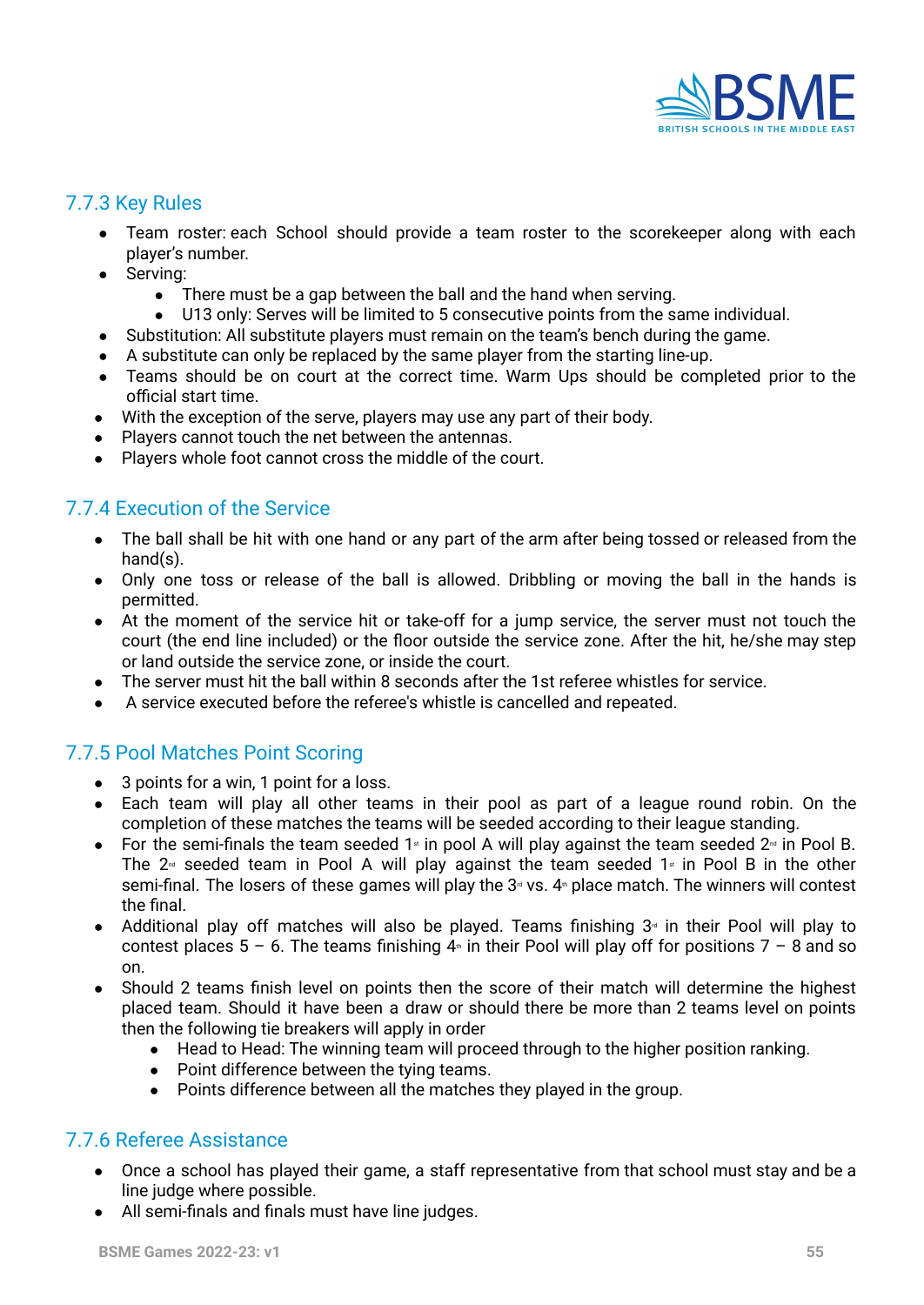

# **8 Codes of Conduct**

## <span id="page-55-0"></span>**8.1 Players' Code of Behaviour**

- Be a good sport and play for enjoyment.
- Strive for personal excellence
- Work hard for your team as well as yourself.
- Treat all teammates and opponents as you enjoy being treated yourself.
- Play by the rules.
- Cooperate with team and game officials.
- Control your behaviour on and off the field.
- Learn to value honest effort, skilled performance and improvement.

# <span id="page-55-1"></span>**8.2 Parents' Code of Behaviour**

- Encourage participation by your children.
- Provide a model of good sportsmanship for your child to copy.
- Be courteous in your communication with players, teachers, game officials and sport administrators.
- Encourage honest effort, skilled performance and team loyalty.
- Make any new parents feel welcome on all occasions.
- Do not interfere with the conduct of any events.

### <span id="page-55-2"></span>**8.3 Spectators' Code of Behaviour**

- Demonstrate appropriate social behaviour.
- Remember children play for enjoyment. Don't let your behaviour detract from their enjoyment.
- Let game officials conduct events without interference.
- Support skilled performances and team play with generous applause.
- Demonstrate respect for opposing players and their supporters.

### <span id="page-55-3"></span>**8.4 Team Members' Code of Behaviour**

#### <span id="page-55-4"></span>8.4.1 As a Team Member

- Compete by the competition conditions and rules.
- Never argue with the Judge's, Referee or Umpire's decision.
- Control your temper no criticism by word or gesture.
- Work equally hard for yourself and your team.
- Going to bed at a reasonable hour will assist your own and your team's performance.
- Be a good sport. Encourage and support your own team members.
- Cooperate with your coach and teammates. Show respect for your opponents and their skills.
- Be friendly to all participants.

### <span id="page-55-5"></span>8.4.2 As a Guest in Hotels

- Check for any damage to premises on arrival and notify your team official.
- Keep your room tidy make your own bed, help with chores.
- Do not leave the accommodation area without permission from the team manager.
- Be aware of which teacher is on supervision duty.
- Know where your team officials are staying.